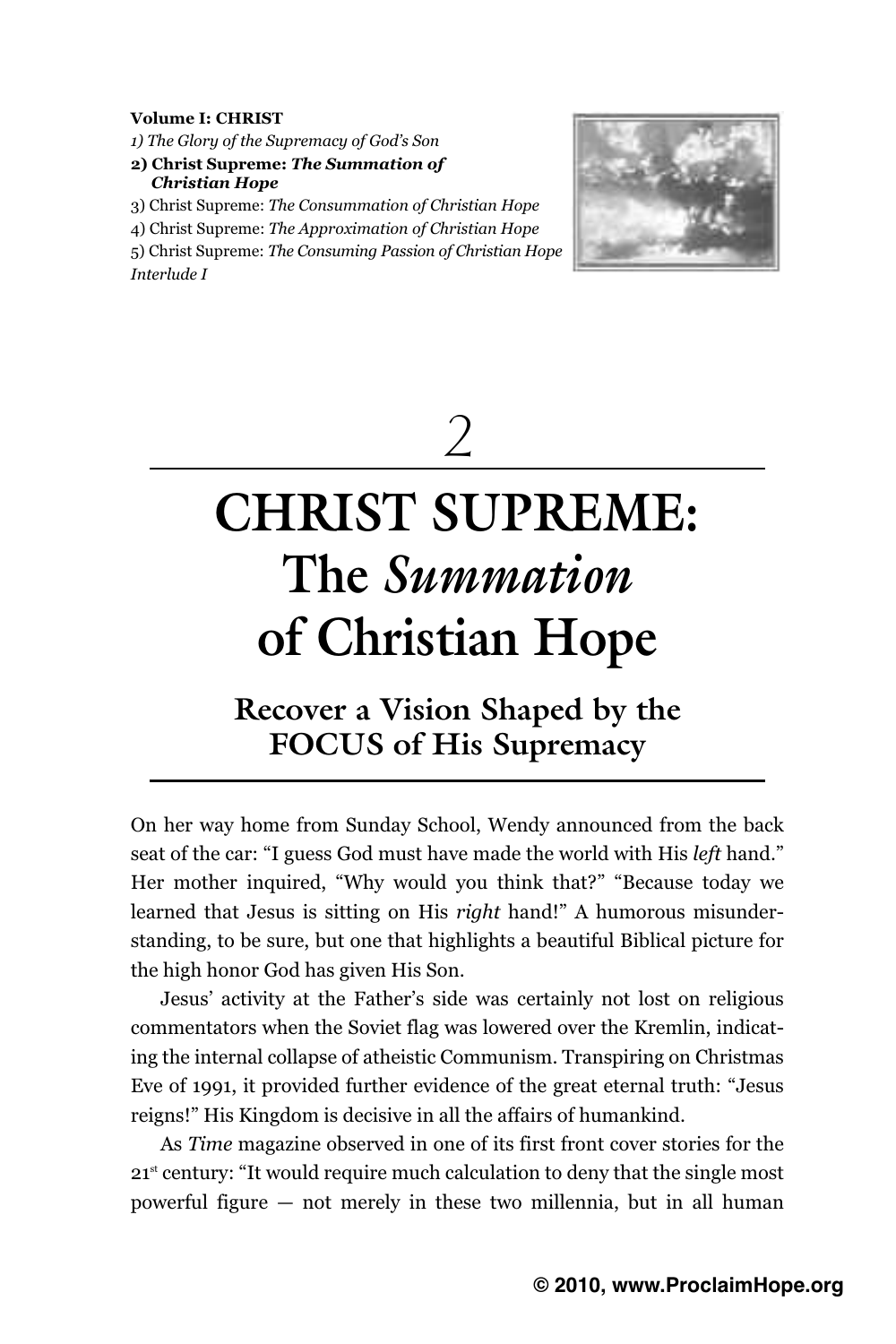history — is Jesus of Nazareth." In the same manner, the Christ proclaimed in Scripture, whose dynamic displays of dominion have dominated the past 2000 years, is the only explanation for the endurance and advance of the Church, despite its sailing so frequently "through bloody seas" (as Isaac Watts put it).

But an equal indicator of authority is how Christ intends to dominate the *future*. Just as the course of ages gone by cannot be understood apart from Christ's supremacy, neither can the ages to come. All of God's intentions for the road ahead of us, including the Consummation itself, impinge on the exaltation of Jesus — who He is as the Son of God, where He leads in the Purposes of God, how He imparts the Resources of God, and what He receives from the People of God. "The cosmic Christ" — that's what John R. W. Stott names Him in his commentary on Ephesians 1, and for good reason.

Christ in His reign is the "summation" of every promise God has proclaimed to the world. Understanding this can significantly transform our view of His lordship in general, and of His personal involvement with each of us as individuals. In this chapter we'll find out why as we explore:

- **• How Christ's reign is both the center and circumference of God's Kingdom.**
- **• How His supremacy sums up OldTestament hope.**
- **• How His Incarnation embodies God's promises.**
- **• How His Crucifixion secures God's promises.**
- **• How His Resurrection unleashes God's promises.**
- **• How His Ascension advances God's promises.**
- **• How His Return will complete God's promises.**

## **The FOCUS of His Supremacy** *(Daniel 7:9-14)*

At her mother's knee, Condoleezza Rice (Secretary of State under President George W. Bush) was taught to see Christ's supremacy in a special way. The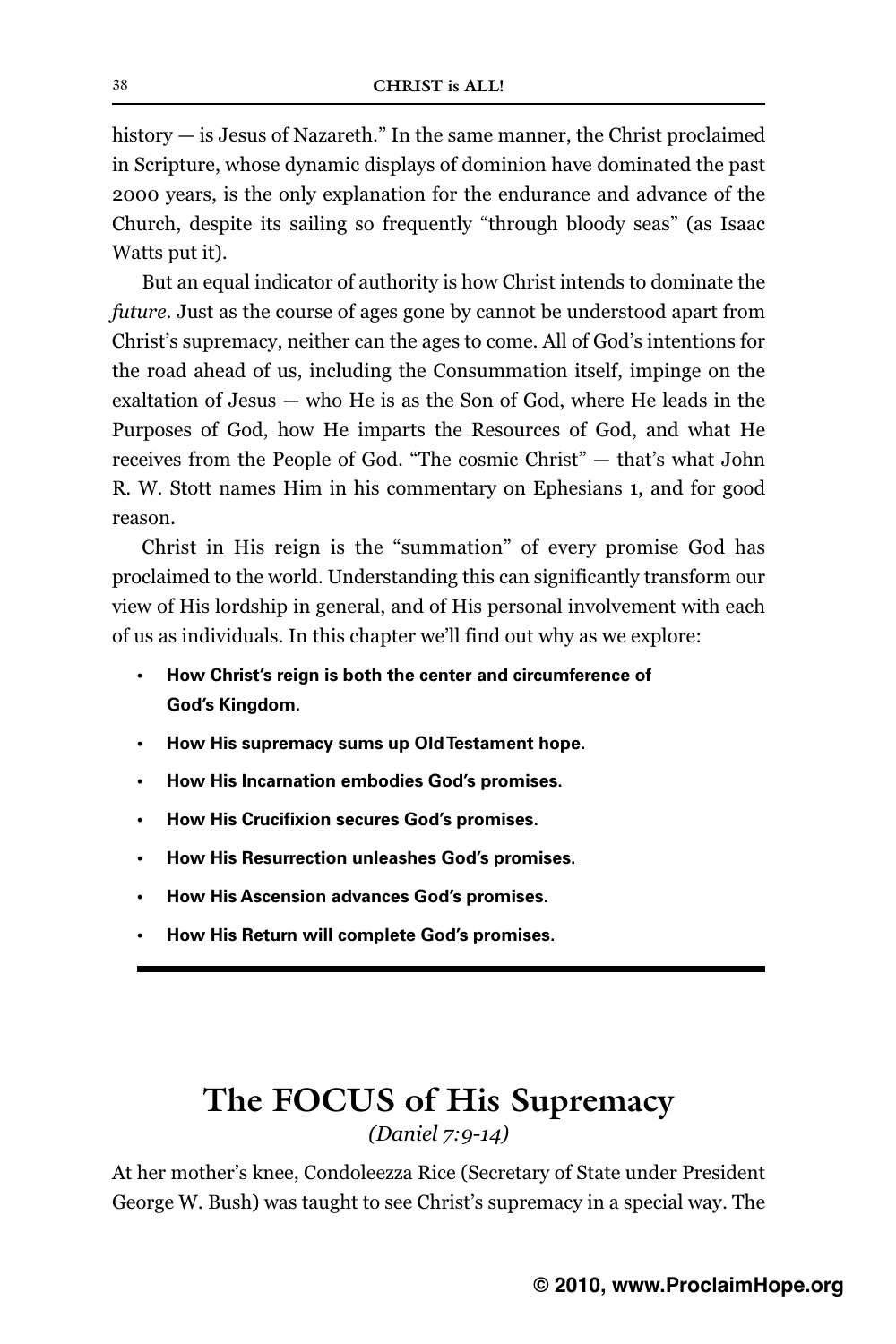daughter (who became an accomplished pianist) was reminded: "Condoleezza, when leading a time of spontaneous worship at church, remember if you play in the key of  $C$ , which is the foundational key in music, the congregation will always be able to follow you." Recalling that insight, Rice adds: "In the same way, Christ is God's 'C' chord, and that is why we always seem to find our way back to Him, sometimes in spite of ourselves."

## **THINK WITH ME … In what sense is it Christ's very nature to be the summation of all hope?**

If we ask, "Who is the *focus* of the future of the universe?" or, more accurately, "Who occupies the *throne* that is the focus of the future of the universe?" Scripture knows only one answer: Our Lord Jesus Christ. Christ supreme! We read: "Then I saw a lamb, looking as if it had been slain, standing in the center of the throne … and the twenty-four elders fell down before the Lamb … and they sang a new song: 'You are worthy to take the scroll and to open its seals.... Worthy is the Lamb, who was slain, to receive power and wealth and wisdom and strength and honor and glory and praise' " (Revelation 5:6-9).

His highest title — the Greek word employed by New Testament writers was *"Lord"* (Kurios). It was also a term used by Greek-speaking Jews to translate the Hebrew word for Jehovah (Yahweh). As Fuller Seminary professor, Ralph Martin, documented: Throughout Scripture "Lord" not only denoted "rulership based upon competent and authoritative power, the ability to dispose of what one possesses.... " but when applied to our Savior, it declared that "Jesus Christ is installed in the place which rightfully belongs to God himself as the Lord of all creation … the place of cosmic authority."

No wonder Dietrich Bonhoeffer's classic work on the person of God's Son (possibly his greatest legacy before the Nazis executed him by hanging in 1945) was titled unequivocally: *Christ the Center.* He wrote: "It is the *nature* of Christ to be the center." He didn't say that making Christ the center is the goal of God's plan, or that this idea defines the ultimate result of God's activities. Rather, every indication of Scripture, Bonhoeffer concluded, is that centrality is inherent to Christ's very being. He's the One that everything is wrapped around, that everything must come back to. This is *who* He is.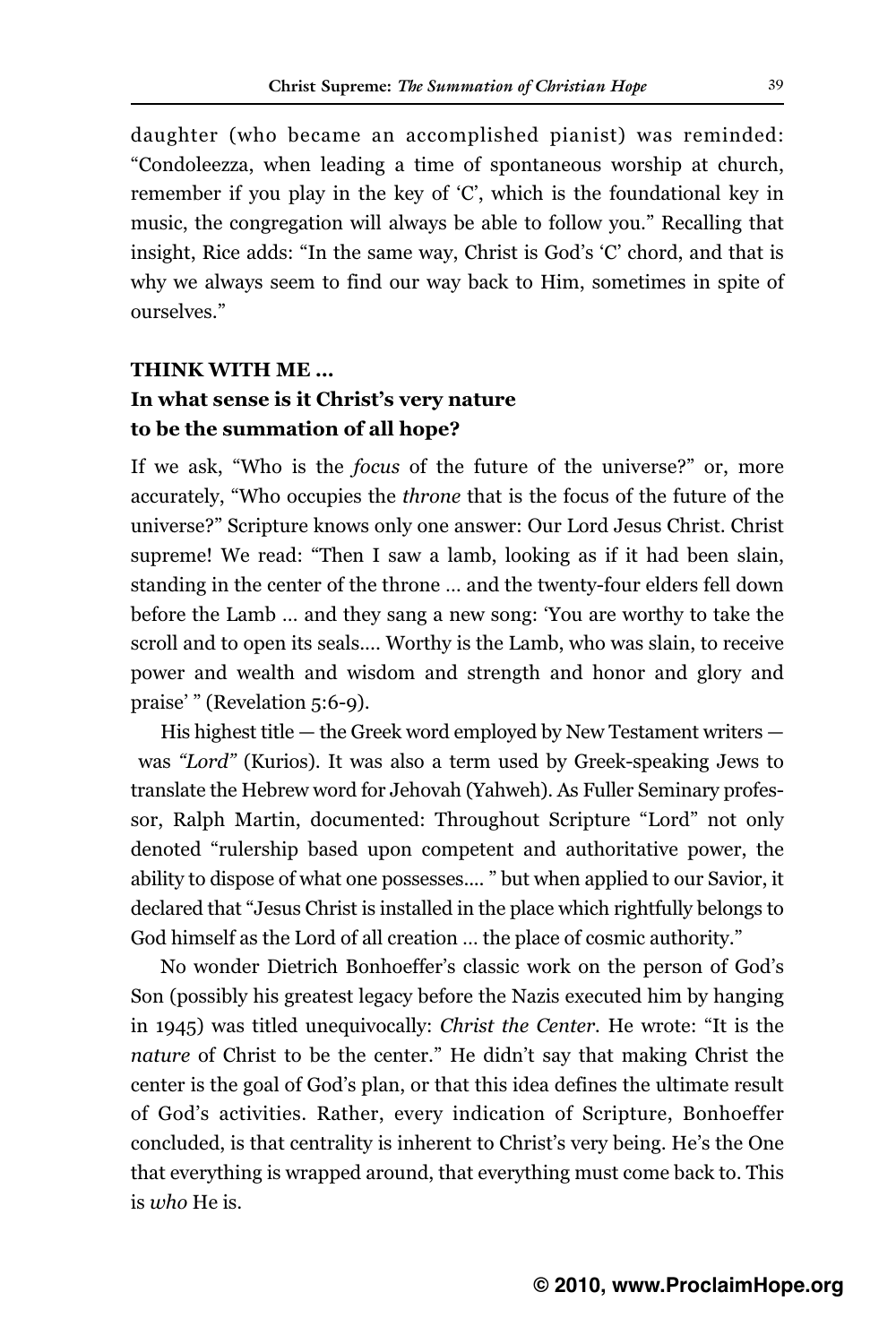But there's even more to our Lord than that. As we saw in chapter 1, it is also His very nature to be supreme. He is the *circumference* — the One in whom everything is wrapped up and summed up; the One in whom all the saints must forever live and move, to find their identity and destiny. Being *supreme,* in other words — being in Himself the *summation* of God's purposes and promises  $-$  is equally inseparable from who Christ is, eternally, as the Son of the Father.

For many founders of the first 120 colleges in America, this idea was a prevailing conviction. For example, in the *College Laws* written in 1642 the Puritan benefactors of Harvard University wrote: "Let every student consider well that the end of his life and studies is to know God and Jesus Christ which is eternal life (John 17:3), and therefore to lay Christ at the bottom, as the only foundation of all sound knowledge and learning. Seeing that the Lord giveth wisdom, everyone shall seriously by prayer, in secret, seek wisdom of Him." From its outsetj49 this world-renowned academic institution confessed that the most brilliant scholarship would never be able to supercede one overarching truth: *Christ alone sums up in Himself all reality as its supreme focus.*

#### **THINK WITH ME …**

## **Who do** *you* **say that He is and what words would you use to say it?**

"We're having a national conversation about Jesus" suggested *Christianity Today* toward the midpoint of the first decade of the 21<sup>st</sup> century. *New York Times* bestsellers, blockbuster movies, journals and magazines, TV documentaries, Grammy winners — from every direction there seemed to be increased desire to talk about the Savior. But the editorial went on to suggest that we may not be talking about the "real Jesus", stating that "talking about the real Jesus is a dangerous thing". *Christianity Today* concluded: In the New Testament the real Jesus "is a consuming fire, the raging storm, who seems bent on destroying everything in his path, who either shocks people into stupefaction or frightens them so that they run for their lives.... He swirls, a tornado touching down, lifting homes and businesses off their foundations, leaving only bits and pieces of the former life strewn on his path.... We need to talk with biblical honesty about the One who would not only love and forgive us but also demolish all our cultural images of him."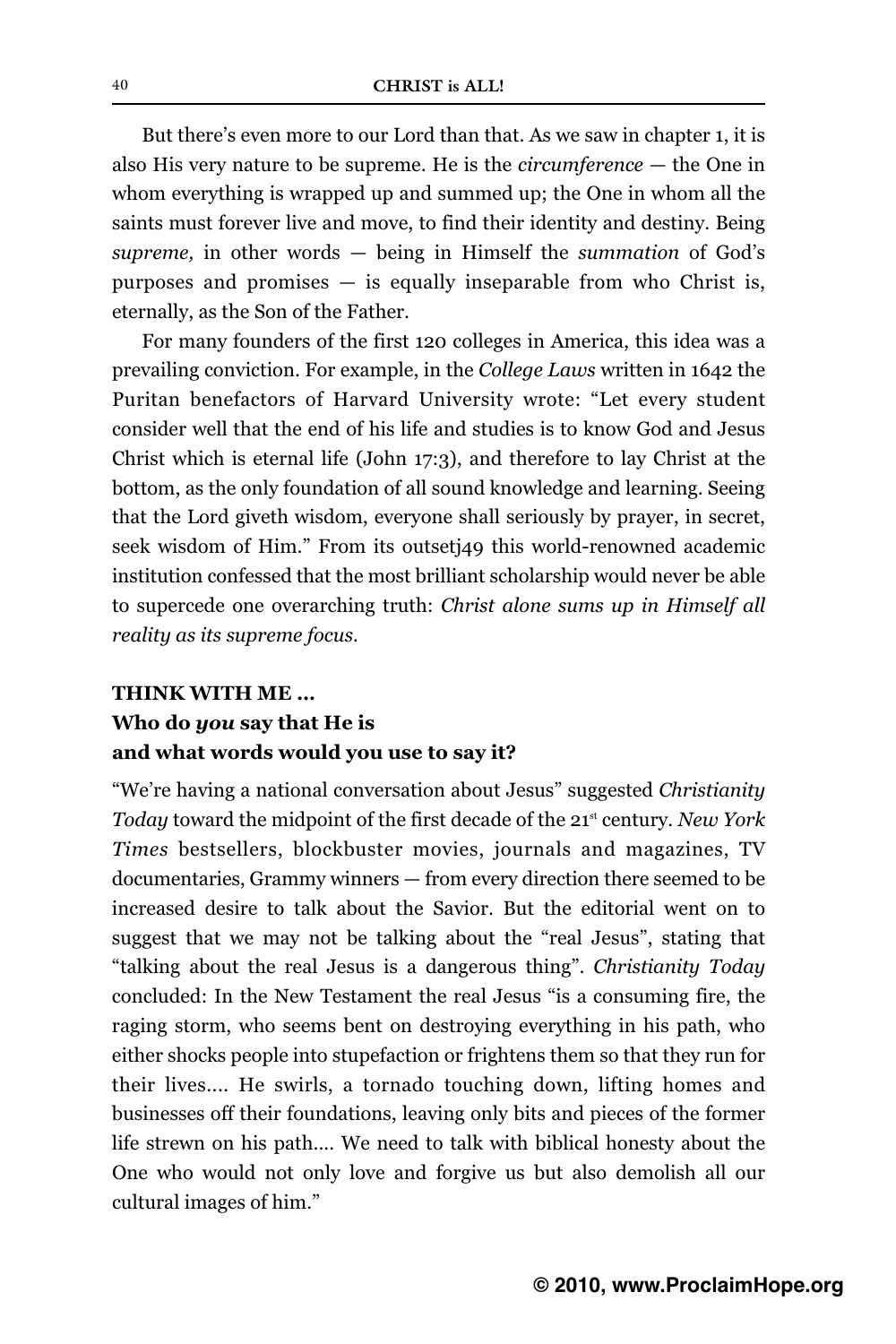Remember the debate the Twelve had about Jesus as they walked the roads of Caesarea Phillipi? They were responding to Jesus' penetrating question to Peter (Matt. 16):*"Who do you say that I am?"* Finally, Peter answered with the familiar words, "You are the Christ, the Son of the living God." But did he or the others really grasp the full implications of that brief sentence? Based on what many Scriptures teach about the meaning of those two titles — *"the Christ"* and *"Son of the living God"* — Peter's response was equivalent to saying (and this is the vision of Jesus that must be injected into the national conversation mentioned above):

#### *LORD JESUS …*

■ *You are the Superlative One.* You defy all human categories. No language is adequate to describe You. No analysis can fully record all the roles You must play to advance God's ever-expanding Kingdom. (1 Pet. 1)

*You are the Incomparable One.*

You remain in a class by Yourself — no duplicates, no clones. Your importance will continue to eclipse all others, outranking every other being in Heaven, Earth or Hell. You will reign 'world without end' (2 Thess. 1).

■ *You are the Exalted One.* 

For eternity, You will hold the primary focus of our praises, a position of unrivaled distinction, prestige and majesty in the universe. You will be the joy of all peoples, worthy to receive every treasure, every dominion and every ounce of praise (Rev. 5).

■ *You are the Preeminent One.* 

In time, in space, in history and throughout eternity, You forever lay claim to the universe. As You held the primacy at the beginning ('firstborn of creation', Col. 1), so You will hold it at the End ("firstborn from among the dead", Col. 1). All things to come are Your possession, to do with as Your Father pleases.

■ *You are the Sufficient One.* 

Nothing can ever exhaust Your power and resources. You require no 'outsourcing'. You will forever prove totally adequate for all our longings, or fears, or needs, or heart cries. You are the final inheritance of each of God's children (Phil. 3).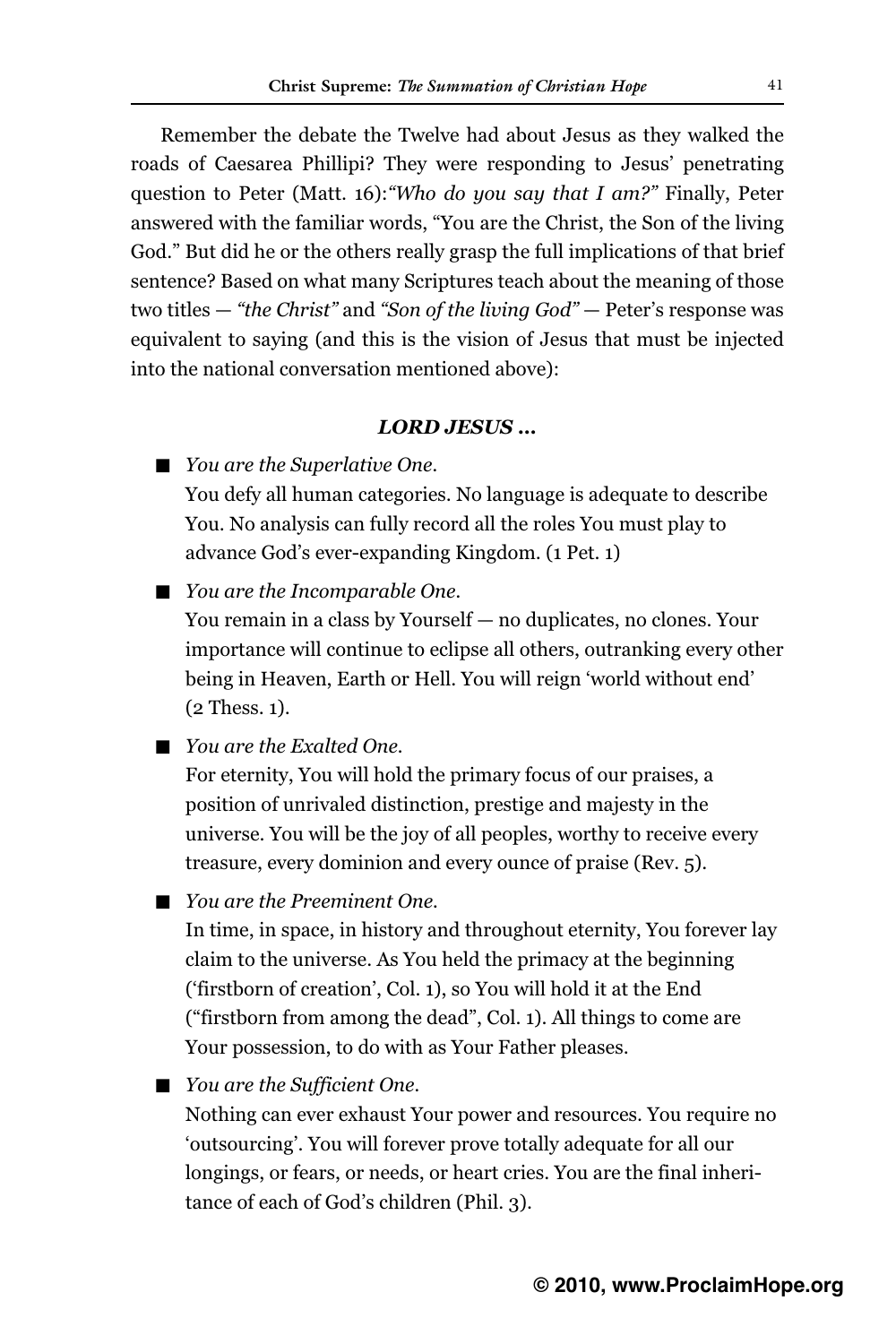■ *You are the Triumphant One.* 

None of Your enemies will prevail. You will defeat all foes unconditionally — both human and demonic — to emerge forever unthreatened, unhindered and victorious over all opposition, permanently and forever. You are the everlasting Overcomer (Rev. 17).

■ *You are the Unifying One.* 

Bringing all things under Your feet as Lord, You will permanently redeem and reconcile to the Godhead innumerable sinners from all the ages and all the nations. In the Consummation, all creation, as well as the Church itself, will be held together in perfect harmony by

#### QUOTABLE QUOTE

**We look at this Son and see the God who cannot be seen.We look at this Son and see God's original purpose in everything created –** *everything* **got started in him and finds its purpose in him. He was supreme in the beginning – leading the resurrection parade — He is supreme in the end. From beginning to end, he is there, towering far above everything, everyone. All the broken and dislocated pieces of the universe — people and things, animals and atoms — get properly fixed and fitted together in vibrant harmonies, all because of his death, his blood that poured down from the Cross.**

(COLOSSIANS 1 —THE MESSAGE)

Your irrevocable decrees and Your indestructible might (Heb. 1).

These things being true (and this is just the beginning of a list of Biblical attributes implied by Peter's brief confession), it certainly seems appropriate to address Him, as well, by saying: *"You are the Christ, the Summation of Christian Hope!"*

On that red-letter day Peter was beginning to wake up to how His Lord was, in Himself, the *focus* of everything the Father deserves, desires, designs and declares. There in Matthew 16, whether he fully grasped it or not, in essence Peter confessed: "As *Son of God,* wherever You dwell all of God's promises are gathered to You, guaranteed by You and summed up in You. As *Christ* you are ordained and anointed as supreme — absolute and universal in every way. You are supreme in the appeal You make to sinners. Supreme in the scope of Your activities on our behalf. Supreme in the depth of Your transforming power for all the Redeemed. Supreme in the irreplaceable ministry of Your high priestly work for saints in heaven and earth. Supreme in the eternal relevancy of Your reign extended throughout the entire universe.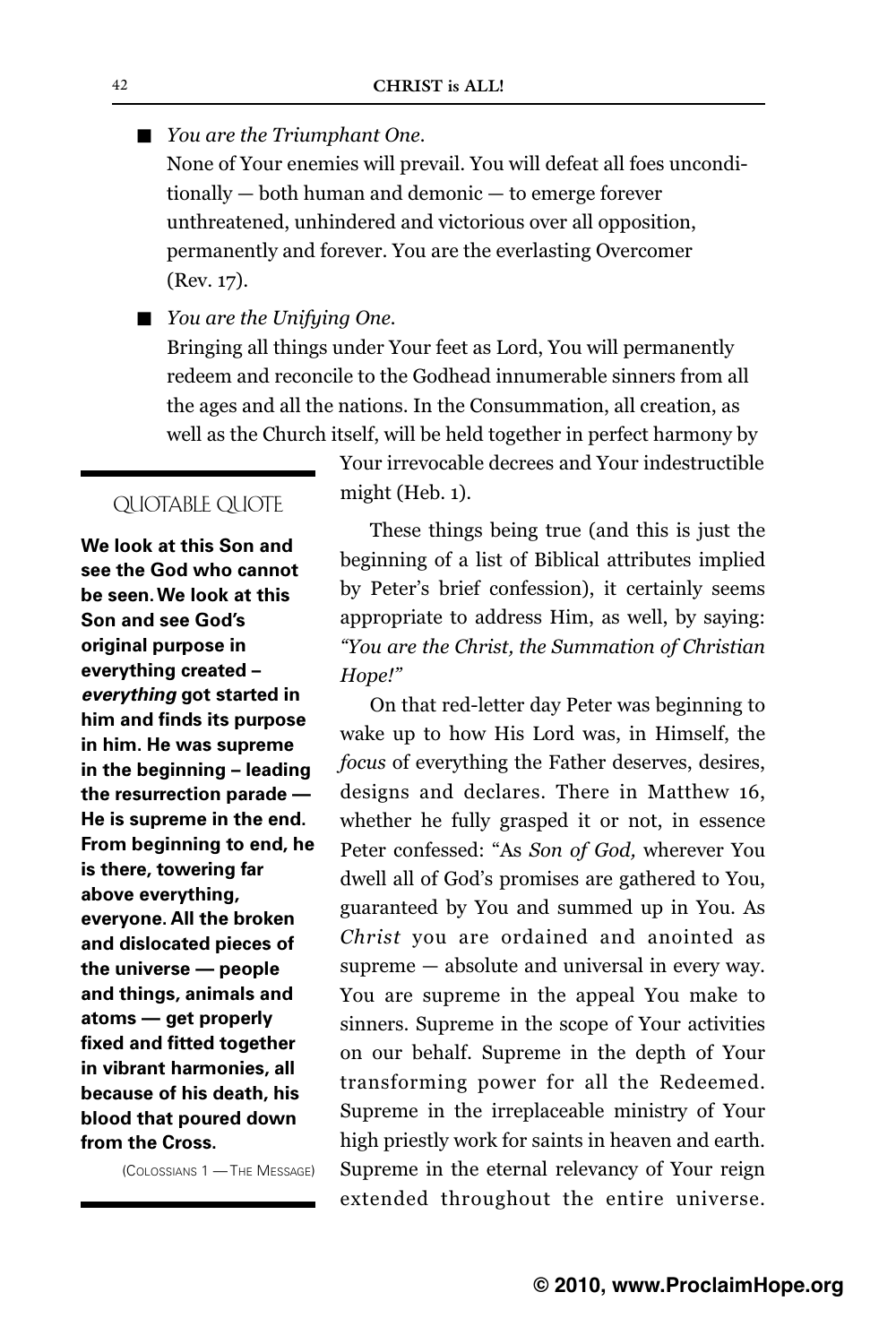Supreme in the magnificently indescribable future into which You are taking all who are Yours."

In another place, the Lord Jesus answered His own question to Peter when He said to John: "I am the Alpha and the Omega, the First and the Last, the Beginning and the End" (Rev. 22). Not only was He at the beginning, but He Himself is the Beginning. Not only will He be waiting for us at the end, He *is* the End. All history streams from Him and is directed toward Him, to be completed by Him. The eternal past has no other eternal future but Christ alone. There is only *one* in the entire universe of whom God has ever said without qualification: "With you I am well pleased" (Luke 3). Thus Christ and Christ alone can insist on being the center and the circumference — the One to whom all supremacy belongs, whose supremacy encompasses all.

*That's why Christian hope draws its ultimate meaning from this one unique individual.* As we saw in the last chapter, for Christians hope is ultimately a *person.* That person embodies our grandest expectations. He's ready to take us beyond our wildest dreams. Everything needed to secure the promises of God to us has come to pass in Him — by the virtue of who He is, by what He has done and is doing, and by where He is taking us with Himself.

Any human prospects (Christianly or otherwise) that leave Him out of the equation for *all* He really is in Himself, must inevitably dissolve into irrelevance, confusion, emptiness and unmitigated despair. Our future is not preeminently about things, or events, or prophetic dramas, but about Christ. "For me to live is Christ and to die is gain", was Paul's motto (Phil. 1). Or, as J.B. Phillips translates the verse: "For living to me means simply 'Christ', and if I die I should merely gain more of him."

#### **THINK WITH ME …**

## **In what ways is Christ the** *only* **focus for every bit of hope we have?**

Martin Luther likened the supremacy of Christ to an antique *magnifying glass* revealing intricate designs on a medieval map. Details at the center of the lens stay crisp and clear. But around the edges, the graphics of the document tend to grow increasingly distorted. Therefore, one must keep the important landmarks at the center of the lens.

Similarly, in order to properly magnify the hope Christ brings us, we need to keep Him as our foremost *focal point.* That's how we study the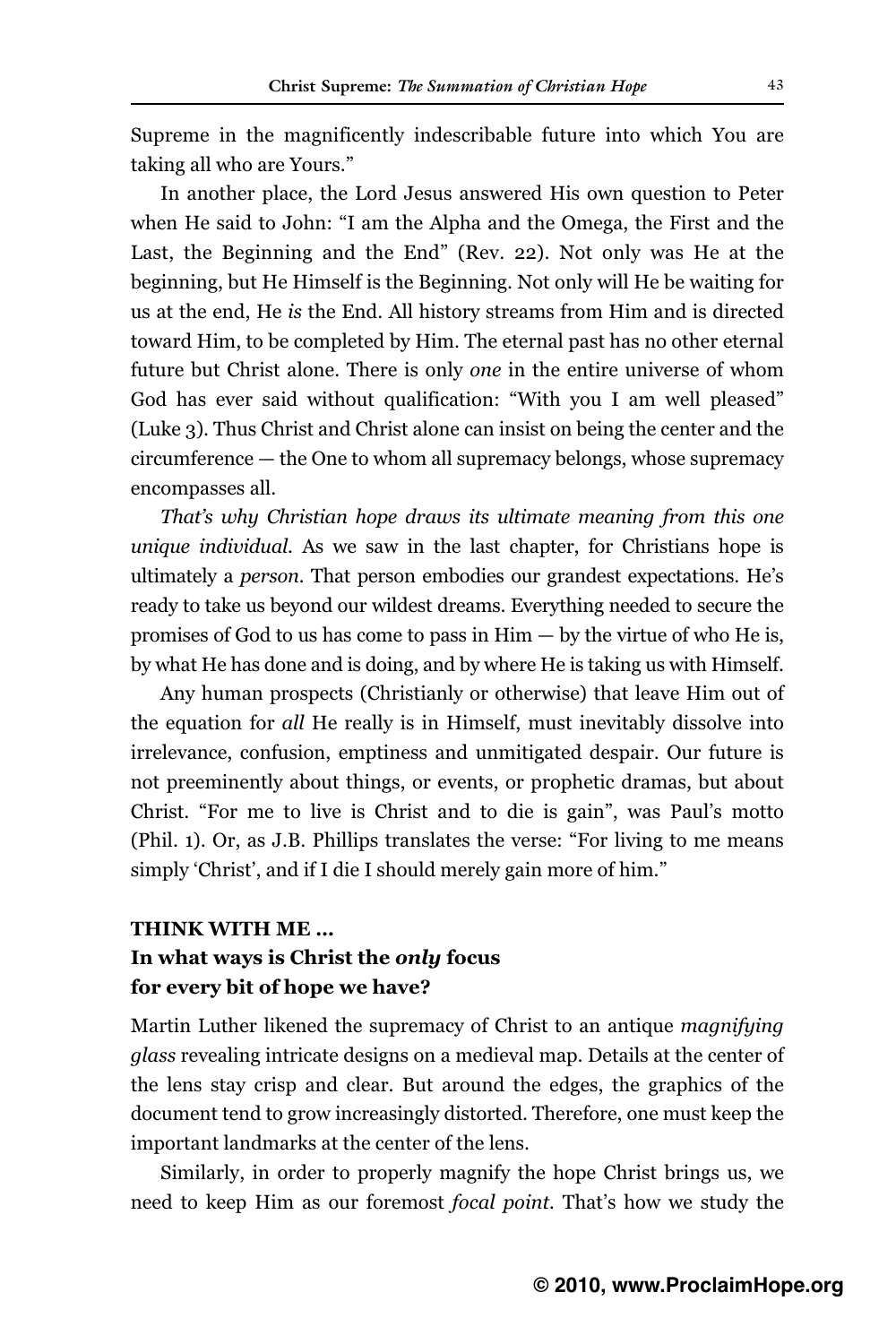exquisite map of God's grand purposes among the nations. Jesus is our focal point for history, in church growth, for our mission to the unreached as well as in daily living. He will *remain* the focal point in the Consummation as well. For eternity all reality will be magnified to the thousandth power through the superb perspective He alone gives to those seated with Him "at God's right hand in the heavenly realms, far above all rule and authority, power and dominion, and every title that can be given, not only in the present age but also in the one to come" (Eph. 1).

Here's another metaphor to help make sense of this truth: Consider a *slide projector.* Though we have many pictures to review, just one bulb is needed to project each of them onto the screen. In the same way there are thousands of hope-filled passages in the Bible, but just one Person is needed to make those truths burst into life. Only one Person comes shining through every verse, revealing more of His supremacy every time He does. "The whole of Scripture is one book, and that one book is Christ," concluded medieval Christian leader, Hugh of St. Victor. "The Bible is the cradle in which Christ is laid," observed Luther. "The Scriptures spring out of God and flow into Christ," proclaimed William Tyndale.

In fact, the Scriptures nurture a cornucopia of descriptive names that suggest how Jesus is seen when projected through a myriad of God's promises, such as:

- The Way
- The Truth
- The Rock
- Dayspring from on High
- Son of Righteousness
- Light of the World
- Bread of Life
- The Light
- The Bright Morning Star
- Prince of Peace
- Good Shepherd
- Lion of Judah
- Alpha and Omega
- Name Above All Names

And we could list, literally, a hundred other formal titles that God's Word bestows on our Lord. In other words, our God-given prospects are tied up so comprehensively in this one Person that the Bible requires an entire registry to define for us how and why He is (to use another title) "the Hope of Glory" (Col. 1:27). The titles not only express what Jesus means to us but also what we can expect from Him. Each is a statement of *hope.*

Looking at the breadth of these descriptions, I often like to paraphrase a familiar statement from the brilliant 4th century African bishop, Augustine: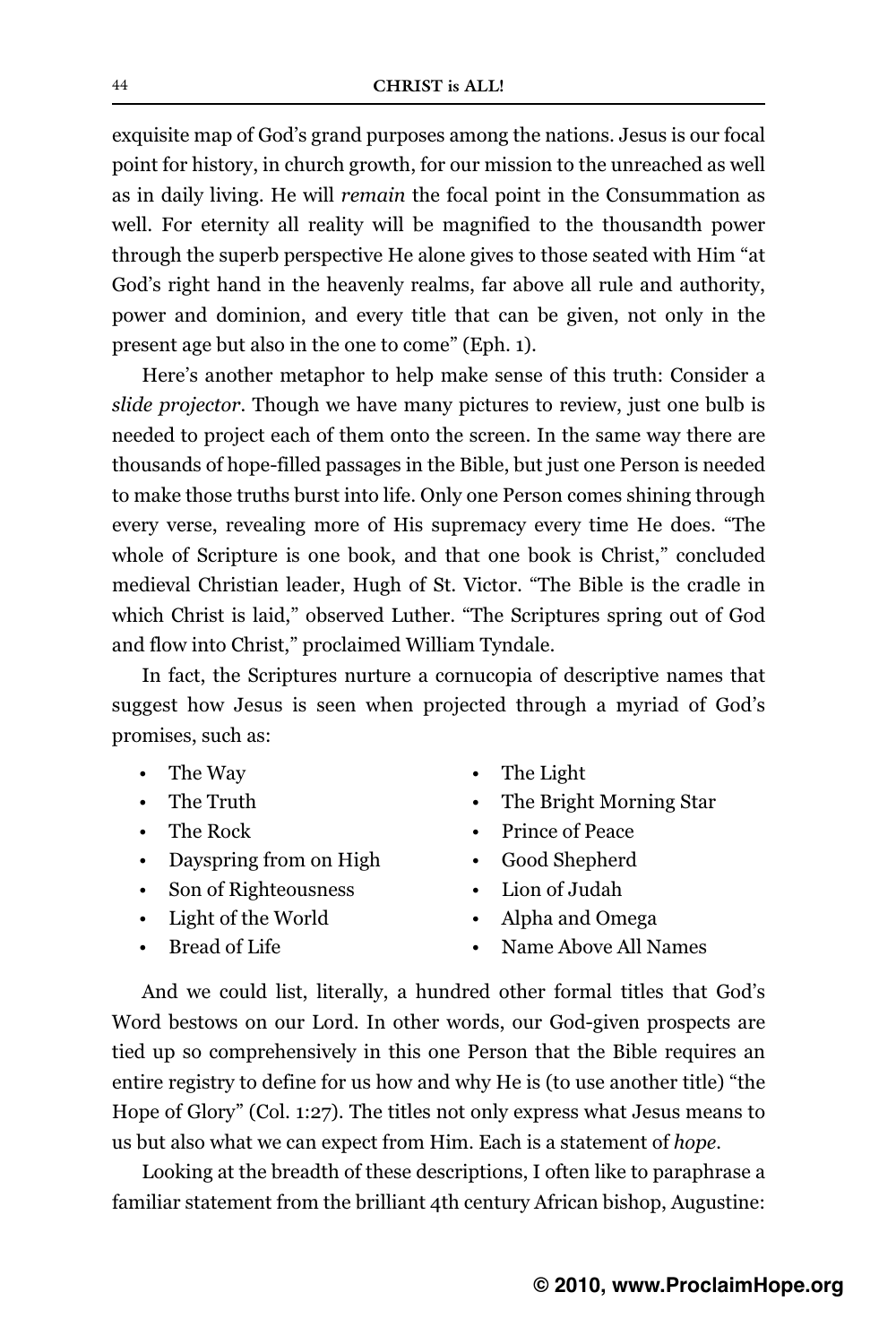"The one who has Christ has everything. The one who has everything except for Christ really has nothing. And the one who has Christ plus everything else does not have any more than the one who has Christ alone."

Colossians 3:11 agrees. It states this focus succinctly, in just three words — which is why it became the main title of *Joyful Manifesto:* "Christ is all!" Isn't it obvious why I made this choice?

### **THINK WITH ME … Why does it make sense to say our hope in God is "summed up" in Christ?**

When you balance your checkbook, there comes a point to "sum up" your account. You add a number of entries together to get the grand total. Even so, in Christ the promises and purposes of all the ages have been "summed up" — brought to their grand total, unequivocally and irrevocably. There's nothing left out. There's nothing more to add to the tally.

Jesus sums up all meaning in current reality. He also sums up all outcomes in *future* reality. He's the source of a New Covenant, a New Creation, and a New Destination — by grace alone, through faith alone, in Him alone. He embodies right now what God's promises will look like when they are fulfilled. Christ is not only the End toward which we move. He is also the *means* to reach that End. Whenever we say "Jesus is Lord", we are confessing both — that He *sums up* the End as well as provides *the means* to it.

Therefore, our primary Message of Hope — which is our greatest tool for confronting and curing the crisis of supremacy in today's Church — must begin with this truth: Christ's supremacy is the *summation* of Christian hope. *God has no hope for us beyond who His Son is.* He is the ultimate focus of every promise. Glorifying the Son is the final outcome — the singular conclusion — of every Kingdom advance God has ordained.

This requires our Savior to be both an *excluder* and an *includer.* On the one hand, as the Bible testifies, He *excludes* every other source of hope. He's all there really is. There's room for no other. He must exclude all those who choose to put their confidence in any other kind of hope. But, on the other hand, He is also an includer. He *includes* in Himself every prospect God has for us, for the rest of eternity. And He *includes* with Himself all who trust in Him to receive those everlasting blessings.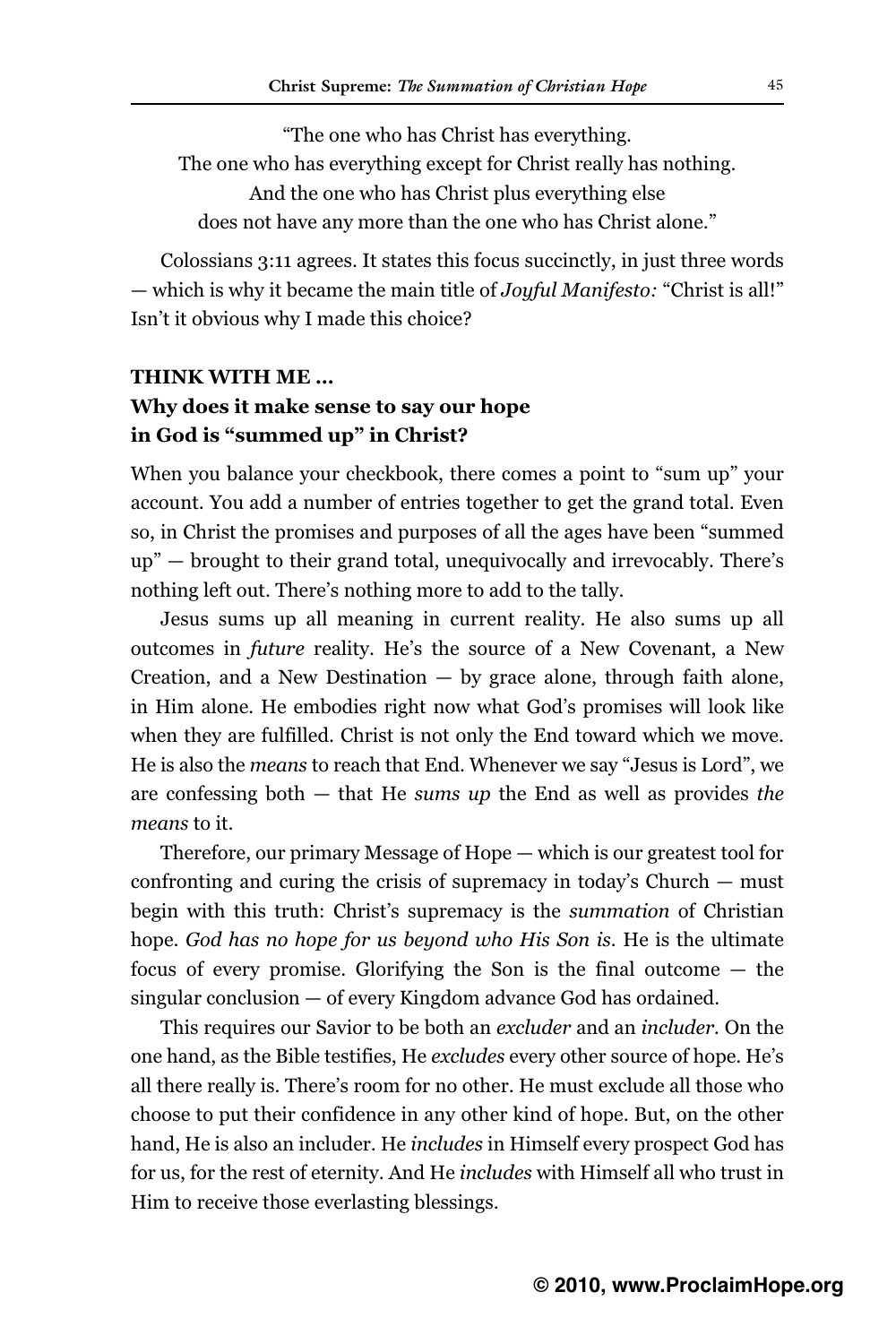Consider the impact of the Salk vaccine which eradicated polio in the 1950's. Once discovered, it rendered all other medicines and therapies for the disease irrelevant (i.e., it was exclusive). But it also became the harbinger of health for anyone around the world who took it in time (i.e., it was inclusive). The unrivaled preeminence of Christ as the hope of the universe is something like that: Exclusive and inclusive, simultaneously. That's why we say every promise of God must be summed up in Him.

### **THINK WITH ME … Where does the Trinity fit into the hope in Christ we confess?**

Finally, before we proceed to unpack how "summation" is short-hand for "supremacy" — how all of God's purposes are gathered up in the Son alone let me reassure you of my bedrock commitment to the truth of the Triune God. In confessing Christ as center and circumference I'm not suggesting that Jesus is all there is to God; that all deity has been collapsed into Christ alone; that our destiny is *only* about Him. I agree with Dr. Timothy George: "What makes God, God? It is the relationship of total and mutual self-giving by which the Father gives everything to the Son, the Son offers back all that He has to glorify the Father, with the love of each being established and sealed by the Holy Spirit, who proceeds from both. The doctrine of the Trinity tells us that relationship — *personality* — is at the heart of the universe."

Maintaining the supremacy of the Lord Jesus Christ for all eternity and, in the process, transforming us into people with Christ-focused purposes — will never cease to be a *Trinitarian* project. Every dimension of hope is initiated by the Father, developed by the Spirit, while always exalting the Son. The radiance Christ brings us, as the Son of the Father, is inseparable from the fundamental nature of the Godhead — just as the rays of the physical sun could never exist apart from the sun itself. Ultimately, it is the uniqueness of His relationship to the Father and the Spirit, rather than His saving mission for the Redeemed, that bestows on Him preeminence in everything (Col. 1). Nothing about Christ as the focus of God's promises should ever rob the Father or the Spirit of equal praise.

The early Church understood this. Confessing Jesus to be Lord, the Church confirmed His divinity by its witness to the full panorama of God's attributes, functions, authority, power and rights in Him. The adoration of the Son by early Christians (many of whom were previously monotheistic Jews who abhorred idolatry) was unqualified and wholehearted. Nowhere,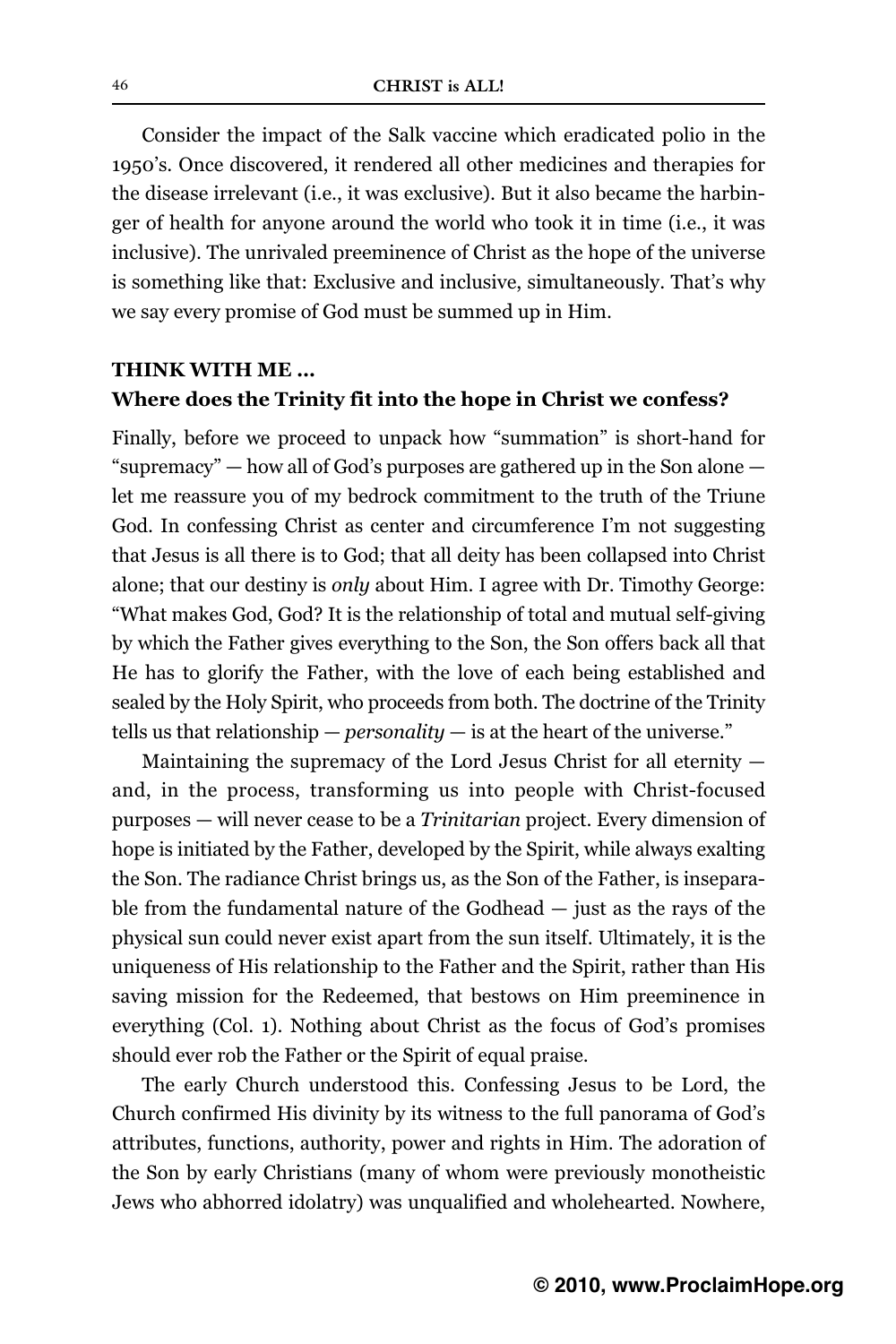observes Donald MacLeod, do we find any debate in the 1<sup>st</sup> century over His inherent superiority as God. As far as they were concerned, when Jesus taught, God taught. When Jesus healed, God healed. When He wept, God wept. When He suffered, God suffered. When He conquered, it was the triumphant work of the Godhead. Wherever Jesus' reign broke through, the whole Trinity was on display. Culminated under Jesus as Lord, eternity held for them just one additional climactic drama: Everlasting worship of Father, Son and Holy Spirit as the three-in-one.

When men and women surrendered to Jesus to become His disciples, they were initiated into a relationship with the Tri-Personal Being (Matthew 28 commands us to baptize: "in the name of the Father and of the Son and of the Holy Spirit"). And whenever a promise was fulfilled in Jesus' name, the glory belonged equally to the Godhead who made it all possible, working together as One to bring it about. As 1 Pet. 1:2 reminds us, we are: " … chosen according to the foreknowledge of God the Father, through the sanctifying work of the Spirit for obedience to Jesus Christ and sprinkling by his blood...."

Even in the Consummation, it will be the mission of the Son to secure before the whole universe the glory *of* the Godhead, *for* the Godhead, in the *midst* of the Godhead. One day, this will come about fully as He will submit Himself (and everything He has conquered), by the Spirit, to the Father's pleasure. Yet even that only can happen once the Father, by the Spirit, has secured for His Son the full recognition of His lordship over everything in Heaven and earth and under the earth (compare Phil. 2:5-11 with 1 Cor. 15:20-28 and Rev. 5). Without qualification (as John records), the Son will prevail steadfastly at the center of the Father's throne, world without end, while the Spirit's fires illuminate Him there, for elders and angels (and all of us) to behold and adore with abandon (Rev. 4, 5 and 21). Permission to live for Him with passion at this very moment springs from the passion that will be required of us when His glory is fully revealed.

As I was waiting to catch a plane not long ago, my attention was arrested by the front page headline on a newsstand rack. *"He's no 'Son of God!' "* leaped from a Minneapolis newspaper. The reporter told of 35 Muslim preachers from the local Islamic Center who fanned out that month to nearly 300 Christian churches and ministries in the Twin Cities to present lectures on their view of Christ. Their challenge to Christians? Here's how one speaker put it: "The Trinity is merely a human lapse toward polytheism.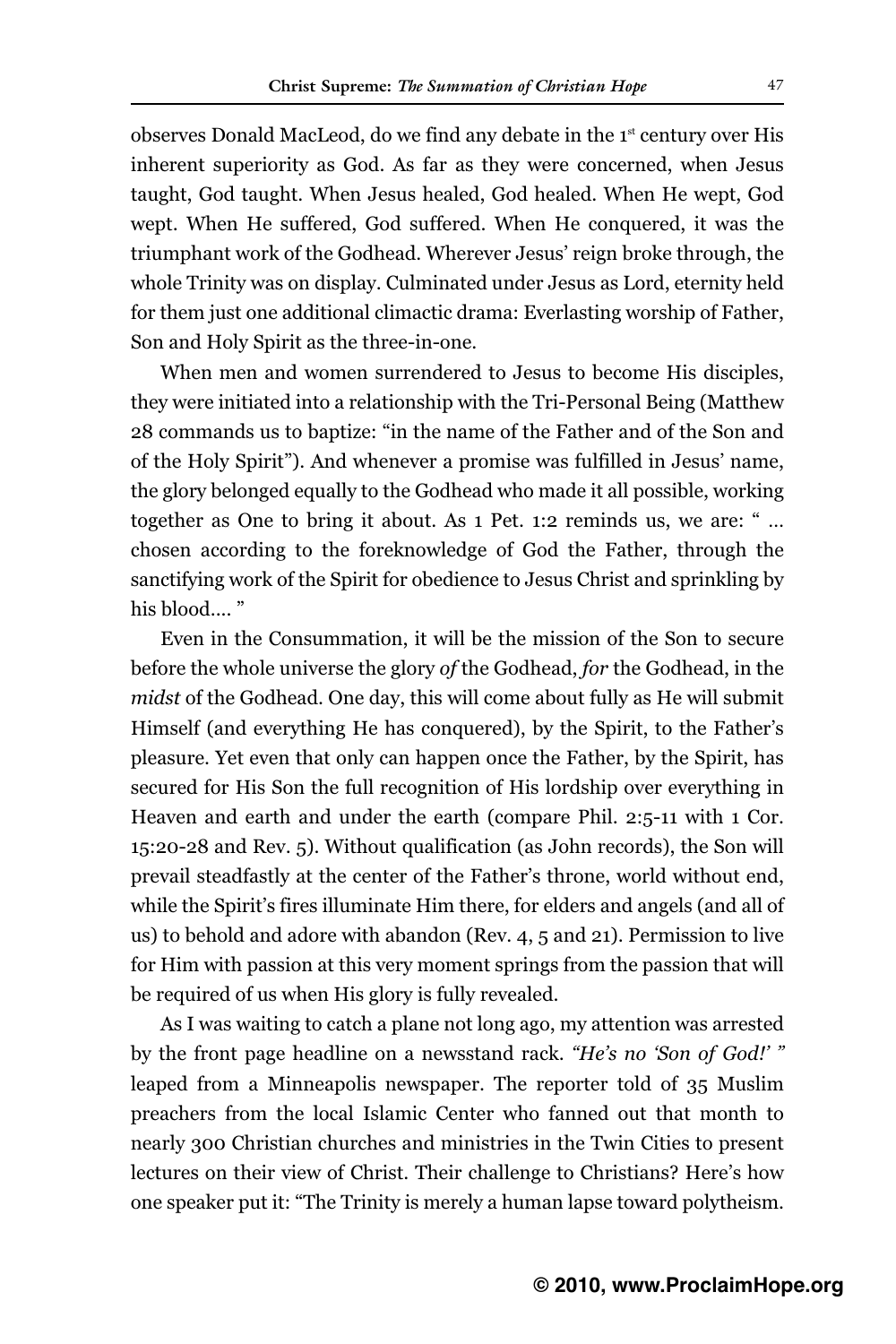Christians have become hung up on the Messenger, Jesus, and in the process they have forsaken his message. They should have just stuck with the teachings of Jesus. They should have revered him as the prophet he is, and avoided all the other embellishments."

And I thought to myself: Embellishments? Quite to the contrary. From the Bible's point of view, *who* the Messenger is, in the unbroken fellowship of the Trinity, determines unconditionally the legitimacy and potency of the supremacy He claims and the hope over which He reigns. Therefore, any message He proclaims is woven automatically into who He is as the Son of God. He is the only Prophet ever to appear among the nations who has focused all prophecies and promises on Himself alone. This is how He brings us to God. No Jesus, no hope. The Father won't let us have one without the other.

# **Six Biblical Themes**

## **Exploring How Christ Is the Summation of Christian Hope**

Now, let's get down to specifics. Briefly, I'd like to survey six major themes in Scripture that wrap hope and Christ's lordship together, rendering them permanently inseparable:

- **1) Old Testament: the** *foreshadowing* **of our hope in Christ 2) Incarnation: the** *manifestation* **of our hope in Christ 3) Crucifixion: the** *guarantee* **of our hope in Christ 4) Resurrection: the** *anchor* **of our hope in Christ 5) Ascension: the** *advancement* **of our hope in Christ**
- **6) Return:**

**the** *consummation* **of our hope in Christ**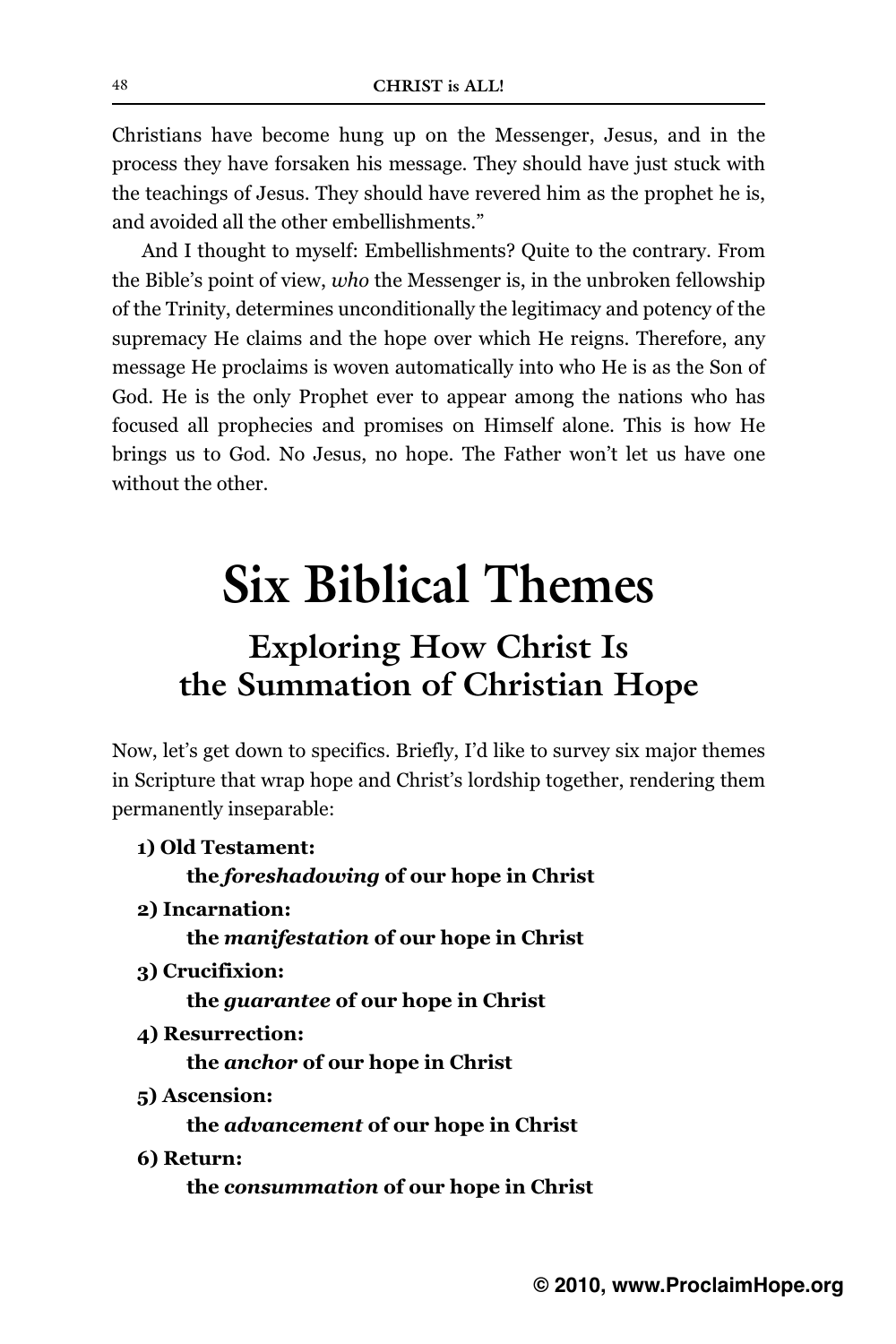## **1) Old Testament: The** *Foreshadowing* **of Our Hope in Christ** *(Jeremiah 33)*

We might paraphrase St. Victor to read: "Even the *Old Testament* is really one book. That book is Christ." If we were to blend together the massive number of Old Testament promises — including sweeping, breathtaking horizons of the Coming Kingdom laid out by a score of prophets — what would we have? *In the final analysis we construct a dazzling portrait of the person of God's Son* an extensive and vivid description of what His supremacy entails. That's because every vision offered there, without exception — whether of grace or judgment — *requires* Him for its truest meaning and its grandest completion.

#### **THINK WITH ME …**

### **How do Old Testament texts on creation prepare us for Jesus' majesty?**

This is certainly the case when it comes to the abundance of Old Testament reflections on God's glory in creation. Accounts include the vivid dramas that open Genesis; the awesome portrayals that shook Job; Isaiah's visions of natural forces implementing God's judgments; Habakkuk's reassurance that the whole earth will respond with QUOTABLE OUOTF

**(God) has now, at the end of the present age, given us the truth in the Son. Through the son God made the whole universe, and to the Son he has ordained that all creation shall ultimately belong. This Son, radiance of the glory of God, flawless expression of the nature of God, himself the upholding principle of all that is, effected in person the reconciliation between God and man and then took his seat at the right hand of the Majesty on high — thus proving himself, by the more glorious Name that he has won, far greater than all the angels of God.**

(HEBREWS 1 – PHILLIPS TRANSLATION)

oceans of praises to God; or the many Psalms that tell us (in the words of the 19<sup>th</sup>): "The heavens declare the glory of God ... like a bridegroom coming forth from his pavilion." The purpose of these texts was to encourage Israel to ponder nature's witness to the greatness and grandeur of God.

Finally, these time-tested reflections on creation served their maximum mission as they added texture to the meaning of Jesus' supremacy  $-$  by whom everything was made and from whom everything gained life (Jn. 1). In the flesh, the Savior summed up all the glory to which the heavens testified from the beginning. Drawing on Old Testament understandings of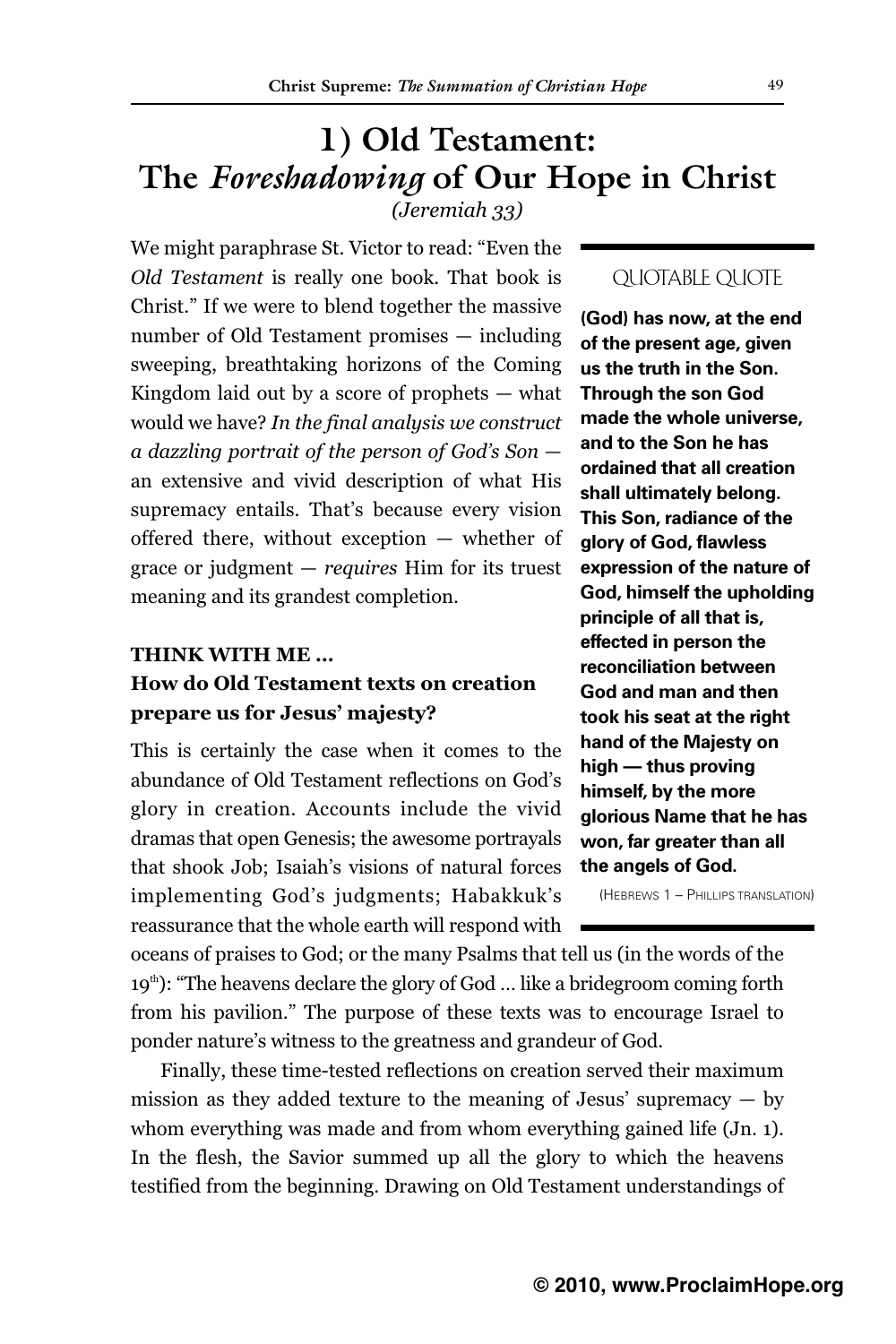creation's wonders, texts about Jesus like Colossians 1, Romans 1 and John 1 explode with deeper meanings.

For years, thousands of congregations have sung Jack Hayford's uplifting chorus called "Majesty". It starts out, you may recall: "Majesty, worship His majesty, unto Jesus be all glory, honor and praise. Majesty, Kingdom authority, flows from His throne, unto His own, His anthem raise." But what does Jesus' majesty mean? How can we ever properly define it?

Well, listen to Hayford's own answer: "To say our Lord is 'clothed in majesty' is to say that *all creation is window dressing for His excellence.* It all points to Him. And just as a king's palace with all its royal décor reflects something of that king's personality, so creation reflects the magnificence of our Lord's nature and character." In other words, exploring creation so extensively, the Biblical writers prepared us for the day God would become flesh and dwell among us in the full display of Jesus' majesty (Jn. 1). Creation is "window dressing" for His supremacy.

But the Old Testament took believers further in their understanding of the expected Messiah, sharing with them heart-stopping foreshadowings of His coming glory.

## **THINK WITH ME … How does Jesus sum up the Old Testament's "shadows of supremacy"?**

My good friend Evelyn Christenson likens the abundance of Old Testament predictions of Christ's supreme place in the purposes of God to an obstetrician's *"ultrasound".* This computer-generated picture provides a pregnant woman the ability to see the child forming in her womb. Viewing shadowy movements on the monitor brings her unexpected excitement. The motherto-be can even take the images home as black and white prints. But, Evelyn adds, after the baby is born no one ever hangs a series of framed ultrasound photos on her living room walls, or keeps them in her wallet to show friends. No, after the birth the ultrasound pictures are quickly replaced by an album full of dramatic photos, in living color, of the actual child. As meaningful as prenatal images may be — as faithful as they are in predicting something of what the baby will look like — their value is quickly surpassed the moment the infant is enfolded in the mother's arms. This illustrates the link between God's ancient promises and the Person who was born in a stable to sum them up in Himself.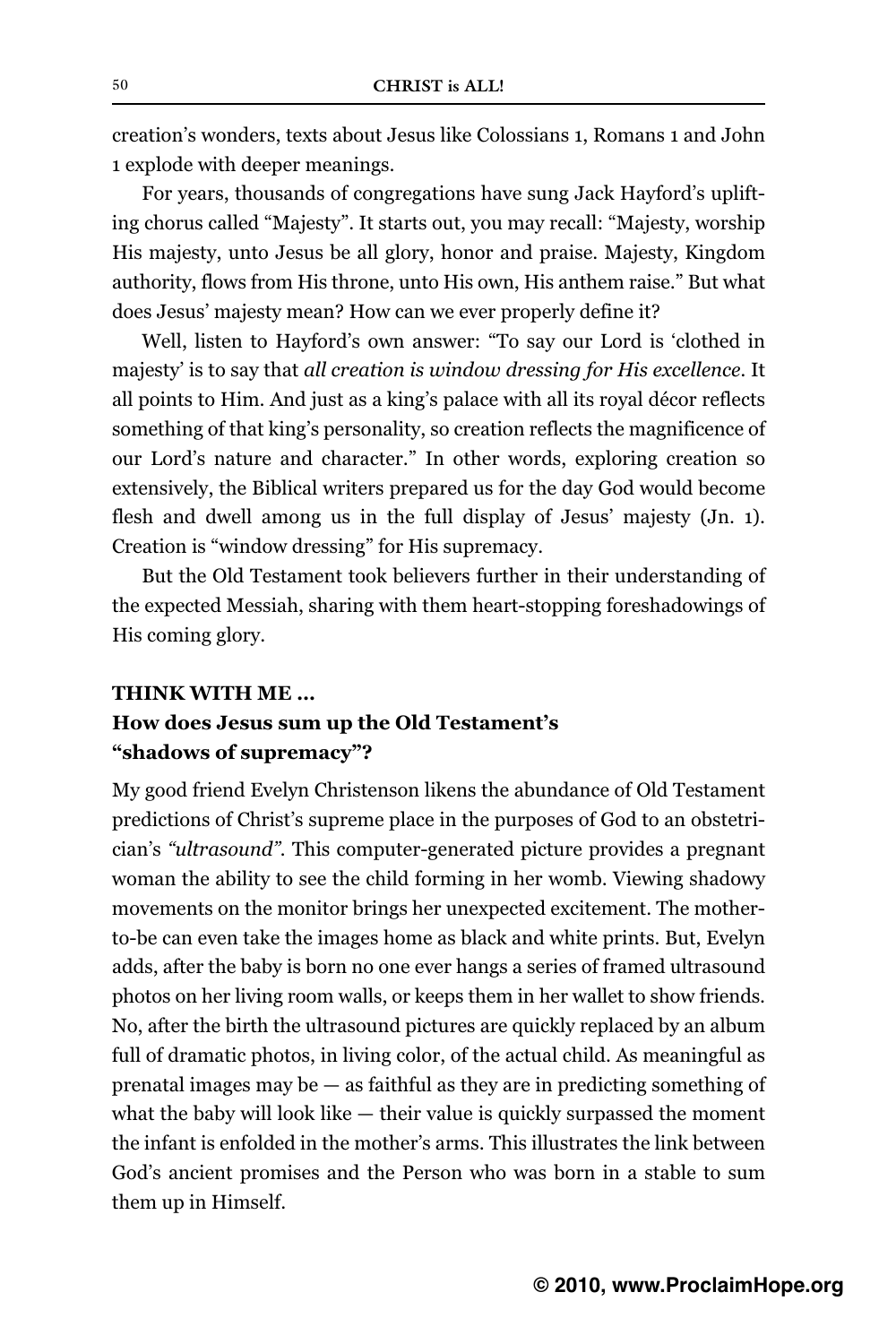Let me modify the metaphor slightly. Consider a *shadow.* Referencing Old Testament customs and traditions Paul reminded Christians that "these are a shadow of the things that were to come. The reality, however, is found in Christ" (Col. 2). A shadow can be useful — providing us shade or alerting us to someone approaching. But basically, a shadow calls attention to something beyond itself — to the object that casts it. In the end, Old Testament hopes suggested the shape of Someone far more vivid and tangible and powerful and eternal than any shadow could be.

To borrow a phrase from C. S. Lewis, ancient Scriptures contained the "shadowlands" of Christian hope. Like paper silhouettes, Old Testament dramas, personalities, expectations, predictions, types and themes provided faint but fascinating — even *tantalizing* (1 Pet. 1) — outlines of Christ and His redemptive mission. In virtually every event and story recorded, using texts found in virtually every book, Christ was pre-visioned. He was anticipated. But none of these shadows could be adequately understood until the One who cast them was revealed in Jesus of Nazareth.

The hope held out in such passages was *foreshadowed,* we say. Great expectations awaited their revelation in New Testament teachings about God's Son. Covenant promises were always anchored exclusively in the sovereignty of God's own character and actions. But then, in the "fullness of times" (Gal. 4), they burst forth bodily, revealing unprecedented realities, in plain view of the nations. They sprang into the foreground of world history by the incarnation of a Savior. Early Christians were convinced that Jesus embodied in Himself everything the Bible (Old Testament) claimed about God's greatness, and about the guarantees of His Kingdom. For example, compare the closing verses of Isaiah 45 (" … before me every knee will bow and by me every tongue will swear … ") with the opening verses of Philippians 2 (… that at the name of Jesus every knee should bow … and every tongue confess that Jesus Christ is Lord … "). This is one of a thousand illustrations of how  $1<sup>st</sup>$  century believers linked the "shadows of supremacy" with the glory of Jesus' authority over everything.

#### **THINK WITH ME …**

## **How did Christians look at the Old Testament through "Jesus' glasses"?**

Finally, it happened. Full of Holy Spirit joy, Jesus invited His disciples to step out of the shade into the mid-day brilliance of His saving mission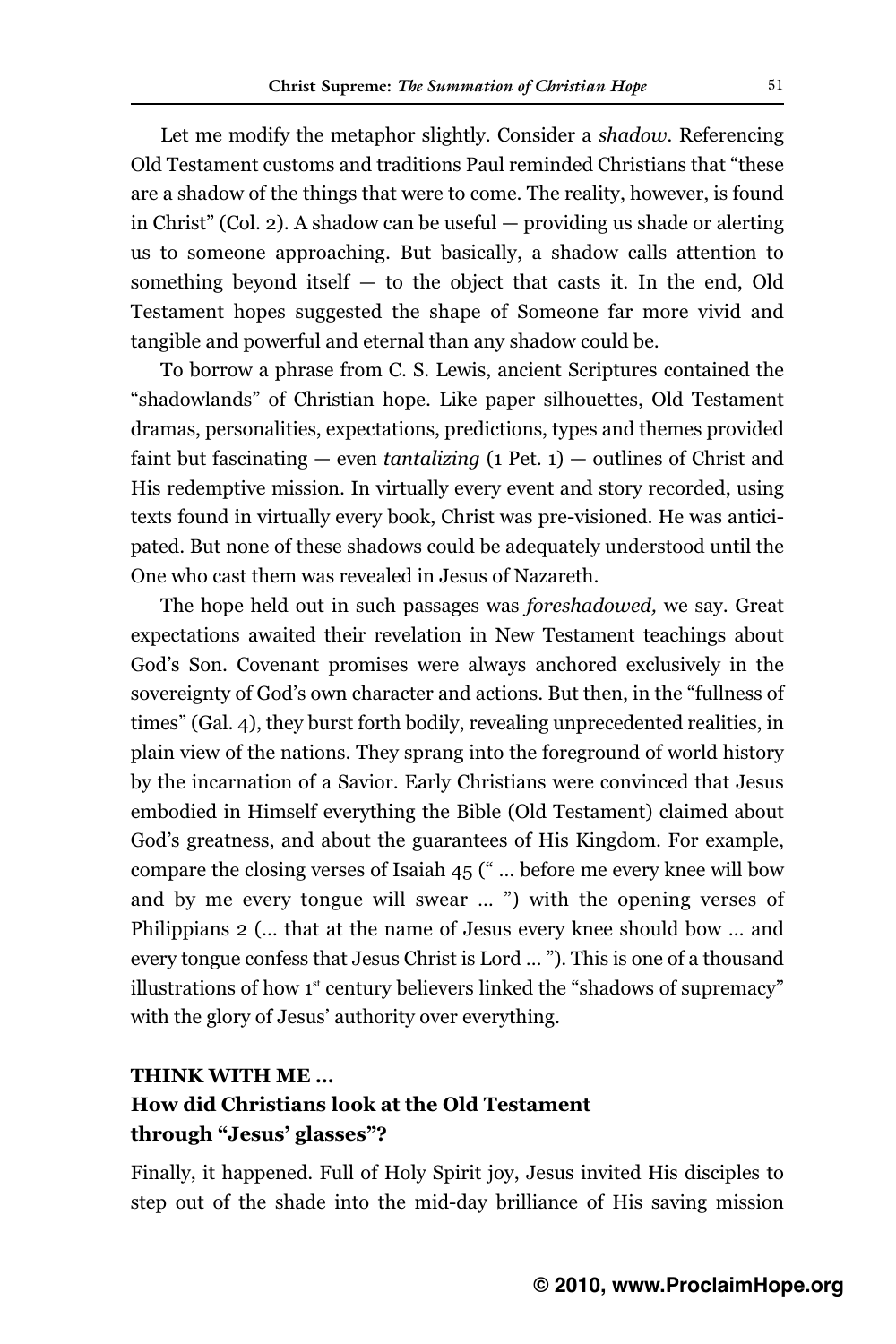among them: "Blessed are the eyes that see what you see. For I tell you that many prophets and kings [Old Testament] wanted to see what you see but did not see it, and to hear what you hear but did not hear it" (Luke 10).

From that moment, it was impossible for believers ever again to study the Old Testament without seeing Christ and His Kingdom permeating its pages. His coming created "Act II" in redemption's drama. The early Christians uncovered significance in Old Testament passages not apparent to ancient Israel, because now they knew Who the story was about, and how the story would conclude. In Christ, the Old Testament is *fulfilled,* we Christians say. What that really means is that now all of its promises are *filled full* — full of the Son to whom everything pointed. Consequently, hundreds of Old Testament verses are woven into the New Testament story by its writers.

Here are few examples of what 1<sup>st</sup> century believers saw through "Jesus' glasses":

• He is the new *Adam* of a promised re-creation, the overseer of a new

#### QUOTABLE QUOTE

**The prophets who told us this was coming asked a lot of questions about this gift of life God was preparing. The Messiah's Spirit let them in on some of it — that the Messiah would experience suffering, followed by glory. They clamored to know who and when.All they were told was that they were serving you, you who by order from heaven have now heard for yourselves — through the Holy Spirit — the Message of those prophecies fulfilled. Do you realize how fortunate you are?Angels would have given anything to be in on this!**

race of worshippers to inhabit a new Eden with God's praises (Rom. 5).

- He is the promised seed of *Abraham,* raised up to complete the patriarch's calling to bless all the families of the earth (Gal. 3).
- He is the greater *Moses,* leading us out of sin's captivity into redemption's eternal inheritance (1 Cor. 10).
- He is the superior son of *David,* bringing with Him an everlasting throne and kingdom that conquers all others (Acts 2).
- He is the prophet's *Prophet,* challenging and replacing the status quo, not just in one nation but throughout the whole creation (Heb. 1).
- He is the suffering *Servant,* who sacrificially bears the sins of His people and then extends through them His redemptive, healing mission to all peoples (1 Pet. 2).

(1 PETER 1 —THE MESSAGE)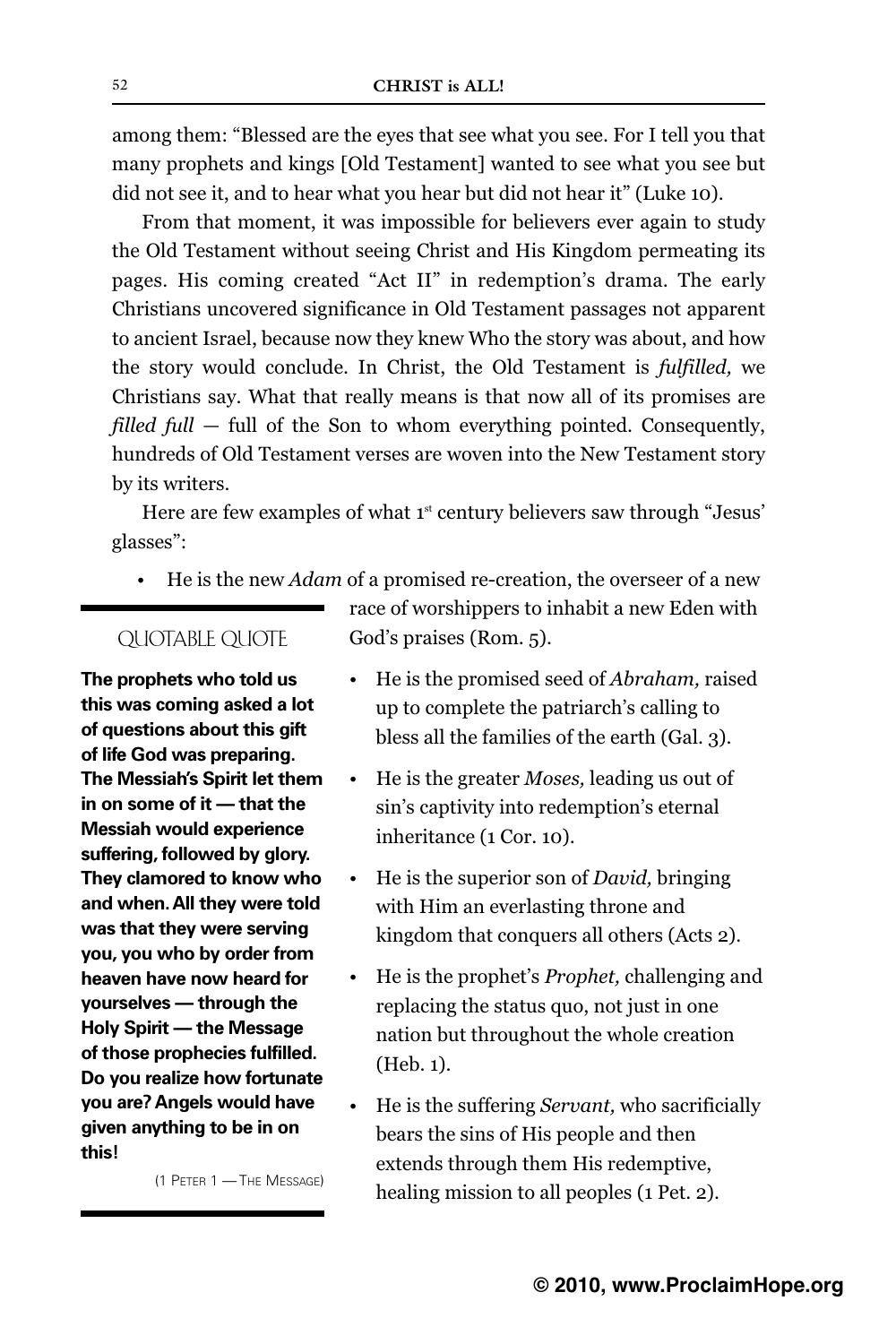What, after all, did Jesus mean by His oft-repeated claim that everything He did was "according to the Scriptures"? Quite simply: The Old Testament narrative culminated in His person and His triumphs. Its whole plot pivoted on Him. He was the goal of every redemptive initiative launched there.

In the Consummation, Israel had expected to see her vindication before her enemies; deliverance from all suffering; victory over every evil power; restoration to God's full favor; a whole new beginning stretching into eternal ages. But to everyone's utter amazement The End invaded this present Age through a Nazarene rabbi. In Himself and by Himself, Israel's destiny was achieved in the truest sense God ever intended. Now, those promises await the Great Day when Christ completes them fully and finally — *consummately*, we might say — for His people.

Isn't it curious how on the first Easter, as Luke 24 reports it, Jesus kept coming back to the ancient foreshadowings?

> "And beginning with Moses and all the prophets He explained to them what was said in all the Scriptures concerning Himself.

(Then they said), 'Were not our hearts burning within us while He talked with us on the road and opened the Scriptures to us?' (Then He said), 'Everything must be fulfilled that is written about me in the Law of Moses, The Prophets and The Psalms.' Then He opened their minds so they could understand the Scriptures. He told them, 'This is what is written: The Christ must suffer and rise from the dead on the third day, and repentance and forgiveness of sins will be preached in

His name to all nations.' "

It appears that Old Testament hope was the agenda most on Jesus mind when He rose from the dead. In this Risen One, prophetic history had reached its pinnacle, not only for Israel but for all earth's peoples. The sunrise of promised immortality had broken in upon the world stage with a furious blaze (2 Tim. 1). Now, every other promise could unfold. Before the presence of His Royal Highness the shadows could flee once and for all.

No wonder those Emmaus disciples, so filled with despair at the beginning of their journey, found their hearts burning within them, "strangely warmed" (as Wesley described it) by the way Christ unfolded for them how the Old Testament was alive in Himself. This same deliverance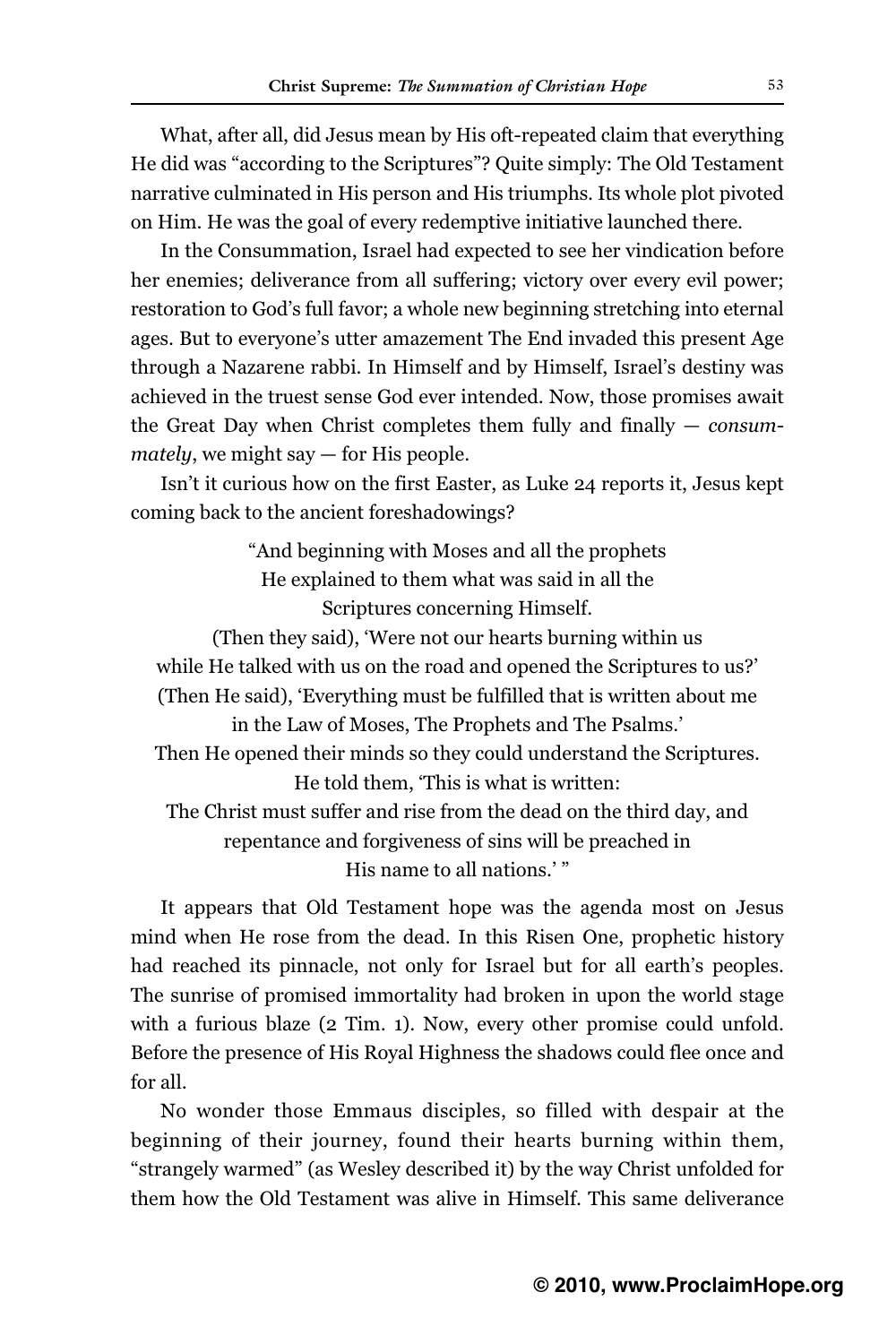from hopelessness — this same encounter with the Lord of Glory — awaits any of us who allow Him to instruct us "along the way".

Thus, as you study Old Testament promises (like those found in **Appendix V**) let this be one of your major goals: See with new eyes how ancient visions of God's awesomeness — whether from Moses or David or Job or Malachi — as well as dramatic stories of God's activities — recorded in Exodus or 2 Chronicles or Daniel or Joel — provide happy hints of more to come. In what sense are such promise-laden texts merely shadows when compared to how they finally found expression and culmination in the person and reign of God's Son? *In other words, how does our Lord Jesus "sum up" and "flesh out" what the Old Testament set forth about the themes of supremacy and hope?*

## **2) Incarnation: The** *Manifestation* **of Our Hope in Christ** *(Isaiah 9:1-7)*

When Jesus walked among us, He not only brought a more comprehensive *revelation* of hope but also a new *activity* by Heaven to secure that hope. What He did and said in His earthly ministry revealed the determined strategy of the Father to bless the redeemed eternally. In the days of His flesh Christ was the hope of the universe, not "on hold" but "on the move".

Certainly, He was a prophet of glorious things to come — the preeminent Prophet of the ages. But He was a prophet who was also a Son (Heb. 1). Ministering in Galilean hamlets, He was hope-in-*action*, not just hope-in*words*. In Him, the Kingdom was "at hand" (Mk. 1). In Him the Kingdom was "coming". He vindicated His words by extraordinary deeds of power, representing early stages of the Consummation itself. ("But if I drive out demons by the finger of God, then the Kingdom of God has come to you" Luke 11). Therefore, every force of hopelessness — gripping His hearers' bodies, minds, hearts and spirits — was countered, exorcised and replaced with *Himself*.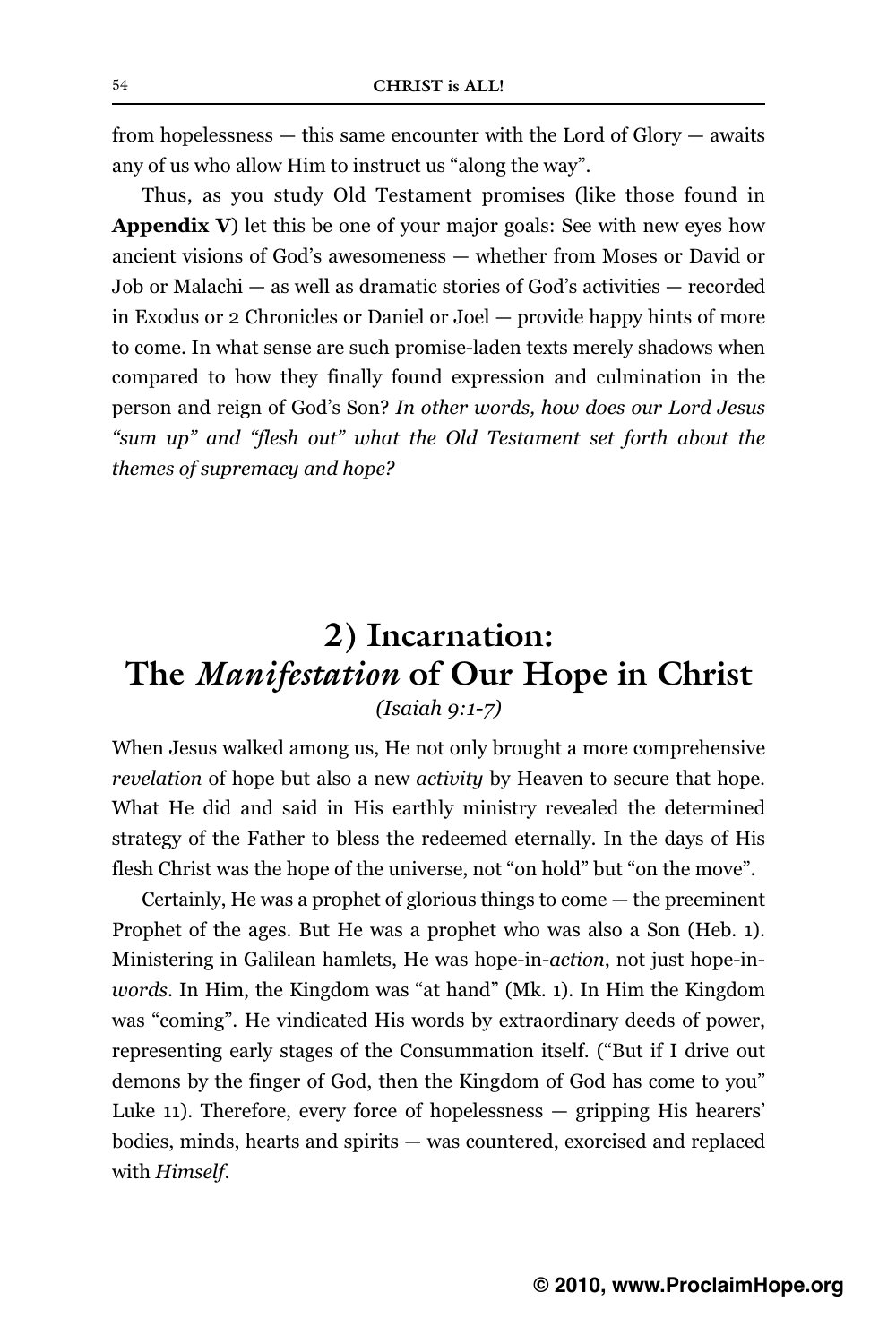## **THINK WITH ME … How does calling Jesus the "Son of Man" magnify hope in His supremacy?**

Of all the Old Testament titles Jesus took for Himself, none was used more frequently than *Son of Man*. And for good reason. Taken from the writings of two Old Testament prophets, it permanently married themes of incarnation, supremacy and hope.

Throughout Ezekiel God used the title to describe the seer's humble position in serving captive Jewish exiles. Borrowing the phrase "Son of Man", Jesus likened His experience to that of Ezekiel's humiliation and sufferings. It recalled for His followers the costliness of bringing hope to captives of sin. Being a son of *man* pointed to how He emptied Himself of all divine prerogatives in order to bring spiritual refugees into the prerogatives of divine promises (see Phil. 2).

But the phrase also appears in the book of Daniel. There, *Son of Man* describes something quite different. There we find a human but radiant figure coming on clouds of glory to receive authority over the whole earth on behalf of all peoples (Dan. 7). In a similar way, Christ represented His incarnation as the fulfillment of Daniel's vision. Because He became one of us, a son of *man,* He also became God's climactic word on the reclama-

#### QUOTABLE QUOTE

**At the beginning God expressed Himself.That personal expression, that word, was with God and was God, and he existed with God from the beginning.All creation took place through him, and none took place without him. In him appeared life, and this life was the light of mankind.The light still shines in the darkness, and the darkness has never put it out … so theWord of God became a human being and lived among us.**

(JOHN 1 — PHILLIPS TRANSLATION)

tion of our race, including the reconstitution of God's creation. As representative Man, He was given all authority over human destiny just as Daniel promised.

Son of Man, therefore, points to Christ's *servant* role as well as to His *sovereignty* role in God's eternal plan for the nations. It gives the Incarnation and the Kingdom promises common ground. In fact, it weds them as one and the same.

In "the face of Jesus" (2 Cor. 4) everlasting God-ward hope took on temporal, concrete contours. As the express image of God, as the imprint of God's nature (Heb. 1), Christ embodied all God's promises in a human life for the first time, and the only time, in history.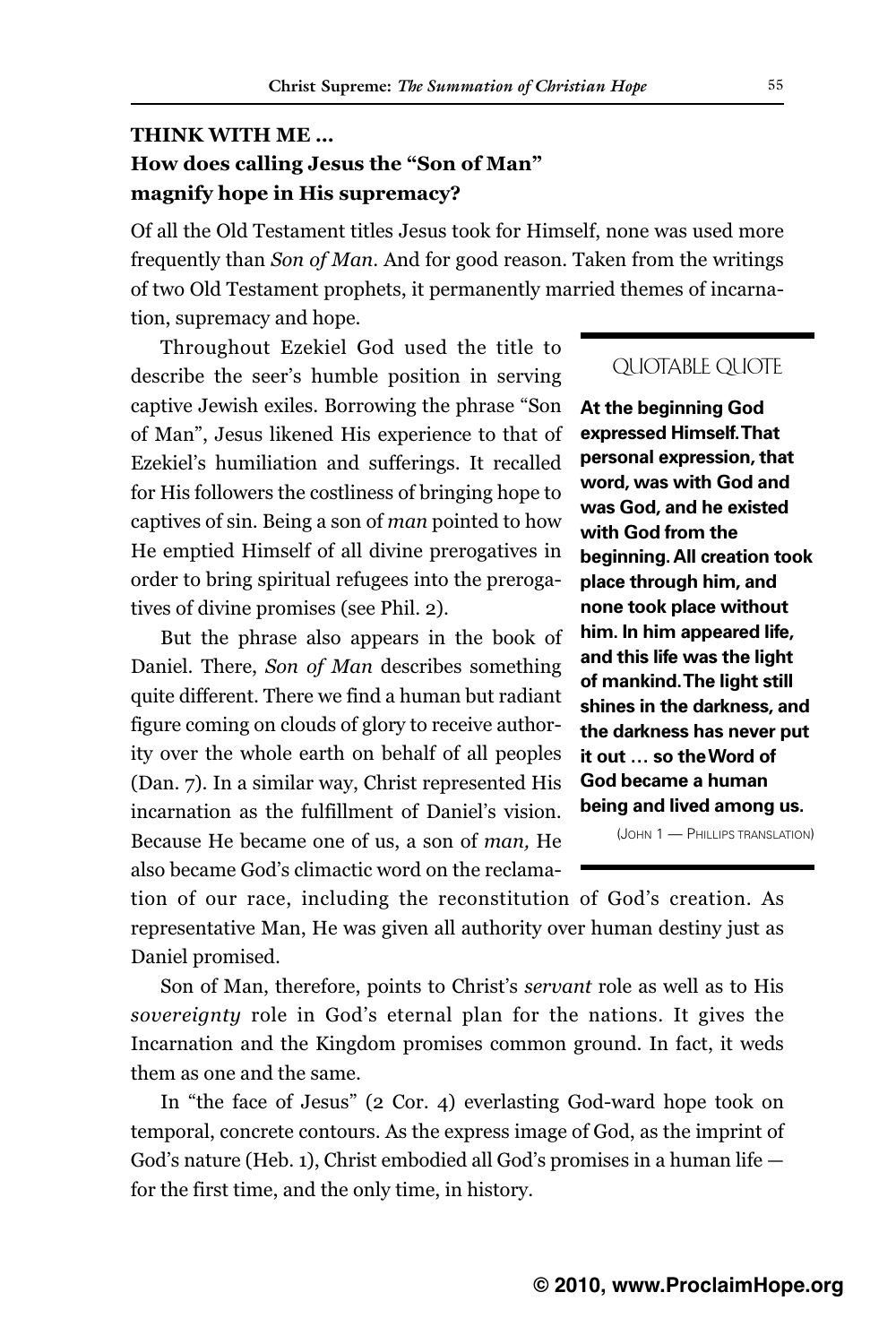That's because nothing of deity whatsoever was missing in Him. The Bible tells us He appeared as the permanent depository of divine fullness, laying claim to the full complement of divine attributes (Col. 2). No other being in the entire universe brings human nature and the Godhead together like this, in one single human being.

This is nicely verified in Hebrews 1 when it speaks of Jesus as the "express image" of God. That word picture comes from Roman gold coins engraved or stamped with the image of the Emperor. That image is what gave them their ultimate legitimacy and value. Similarly, we could say that the Servant of God became God's "currency" for distributing His promises to His people. Christ sums up magnificently all Heaven's blessings and deposits them unconditionally to our account. But there's more. This Son, to whom all promises point, in whom the whole universe holds together and to whom has been given every eternal resource one could long for, has *thoroughly* expressed God's nature as *supreme.* He did this by becoming a man who conquered every foe, human and spiritual, and then sat down "at the right hand of the Majesty in heaven" (vs. 3) to reign over God's people and impart His grace forever.

*Our hope has been fused to a person who is no less than "Immanuel", God-with-us.* Since God dwells in Him fully, and is made fully accessible to us in Him forever, all of God's promises are equally accessible without any diminishment. To paraphrase Luther, Christ incarnate turned out to be God's supremacy fulfilling God's promises "incognito". When God became flesh and entered the world, then (to paraphrase John 1:14) "Eternal *hope* became flesh and dwelt among us, full of (and thus, sovereign in) grace and truth."

## **THINK WITH ME … How does the Incarnation touch our personal experiences of hopelessness?**

Jesus experienced life as one of us (Heb. 2). Unprotected and vulnerable in His humanity, Jesus entered directly into our own painful frustrations, engaged our precarious conditions, tasted our futilities, and embraced our despairs. Think of it: Christ made possible for the Trinity something that they did *not* possess before He became a man — a direct, personal experience of human suffering as well as human triumph over suffering (the victory toward which all God's promises had pointed to start with). Early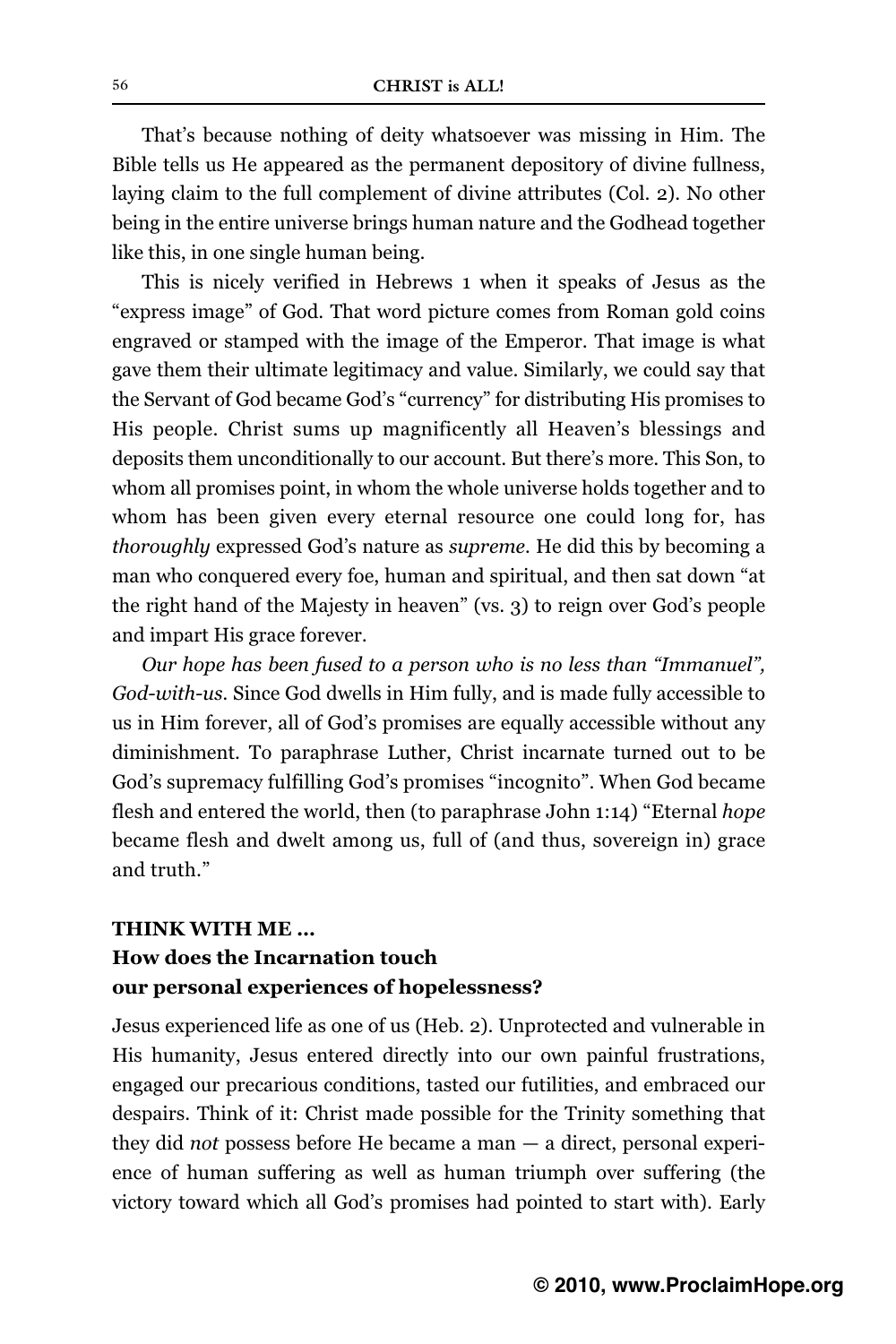church fathers thought of it this way: In the God-Man, humility was embraced by majesty, weakness by strength, mortality by eternity.

But He entered into our hopeless condition at an even more profound level. He laid hold of that which perpetrated our worst nightmares. By assuming our sin as if it were His own, He endured the penalty of our rebellion against the promises of God and against the God of all promises. In our place, He entered the black hole of humanity's most horrifying form of hopelessness. "My God, my God, why have you forsaken me?" He cried. Under the judgment of the Cross He shared our desperate straits, drinking our bitter cup to the end. Amazing grace! He paid the ultimate price to allow us to re-enter the Heavenly hope we had forfeited, the hope that Scripture calls eternal life

In human flesh He experienced the humiliation of exile from the throne of the universe. He put His own destiny squarely on the line as He submitted to the Father's will. He emptied Himself — He *donated* Himself! — so that in spite of the godless sinners we are, God might bring to pass, *even in us,* His consummate plan for the ages through the life-giving reign of His Son. What supremacy is His!

Consider further: By taking on human flesh, by abandoning Himself to be the Servant of servants, Christ actually renounced any claim to final control over His own destiny. He placed Himself totally at the Father's disposal. He left in the Father's hands completely the fulfilling of covenant promises. The Son made Himself "nothing" (Phil. 2), because He chose to wait for the Father to vindicate Him, for the Spirit to raise Him, and for lasting lordship to be bestowed upon Him. To be sure, the glory He received as He ascended on high was the same glory He had with the Father and the Spirit from all eternity (Jn. 17). Still, by lifting Him up out of disgrace and despair and destruction, and by giving Him a name above every other name along with a throne above every other dominion, God sealed irrevocably every promise Christ proclaimed (Eph. 1).

The faithfulness of the Father to the Son incarnate, who surrendered so unconditionally to His will, was ultimately displayed when He presented to Him the nations as His inheritance (Ps. 2). The Son has become the *heir* of all for which we could ever hope (Heb. 1). Even so, the Father will manifest the same faithful commitment to everyone who sets his or her hope on the Son and "kisses" Him (as Psalm 2 puts it — an act expressing full allegiance to the crown He wears).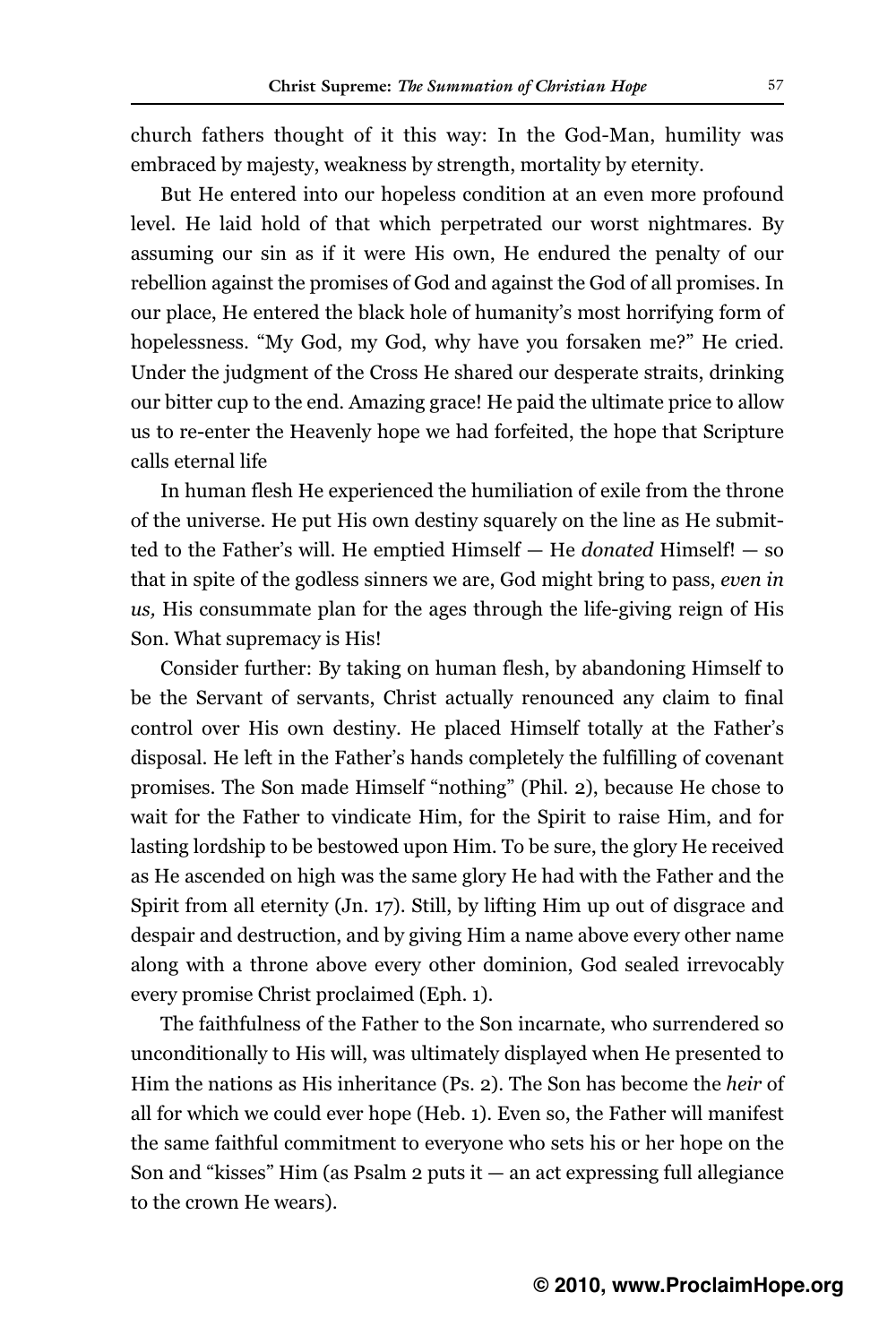The incarnation provides irrefutable proof that our God is personally committed to the future of humankind. Why? Because, through endless ages a *Man*, delivered from death, will occupy the Praises of Heaven — a Man who is, at the same time,  $God - One$  with the Father and the Spirit. As a Scottish theologian once noted: We have hope because "the dust of the earth sits on the throne of the Majesty on High". For the Father to renege on even one of His promises to us is for Him to renege on His promise to glorify His Son. Quite rightly, the old hymn boasts: "Blessed *assurance*, Jesus is mine! Oh, what a foretaste of glory divine!"

## **3) Crucifixion: The** *Guarantee* **for Our Hope in Christ**

*(Ephesians 1:7-12; 2:12-13)*

Let's go back now to look specifically at Christ's *sufferings* in more depth. In doing so, we scale the summit of His supremacy.

Church father Lactantius, serving in the 4th century court of Emperor Constantine, suggested: "No nation is so uncivilized, no region so remote, that either His passion or the heights of His majesty is unknown. So, in His suffering, He stretched forth His hands and measured out the world — so that even then He might show that a great multitude (collected out of all languages and tribes, from the rising of the sun even to its setting) was about to come under His wings!"

In other words, the passions of Christ made the reign of Christ universal. *Hope* holds meaning for a Christian (and for the nations) only to the degree the *Cross* holds meaning. We cannot understand the full breadth of our destiny in Jesus apart from understanding the breadth of His sufferings that guarantees that destiny for us.

All the wealth of God's promises, held out to us by the Gospel, depends entirely upon Calvary to become reality for any sinner. Therefore, Jesus focused His entire earthly life toward the Cross. It was there He was able to secure God's purposes for Heaven and earth, including each of us. How overwhelmingly precious is the certainty of our prospect: "If God is for us, who can be against us? He who did not spare His own Son, but gave Him up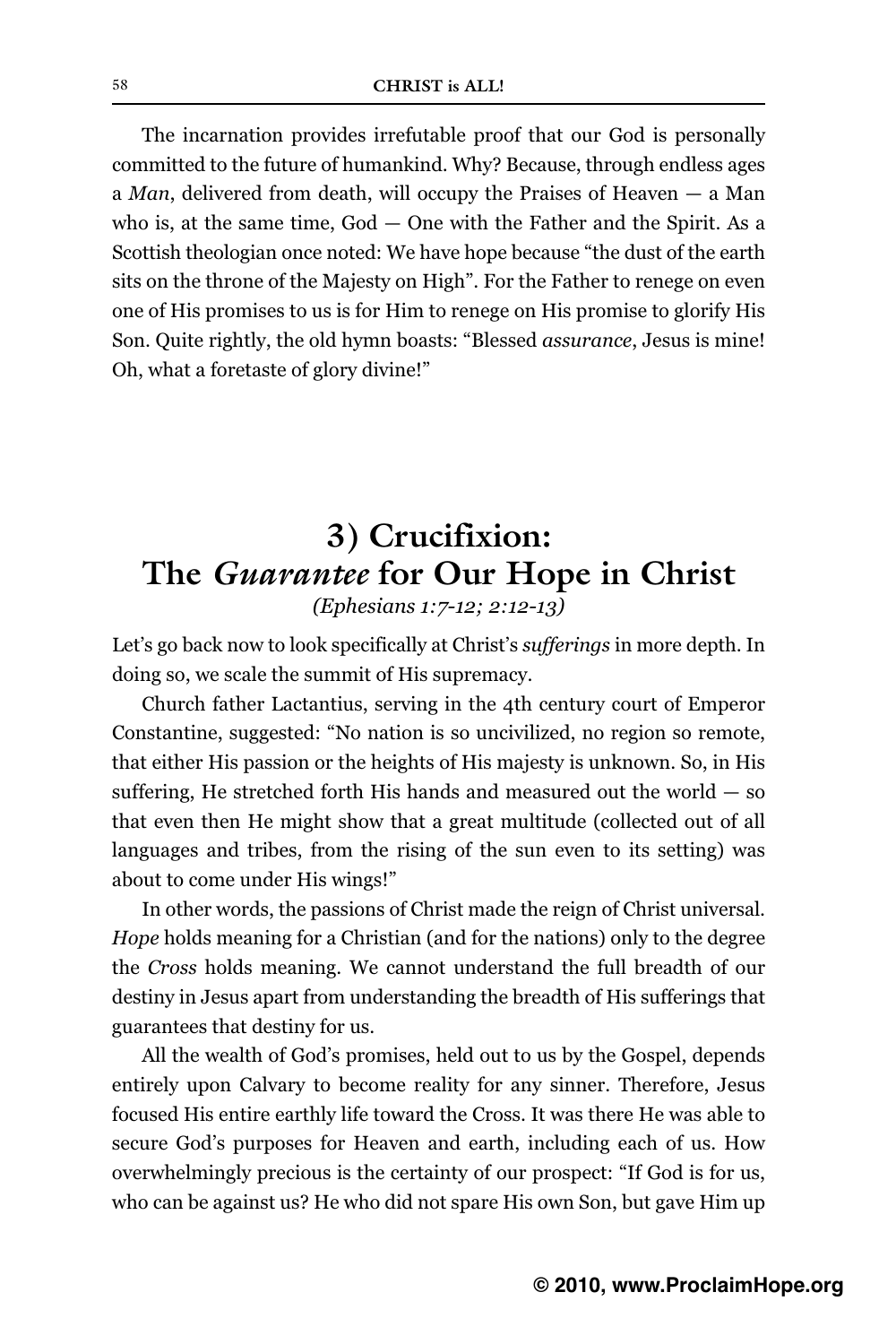for us all — how will He not also, along with Him, graciously give us all things?" (Rom. 8). Every promise God has ever issued to the human race is captured by that phrase: "all things". The Cross, it appears, is the fountainhead of everlasting bounties to be poured out relentlessly upon grateful saints everywhere, for all time and eternity. So great was the sacrifice of God's Son — so marvelous its ramifications, so extraordinary its accomplishments, so all-encompassing its consequences — that every other grace the Father has granted is unconditionally guaranteed in the Son.

#### **THINK WITH ME … Why is the Cross the great crossroads for our future?**

When you're on a trip, arrival at any crossroads requires decision. At that point, a traveler can't remain neutral. Avoiding a choice will simply prevent you from going any farther.

In our spiritual journey, Christ's death marks the most critical crossroads for a hopeless humanity traveling toward Eternal Judgment. It's the most authentic "*cross*-road" there is. On the harrowing hill of execution, just one single day created the historic moment toward which every promise of Scripture to the nations had pointed, and from which every promise will reach ultimate fulfillment. At the foot of the Cross two themes converged. The glories of God was one, including: all the streams of His blessings, all the triumphs of His grace, all the manifestations of His majesty, all the grandeurs of His holiness, all thunders of His judgments and the allsubduing power of His love. The other theme consisted of deadly dramas dictated by the sins, sicknesses and sorrows of our rebel race.

Then, the Cross provided the pivot-point to turn sinners away from the dead-end of the latter road and toward a dynamic new destination in Jesus. There He took upon Himself creation's futility and decay. He took upon Himself the cancer of our terminal hostility toward God. Through what happened our Lord provided a way of escape out of darkness to bask evermore in the thick brilliance of divine beauty. At that crossroads outside Jerusalem 2000 years ago, our Savior became by Himself the Super Highway back to the Father, where we will never cease to delight in the Lamb's wounds. We will celebrate without ceasing the consummate glory of His agonies. We will forever delight in all the possibilities that His sufferings have turned into realities. If that's not a vision of His *supremacy*, then what is?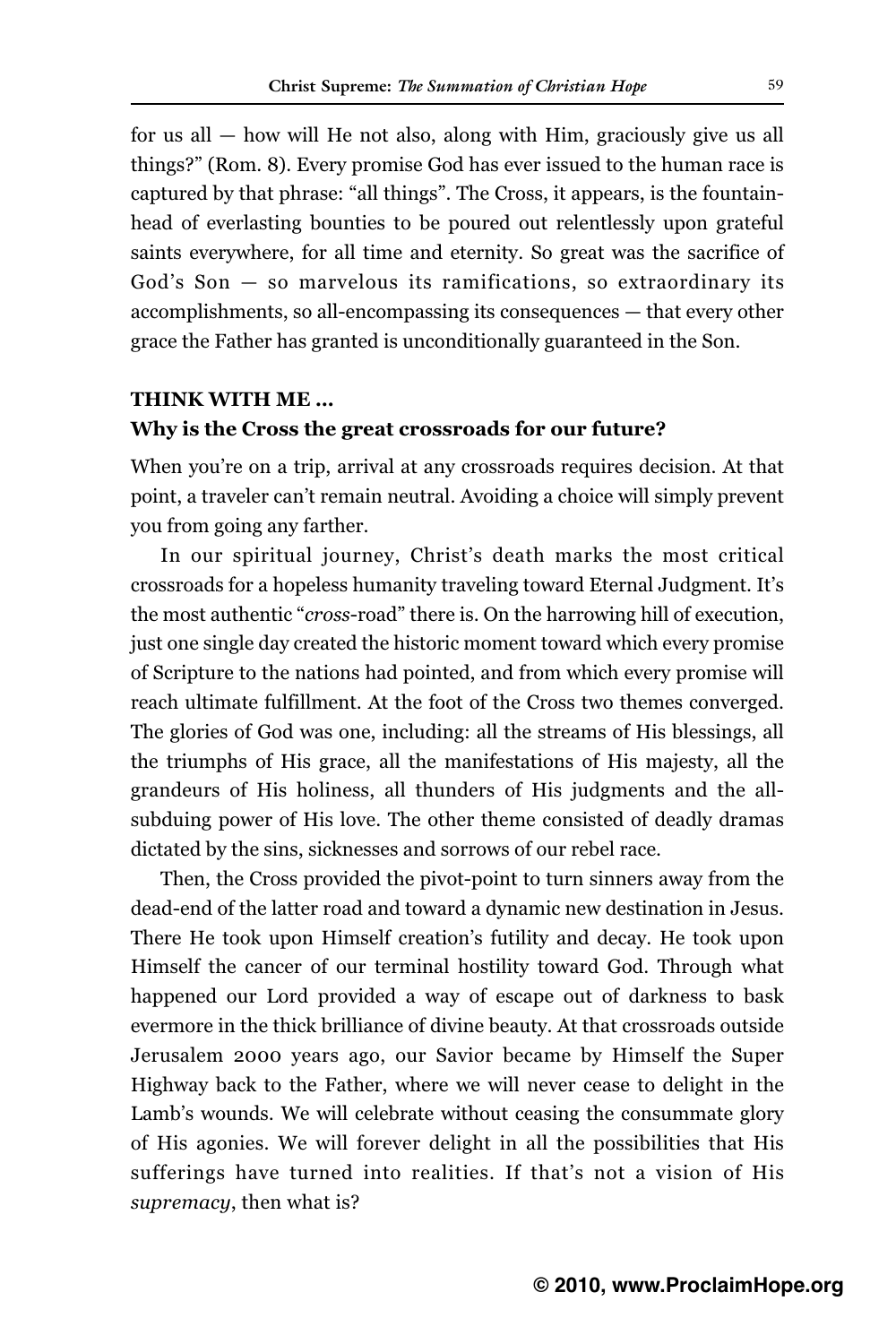No one ever suffered like the Master suffered. In Himself and by Himself, He penetrated the bowels of mankind's miseries. He drank the bitter dregs of our spiritual perdition. What He endured had unfathomable impact on the powers of darkness. For all the redeemed He absorbed and exhausted and displaced, irrevocably, the fatal specter of divine judgment and eternal death.

That's why we call it *Good* Friday. In place of our alienation, estrangement and enmity, that bleakest of days opened for all time *inexhaustible goodness* — so good, in fact, that even former enemies might share in it, eternally, through union with the conquering Redeemer. He satisfied every condition for fully restoring to us our God-ordained calling. By His sufferings, Jesus not only *purchased* our hope for us. He actually *inherited* it for us. The promises are exclusively His, first of all by *right.* But they are also His by *righteousness* — that is, by fulfilling all of God's righteous requirements on our behalf, including the endurance of the Father's just retribution upon our sin (Lk. 3).

His plan from the outset was to act in our stead and on our behalf. He took responsibility to accomplish what we could never do for ourselves. He answered creation's groanings for release from decay (Rom. 8). He freed us from the futile ways of our fathers (1 Pet. 1). Every inheritance we have in God's Kingdom has been bought and paid for by God's Son. We have become heirs of God and co-heirs with Christ, rescued by blood to share in His glory for ages to come (Rom. 8).

At the Cross God offered each of us a *wonderful exchange* that included:

- My depravity … exchanged for Christ's pure righteousness.
- My mortal death … exchanged for Christ's immortal life.
- My despair … exchanged for a joyous destiny summed up in Him.
- My curse … exchanged for eternal blessings that flow from His wounds.
- My judgment … exchanged for a safe place inside His Kingdom.
- My defeat and destruction … exchanged for His inexhaustible victory.

So again I ask you: If Christ's death accomplished all of this, could there ever be any greater display of His all-consuming dominion?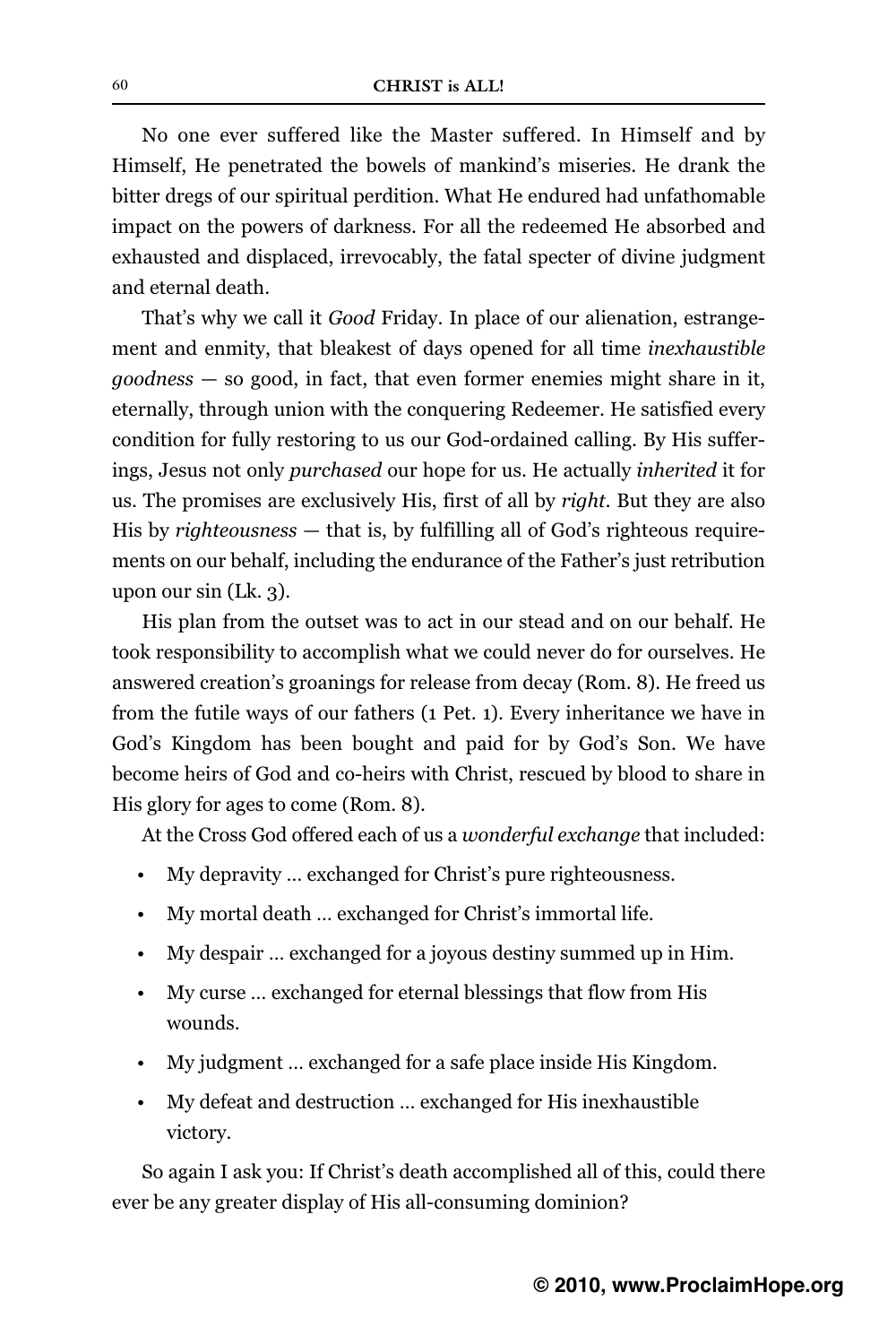### **THINK WITH ME … How has the Cross eliminated every false hope for us?**

What happened at the Cross permanently exposed counterfeit paths to joy. It unmasked the lies inherently found in the world's *false* hopes. Calvary was

God's masterful stroke of defiance toward rebel dreams. By it He confirmed that our hopeless estate is far worse than we first dared to believe. Sacred blood bears witness before all peoples that our own efforts are undeniably in vain. Left to ourselves all of us are incapable of satisfying either our longings or God's justice. We are confined instead to a cataclysm called eternal death.

If there was any other way to secure our future, then surely Christ's suffering was an insanely tragic endeavor (to paraphrase Gal. 2:20- 21). The reality is just the opposite, however. The Cross challenges all peoples to repent of the foolish illusions of our own pomp and power. At the same time the Cross sets before nations unprecedented prospects as bright (and beautiful) as the promises of God — circumscribed by a slain Sacrificial Animal who, at this very moment, is ruling the universe as a Lordly Lion, carrying everything to its pre-ordained Consummation.

#### **THINK WITH ME …**

### **Why do Christ's sufferings crown Him supreme over every hope we have?**

Ultimately Christ's supremacy does not consist in His ability to *impose* His will uncontested — to

break, or take, or shake things up (all of which He will do one day). Rather, His supremacy is preeminently about His ability to *redeem* — to reclaim, to reconcile, to restore, to remake and to re-deploy salvaged sinners to serve Kingdom agendas. Therefore, *the Cross is really His crown.* Final vindication of the Son's right to the Eternal Throne consists of His willingness to lay aside His rights, to obey His Father even to the point of submitting unto death. Hope triumphs not only *through* His travails but also *in* His travails.

#### QUOTABLE QUOTE

**One of the Elders said, 'Don't weep. Look – the Lion fromTribe Judah, the Root of David'sTree, has conquered.There, surrounded byThrone, Animals, and Elders, was a Lamb, slaughtered but standing tall … and they sang a new song:Worthy! Take the scroll, open its seals. Slain! Paying in blood, you bought men and women, bought them back from all over the earth, bought them back for God.ThenYou made them a Kingdom, Priests for our God, Priest-Kings to rule over the earth … the slain Lamb is worthy! Take the power, the wealth, the wisdom, the strength!Take the honor, the glory, the blessing!'**

(REVELATION 5 – THE MESSAGE)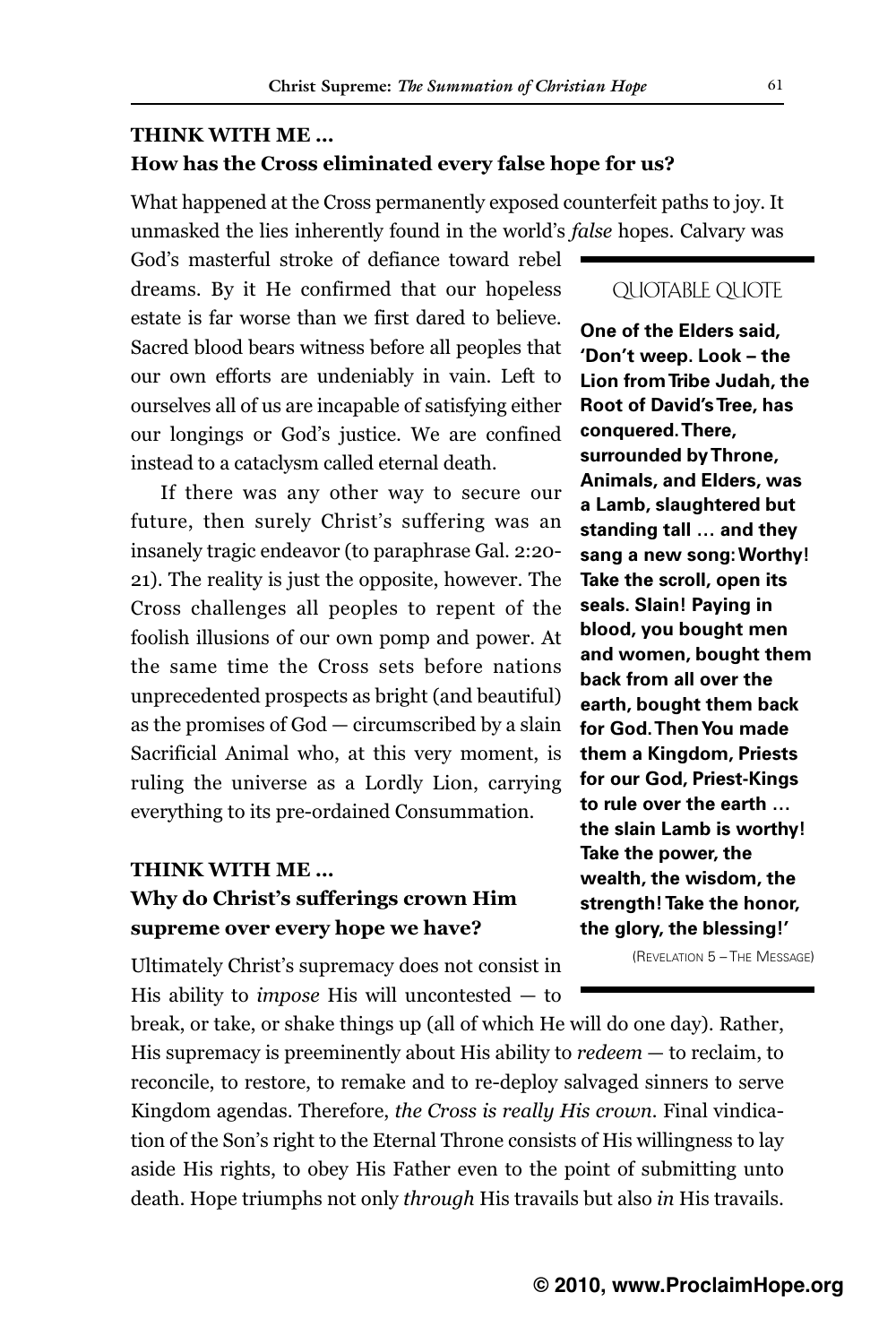In that Great Day when God's promises in Christ reach their climax, the Cross will still dominate. Throughout endless ages Christ's wounds will appear to us, as the old hymn says, as "rich wounds, yet visible above, in beauty glorified". In the New Jerusalem, the victorious Monarch will always be viewed, at the same time, as a bloodied Martyr.

*Therefore, the Cross will forever remain the high watermark of all manifestations of Christ's supremacy* — unsurpassed, throughout endless ages. At no point will Jesus ever appear to Christians to be more exalted than when He became the sacrifice for our sin. Nowhere will He ever blaze forth in victory more vividly than when He was vanquished on Golgotha's tree. To worship Him as He deserves, focused on Him as supreme upon His *throne,* we must learn first to marvel at Him supreme upon His *Cross.*

What was written on Pontius Pilate's sign nailed above His head? "This is the *King* of the Jews" (emphasis mine). Even then His supremacy bannered His sufferings.

## **4) Resurrection: The** *Anchor* **for Our Hope in Christ** *(1 Corinthians 15:17-28)*

In the Resurrection Christ's preeminence comes shining through in a whole other way. In the Resurrection He stands unique among all religious leaders of any world religion, whether gurus or prophets. He is the only Master ever to come back permanently alive from the grave, and that by His own power (Jn. 10). In the Resurrection He remains forever unchallenged, utterly superior and totally beyond the pale of all other contenders.

A word of promise *He* speaks, therefore, must retain unparalleled legitimacy. Because He lives, God's purposes and promises are vindicated and validated for all who believe. When God raised Jesus from the dead, the unprecedented prospects He had preached became wonderfully wedded to His very person. The "Message of Hope" and the "Messenger of Hope" merged into one.

In 2004 Mel Gibson's epic film *The Passion of the Christ* stormed the theaters of the world. It was viewed with deeply felt emotions by tens of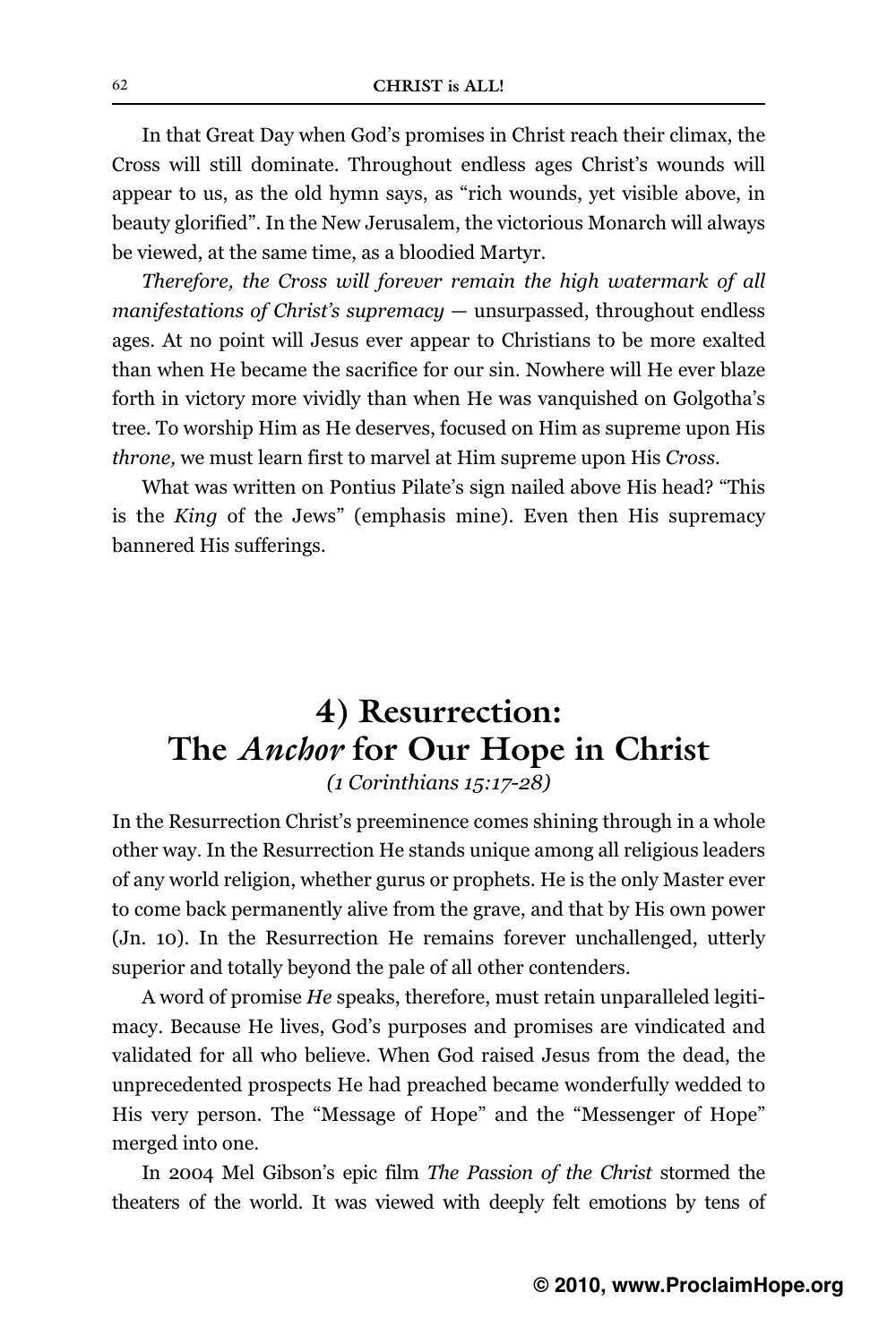millions. Many Hollywood critics savaged the movie, however, because to them it seemed to consist of two hours of nothing but mindless brutality. Yet to multitudes of Christians, *The Passion* had the very opposite affect. Why? Because as believers we knew that, first, the sufferings represented on the screen were eternally redemptive, and therefore profoundly precious, for those who call Jesus their Lord. Secondly, we also knew that the story continued right through an empty tomb (as the last few moments of Gibson's film sensitively portrayed), making all the bloody agony of the previous 24 hours foundational for a renovated universe in which our Risen Sacrifice would reign in glory.

## **THINK WITH ME … How many victories did His resurrection achieve?**

*"Christ is victor!"* This is a familiar weekly cry among the world's Orthodox Christians — Greek, Serbian, Russian and others. That's because for this wing of Christendom, everything is thoroughly infected by their vision of the Resurrection. You read it in their theologies. You see it in their dazzling icons. You hear it in ancient liturgies that embrace two worlds at once they describe the worship of God as a descending of "Heaven to earth". That's how alive Jesus is for them. You note it as well when they speak of the "communion of saints". For them this experience includes a tangible intersecting of believers in glory with believers below. For Orthodox believers, both groups are equally alive in Christ, which is why many have embedded the photographs of loved ones on their tombstones to emphasize how alive the deceased *still* are.

Surely, Christians of every stripe must echo something of the Orthodox perspective on Easter. We must declare with them that *all* our spiritual triumphs draw their vitality from one supreme victory: When Christ rose to destroy the final opponent to every God-given hope, He swallowed up death itself. Our Lord not only brings us forgiveness by His bloody wounds but He also frees us by His risen body. He not only cleanses the sin that eternally separated us from God. He also rose to confound, every day in every way, the sin that would enslave and defeat us even now.

*Christ is Victor!* Let this truth erupt with undying praise to the Triune God. Christ is Victor! Let this truth place our Savior in His position as the heir of all things past, present and future. Christ is Victor! Let this truth reinforce His role as exclusive source of hope for all humanity, the One we can trust unhesitatingly with our farthest-reaching expectations.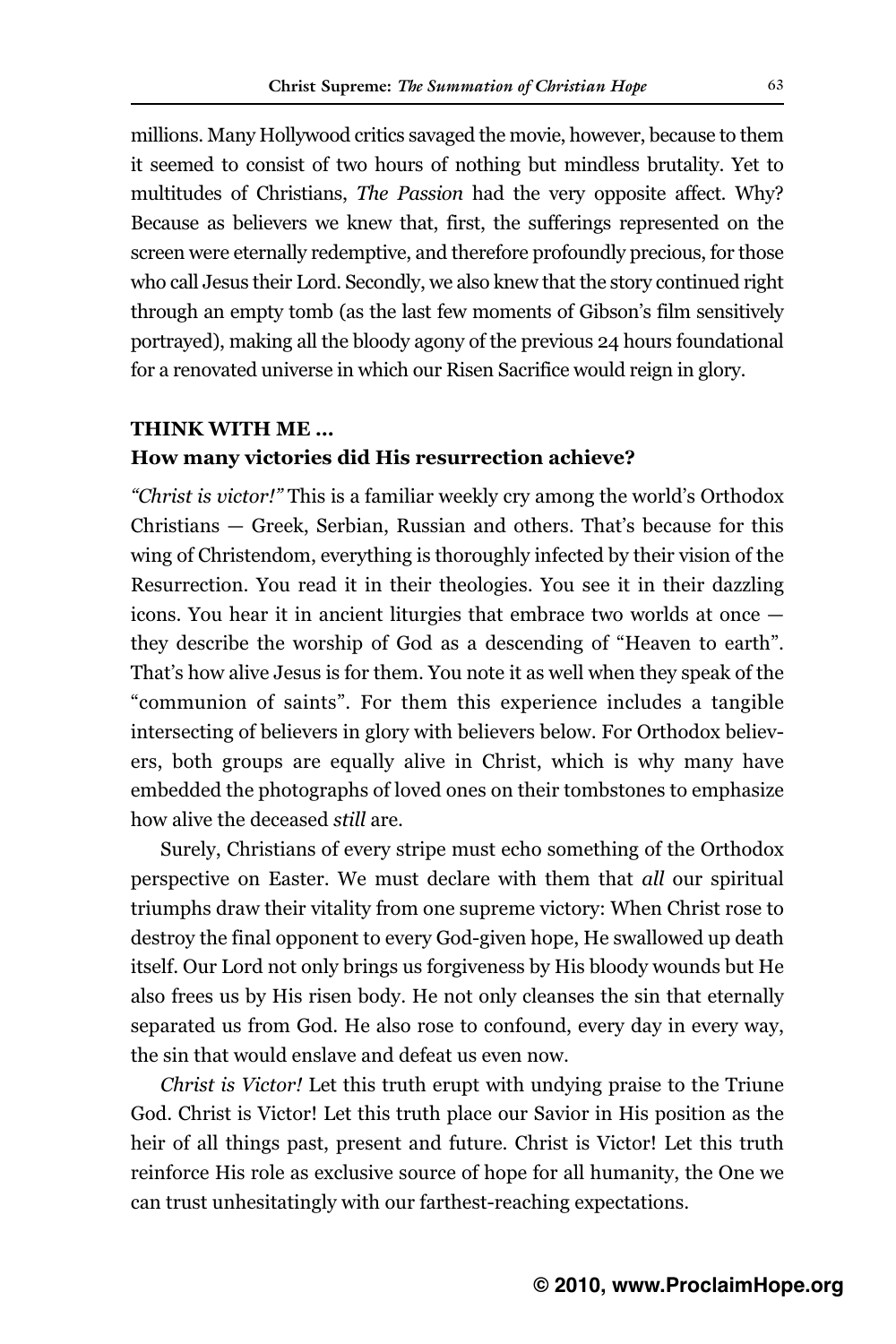Christ is Victor! Only this explains why the early Church worshipped Him so fervently, bestowing on Him a vast array of royal titles. Only this vision explains why, despite its ghastly horrors, they celebrated His sacrifice, seeing it as the pinnacle of God's promises. This is where they found courage even in the face of mockery and martyrdom. This is why they acted as Kingdom ambassadors to their enemies. Their hearts were held steady by the sure and certain hope of their *own* resurrection in Christ. They walked in life-changing experiences of His death-destroying power. Filled with the very same Spirit that took Jesus out of the tomb, they could not be silent. They could not be contained.

*Christ is Victor!* — All of God's promises are permanently preserved for us in the risen Prince of Life (Acts 3). This witness alone should cause every Christian today to join the shouts of Heaven and say  $-$  "the kingdom of the world has become the kingdom of our Lord and of His Christ, and He will reign for ever and ever" (Rev. 11).

#### **THINK WITH ME …**

#### **In what sense is Christ also now the firstfruits of all our hope?**

Crushing the jaws of the tomb, Christ became *firstfruits* — the beginning, the initial wave — of a future resurrection that lies before us all. We may not yet have the whole harvest, but in Him we hold God's pledge of that harvest. In fact, in Him the harvesting has already begun, with additional (and far more extensive) reaping just ahead (1 Cor. 15).

Lazarus was resuscitated by Jesus, only to die again (Jn. 11). But Christ Himself was resurrected with an eternally indestructible body (Jn. 20-21). He, not Lazarus, now reigns as our prototype. He's the *template,* we might say, not only for our individual resurrection bodies but also for the glory that will saturate the entire creation when everything is enveloped by a universal recapitulation back to Jesus, the Consummation.

Out of a borrowed tomb, *a new order of existence emerged within time and space.* Much more than some memorable miracle passed down as a story from ancient times, the Resurrection is the out-breaking of something utterly *new* that remains with us permanently. Nothing could be more contemporary than this. It is the beginning of the ultimate triumphs of God's grace. It is the inception of a victory that's currently spreading across the earth, destined to envelop everything, everywhere, not long from now.

In our risen Lord, the splendor of the New Heaven and Earth was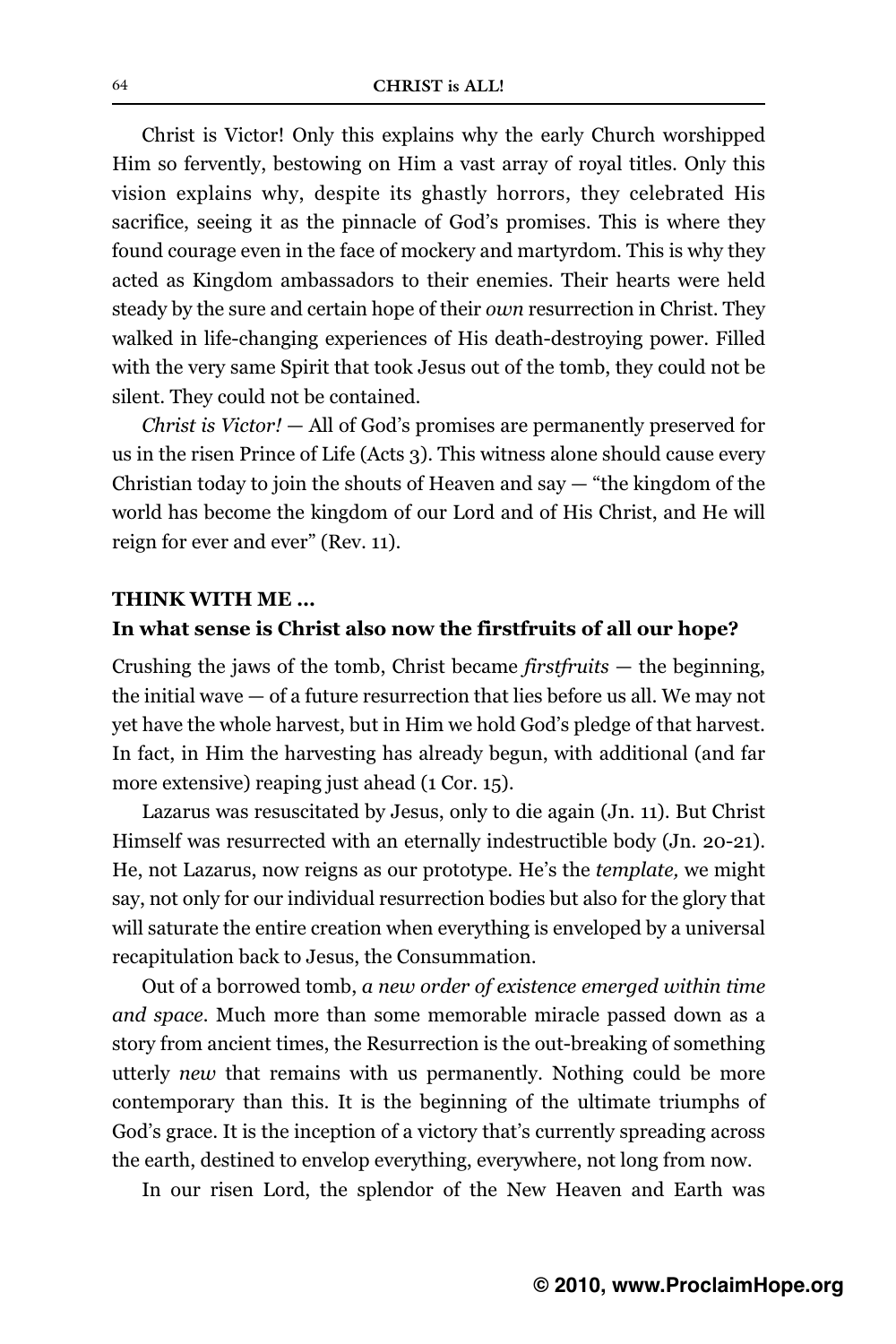unveiled for His disciples to behold — immediately. The Resurrection was not some freakish intrusion into the natural order of things. It was the anticipation  $-$  better yet, the implementation  $-$  of an indestructible life (Heb. 7), eternally destined by God for our blessing and His praise.

Just as the incarnation draws its meaning from the *first* creation; just as the crucifixion is necessitated by the helpless condition of the *fallen* creation; even so the Resurrection permanently positions all believers in a *new* creation, even at this very moment (2 Cor. 5).

## **THINK WITH ME … In what way does the Resurrection anchor every other hope for us?**

We might say that the risen Christ *anchors* us to all the promises of that new creation. That's what Hebrews 6 concludes. Because of Christ's unparalleled reversal of death, our confidence about the outcome remains steadfast: "We have this hope as an anchor for the soul, firm and secure … where Jesus, who went before us, has entered on our behalf."

Just as an anchor, though invisible below the waves, firmly tethers a ship in a storm, even so Christ supreme over the grave grips us and holds us, unshakeable, to every single dimension of God-given hope. He "ties" us directly to a future in which "no longer will there be any curse. The throne of God and of the Lamb will be in the city, and His servants will serve Him.

They will see His face … and they will reign for ever and ever" (Rev. 22). He sovereignly binds us to *Himself,* "the hope of glory", with chains of love that cannot be broken (Rom. 8).

His Resurrection encourages us, then, to resist drifting back into hassles of human hopelessness. It gives us a rock to cling to in life's disillusioning floods. It empowers us to endure life's most disheartening storms. It summons us into constant celebrations of the risen life of Christ within us. It reassures us that when our destiny is consummated in Christ we'll discover that not one of our labors for Heaven was ever in vain.

Without question, that day of our deliverance is coming. Soon, we too will be physically raised

#### QUOTABLE QUOTE

**Whatever God has promised gets stamped with theYes of Jesus. In him, this is what we preach and pray, the great Amen, God'sYes and our Yes together, gloriously evident. God affirms us, making us a sure thing in Christ, putting hisYes within us.**

(2 CORINTHIANS 1 – THE MESSAGE)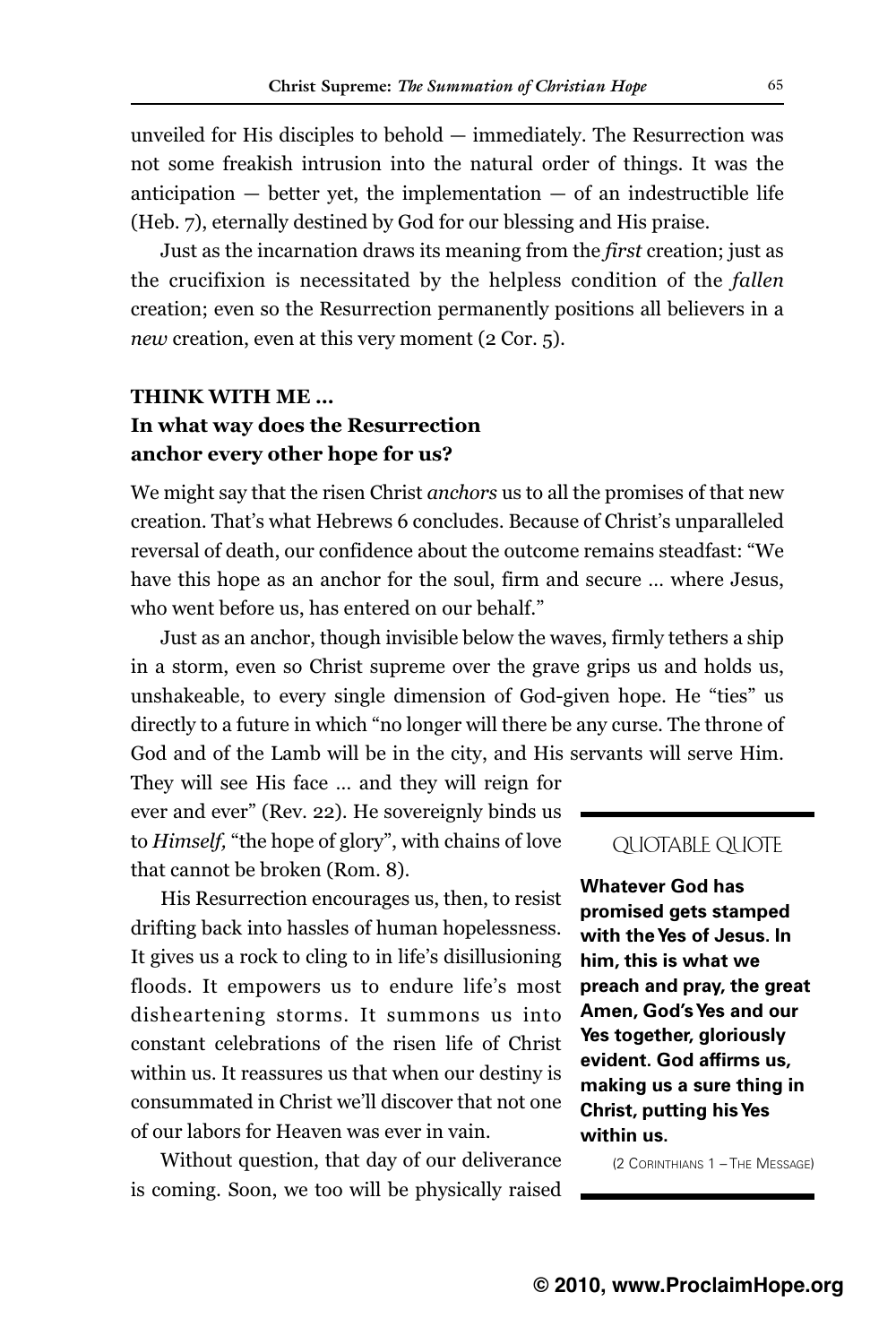with Christ to reign with Him (1 Thess. 4). As surely as light dawns tomorrow, there's a date scheduled when we will stand *bodily* on the earth, raised incorruptible and immortal (1 Cor. 15).

The ramifications of this for today's Christians are breath-taking. It

#### QUOTABLE QUOTE

**Father, the hour has come. GlorifyYour Son now so that he may bring glory to you, for you have given him authority over all men to give eternal life to all that you have given him. And this is eternal life, to know you, the only true God, and him whom you have sent — Jesus Christ. Father, I want those whom you have given me to be with me where I am; I want them to see the glory which you have made mine for you loved me before the world began.**

(JOHN 17 – PHILLIPS TRANSLATION)

should provide us incomparable, God-concocted cures for every other crisis we face. It should reverse every shortfall of confidence about His Kingdom as well as any wavering of passion for His glory. It should compel us to lose our lives for His sake and the Gospel — to serve the advance of His global cause among earth's peoples knowing that in the end because He lives we shall live also (Mk. 8 with Jn. 14).

In the early days of the Bolshevik revolution, the newly empowered communists forced a debate in Moscow at a local university between a party leader and the head of the Russian Orthodox Church. When the priest arose to speak, instead of attempting to refute his atheist opponent, he gazed on his audience briefly, then said this simple phrase: "Christ is risen!" The building shook with a thunderous, spontaneous, unanimous three-fold response: "He is risen indeed! He is risen indeed! *He is risen indeed!"* Then the priest sat down. He knew the audito-

rium was filled with good Orthodox Christians who recited this liturgical response every Sunday morning. This was their unshakeable conviction. This prevailing hope was the only prospect they needed at such a dark hour for their nation. The communist members on hand that day were silenced. Nothing remained to be said. Christ was all. The Principalities and Powers must have taken notice as well (Eph. 3).

I suspect that "He is risen indeed!" will continue to be a message of hope, proclaimed and praised and practiced by all of us, throughout all of eternity. It's a permanent piece of the Church's vision for the supremacy of God's Son.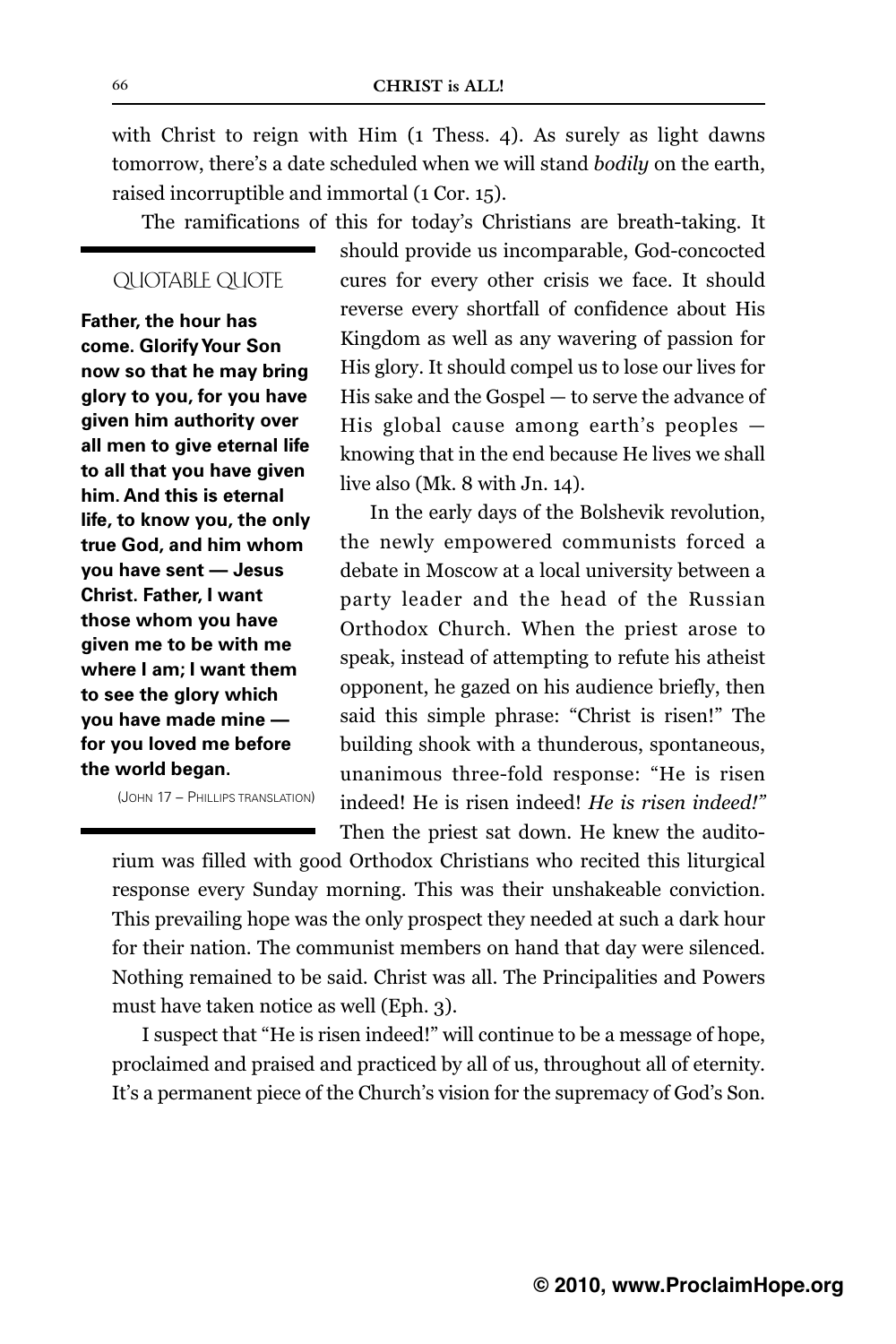## **5) Ascension: The** *Advancement* **of Our Hope in Christ** *(Psalm 2 and Psalm 110)*

Whenever you ponder the majestic Christological portraits of Scripture texts such as John 1, Ephesians 1, Colossians 1, Hebrews 1 or Revelation 1 remember this: They were written just a few short decades after the Crucifixion and Resurrection. They bear witness to the magnitude of devotion and praise Jesus was already receiving as Lord by that point in time. Why was the early Church's vision of the Savior so expansive and so highly exalting?

The simple answer: Beyond His incarnation, crucifixion and Resurrection,  $1<sup>st</sup>$  century Christians lived daily in the full awareness of Christ's *Ascension* (Acts 2). Their hearts were set on His coronation and current position at God's right hand (Col. 3). They breathed the very air of His active role from the throne of Heaven, holding sway as the King of Kings and Lord of Lords that He already was.

To be sure, Christ inherently possessed the *power* to govern the universe by virtue of His creating it. In addition, He could claim the inherited *right* to preside over it because of His death and Resurrection. But now, seated at God's right hand, He had a *direct role* in the success of His reign due to activities unfolding at His throne every moment. And the early Church knew it because they experienced it.

When Paul wrote about preaching only "Christ and Him crucified" (1 Cor. 2) we mustn't forget: Paul envisioned his message as *Christ* crucified. In other words, the apostle's word about the power of the Cross made no sense apart from the Ascension. We know this, because the technical title given God's Son — that He was the "Christ" or the "Anointed One" — had been reserved for centuries by serious Jews like Paul to be given only to one person: The promised final Sovereign — the ultimate heir of David who would be set apart by God (anointed) as universal King, crowned as Lord of the cosmos, Ruler of the nations and Head of the Church. The Ascension *confirmed* for 1st century disciples like Paul that Jesus was precisely the Supreme Redeemer they had anticipated. Exalted as the mighty Messiah of God, He was ready to reclaim subjects for His Kingdom by the blood of His Cross (Col. 1).

Even pagans took note of this unwavering passion for the current kingship of Jesus, labeling believers as "*Christ*-ians" (Acts 11) which, in the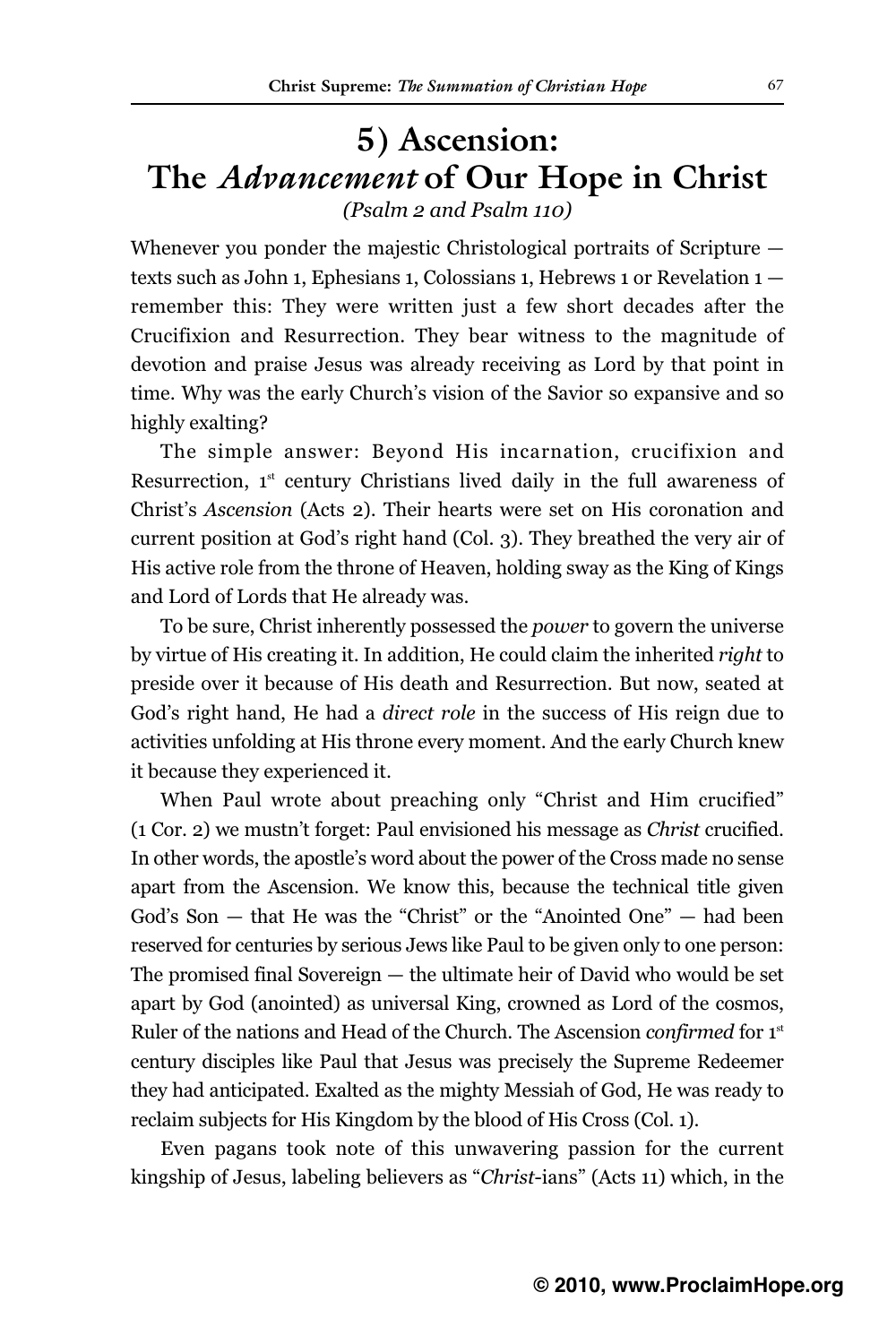Greek, implied "people who have become fanatics about the current reign of their Anointed Lord".

## **THINK WITH ME … What practical difference should it make that Christ is on the throne?**

### QUOTABLE QUOTE

**He has determined the times of their existence and the limits of their habitation, so that they might search for God, in the hope that they might feel for him and find him … He now commands people everywhere to repent. For he has fixed a day on which he will judge the whole world in justice by the standard of a Man whom he has appointed.That this is so he has guaranteed to all men by raising up this Man from the dead.**

(ACTS 17 – PHILLIPS)

It is true to say the Transfiguration (Mt. 16) *foreshadowed* the glory of Christ's coming Ascension and enthronement. Even more amazingly, we could say the Resurrection, as the spectacular explosion into time and space of a whole new creation provided the *prelude* ("phase one" if you will) for the full "symphony" of Christ's eternal dominion. But the Ascension offered even more. It transformed the Transfiguration and the Resurrection from *momentary acts,* on a mountain top and in a garden, into a *permanent state* to impact everything from here to eternity, both now and later.

Because Jesus ascended, the active advance of God's Kingdom streams out everywhere. It flows forth from one royal Court, through one royal Person, with incomparable precision of purpose. All of life, whether for individuals, churches or nations, plays itself out under the immediate, unstoppable, unavoidable (even if unrecognized)

sovereignty of the Son of God. He's the most contemporary ruler there is. He is "the Ruler of the kings of the earth" (Rev. 1).

Our Lord has no serious rivals in the universe. Instead the Father is aggressively uniting all things under His Son's feet this very moment. Christ is not waiting to be crowned as king. He is only waiting to be *recognized* as king. Reigning as its only Sovereign, He is responsible to judge the world and then cleanse it for His own uses, one way or another (Acts 17). Even as you read these words, He is actively restoring all creation, according to God's eternal plan, by the increasing subjugation of all things to Himself (Eph. 1). One day earth's peoples from all the Ages will be convincingly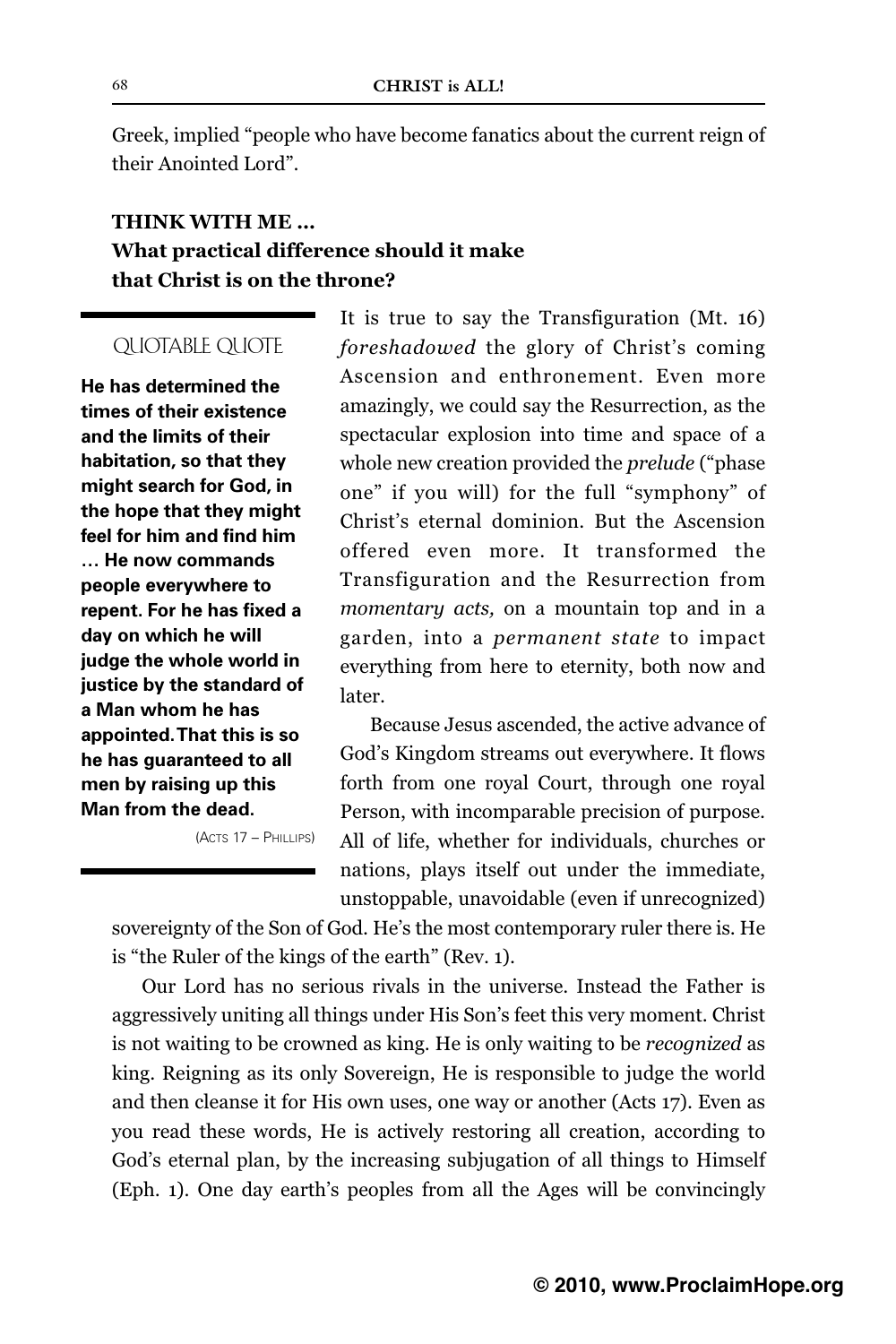conquered at the great Climax. They will be summed up in our Lord forever, either by *redemption* or by *judgment.* His supremacy comprises the only horizon toward which all of us are moving, whether believers or unbelievers.

The message of the Ascension comes down to this: *What Jesus will be Lord of ultimately, He is fully Lord of now. Whatever hope Jesus' reign will offer the universe ultimately, it offers believers now.* All things are as much under His authoritative oversight at this moment as they will be in the day of His Return. Even now He freely exercises all of His divine prerogatives, executing divine purposes. This is as true today as it will be at the crowning hour of the Consummation.

The great midpoint of history now lies behind us. The future has broken in upon us. Now it unfolds before us day by day. Since Christ's coronation in Heaven, according to Acts 1, the Church not only looks *up* (for His return), and looks *out* (on His missionary advance), but also looks *forward* (to whatever more of His Kingdom is about to be revealed among the nations). God's Word assures us that in every step of our journey His Son continues extending His scepter, enforcing His dominion, validating His victories. That's why we have full assurance that our labors for Him will never be wasted. Our mission to earth's peoples is not a fool's errand. In fact, He's actually going before us as we go.

All of this has very *practical* implications for our personal walk with God's Son. Even before the End our union with Him should bring us powerful *foretastes* each day of who He will be for us then, when He wonderfully wraps up all history and all creation in Himself. "Christ is in you, the hope of glory" (Col.  $1$ )  $-$  just this one verse links us experientially, through the dynamics of His indwelling dominion, with the New Heaven and Earth. Consequently, as amazing as it sounds, believers are actually invited to experience life-changing "beginnings of the End", ahead of time. In other words, we can expect "*approximations* of the Consummation" (as we'll term them in chapter 4) because He is already ruling.

*At the throne right now, the future has been described and decided — in a Person!* Whenever and wherever His reign breaks through into our ordinary routines there's more than meets the eye. His grace toward believers incorporates key themes of His Grand Finale. That's because He Himself defines those themes  $-$  whether then or now  $-$  by virtue of who He is, where He leads, how He imparts and what He receives. In other words, by virtue of His supremacy.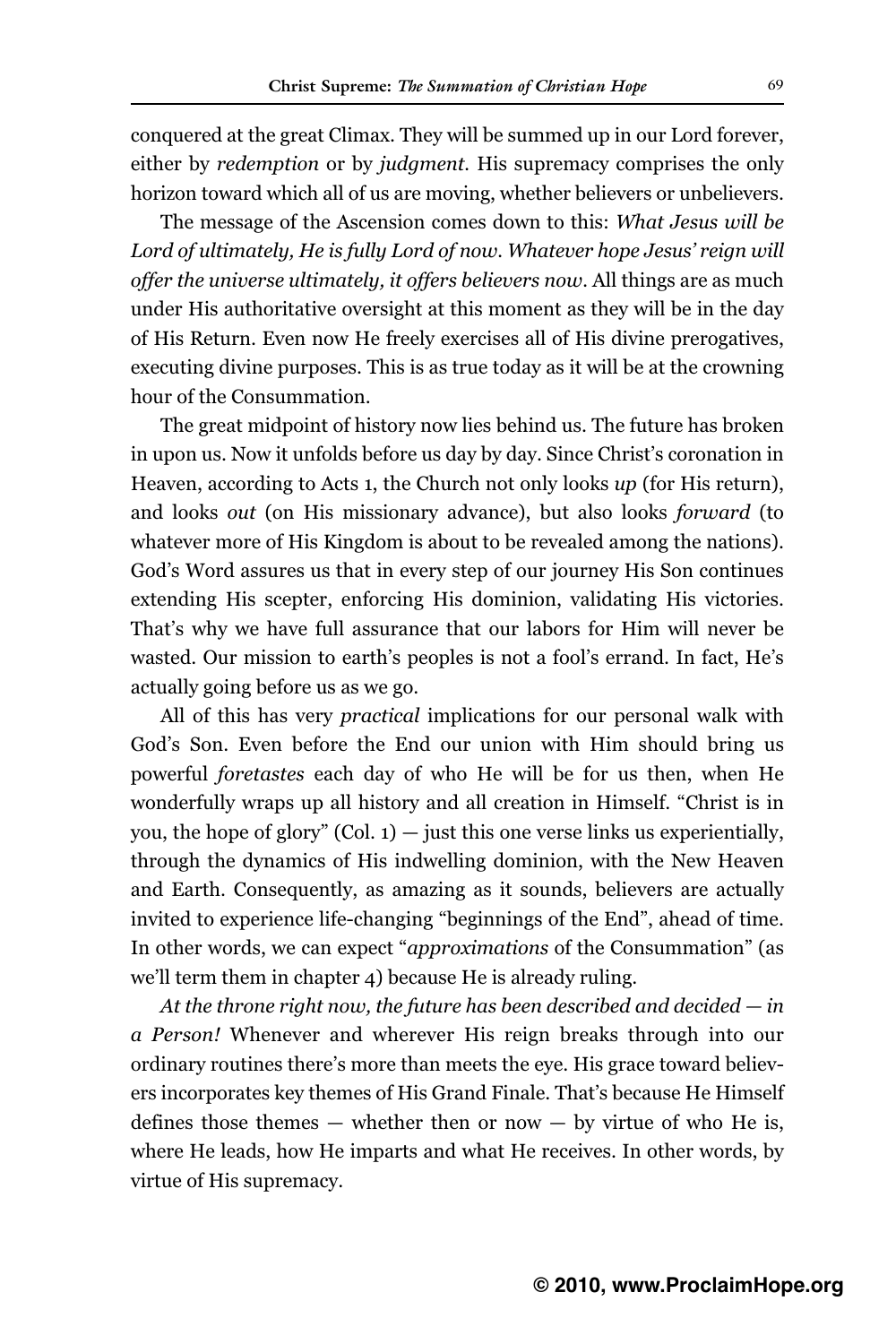## **THINK WITH ME … Why is Psalm 110 quoted so frequently in the New Testament?**

Consider for a moment Psalm 110. It is the most frequently quoted or referenced Old Testament passage by New Testament writers. Why is that? Why, out of all the ancient promises, did the first disciples turn to this ancient hymn time and time again? The answer is obvious. This one text spoke more clearly than most about who they understood their ascended Jesus to be as He worked in His Church. Supremacy, you'll notice, is its central theme:

> "The Lord says to my Lord: 'Sit at my right hand until I make your enemies a footstool for your feet.' The Lord will extend your mighty scepter from Zion; you will rule in the midst of your enemies. Your troops will be willing on your day of battle ... The Lord has sworn and will not change his mind: 'You are a priest forever, in the order of Melchizedek'... He will crush kings on the day of his wrath. He will judge the nations...."

Psalm 110 pinpoints the single greatest reality unfolding around us today. Its drama interprets both the front page of our newspapers as well as the frontlines of our mission. It reinforces that peoples and events everywhere are being woven into Christ's reign, whether they know it or not. No matter how far from the center of divine activity we may seem to be, Christ engages every human domain. He engages kingdoms of finance and commerce, entertainment and education, industry and labor, the arts and sciences, rulers and governments. There is not a square inch of any sphere of existence for which it cannot be said: "Christ rules over *you!"* All ambitions will soon be cut or culminated in Him.

History is not moving in a vacuum. At His footstool, Psalm 110 tells us, we can watch history pursuing one increasing purpose: To bring about the fullest possible expression of Christ's supremacy, to the farthest bounds of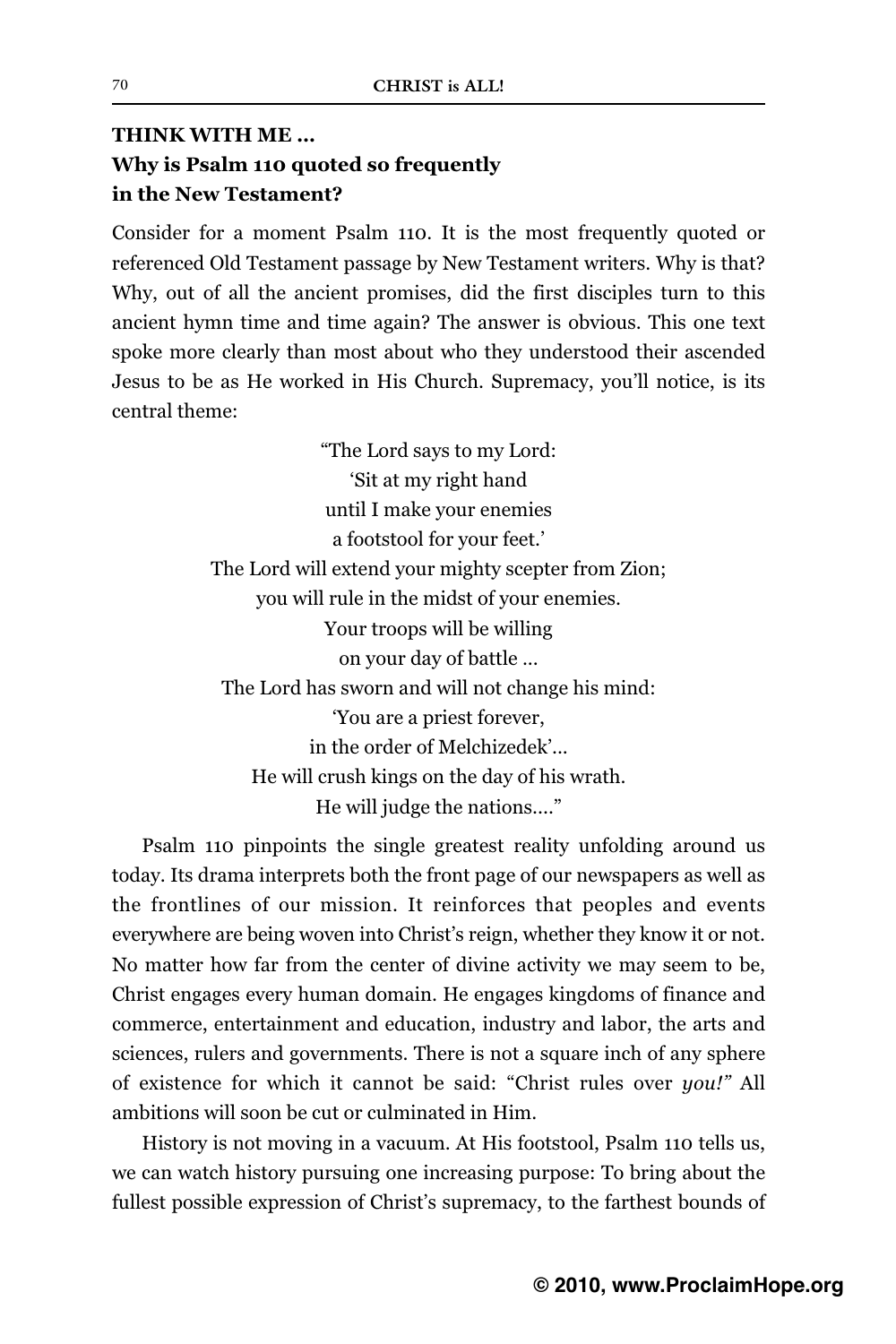earth, to the greatest extent envisioned by the Father. Nothing will ever turn this battle back at the gates.

*Our hope in God stands strong because Jesus' reign already stands strong.* Installed as Messiah, His promised work of universal restoration is underway. His lordship is becoming increasingly visible among all peoples, as God works through His own. The whole earth boasts wondrous potential for experiencing and expressing God's glory. The Son's victory procession is on the move across the planet, recruiting people from many tribes and tongues.

Therefore, wherever they live and whatever they face Christians can expect to walk daily in ever-increasing demonstrations of His supremacy, by the power of His Spirit in us. No wonder Psalm 110 predicts: "Your troops will be *willing* on your day of battle." In view of what He is up to, enthusiasm for serving Him will be unbounded.

#### **THINK WITH ME …**

## **How are we a part of Christ's missionary invasion among the nations?**

Similar to Psalm 110, Isaiah 9 confirms that "of the increase of His government" there shall be no end". No matter what the future holds out to us, we can be sure of this: The impact of Christ's rule will continue to swell and grow — not shrink and shrivel — from age to age, until the Climax of All Things arrives. *This hope has consistently propelled Christ's global cause of world evangelization.*

In the  $2<sup>nd</sup>$  century, for example, Clement of Alexandria wrote: "The whole world, along with Athens and Greece, has already become the domain of the Word." North African Christian scholar Tertullian, writing around the same time, boldly asserted that "We have filled every place — cities, islands, fortresses, towns, market places, palace, senate, forum" leaving nothing to the pagans "but the temples of your gods". Why? In the same treatise he exclaimed that even peoples inaccessible to Roman armies had become "subjugated to Christ" through the Gospel, adding: "In all these places the name of Christ reigns. Christ's name is extending everywhere, believed everywhere, worshipped by all the nations, and is reigning everywhere." Early Church fathers were convinced that Christ's Kingdom was *advancing,* generation after generation.

Like waves ascending up a beach in the momentum of an incoming tide, despite periods of ebbs and flow, the missionary purpose cannot be stopped.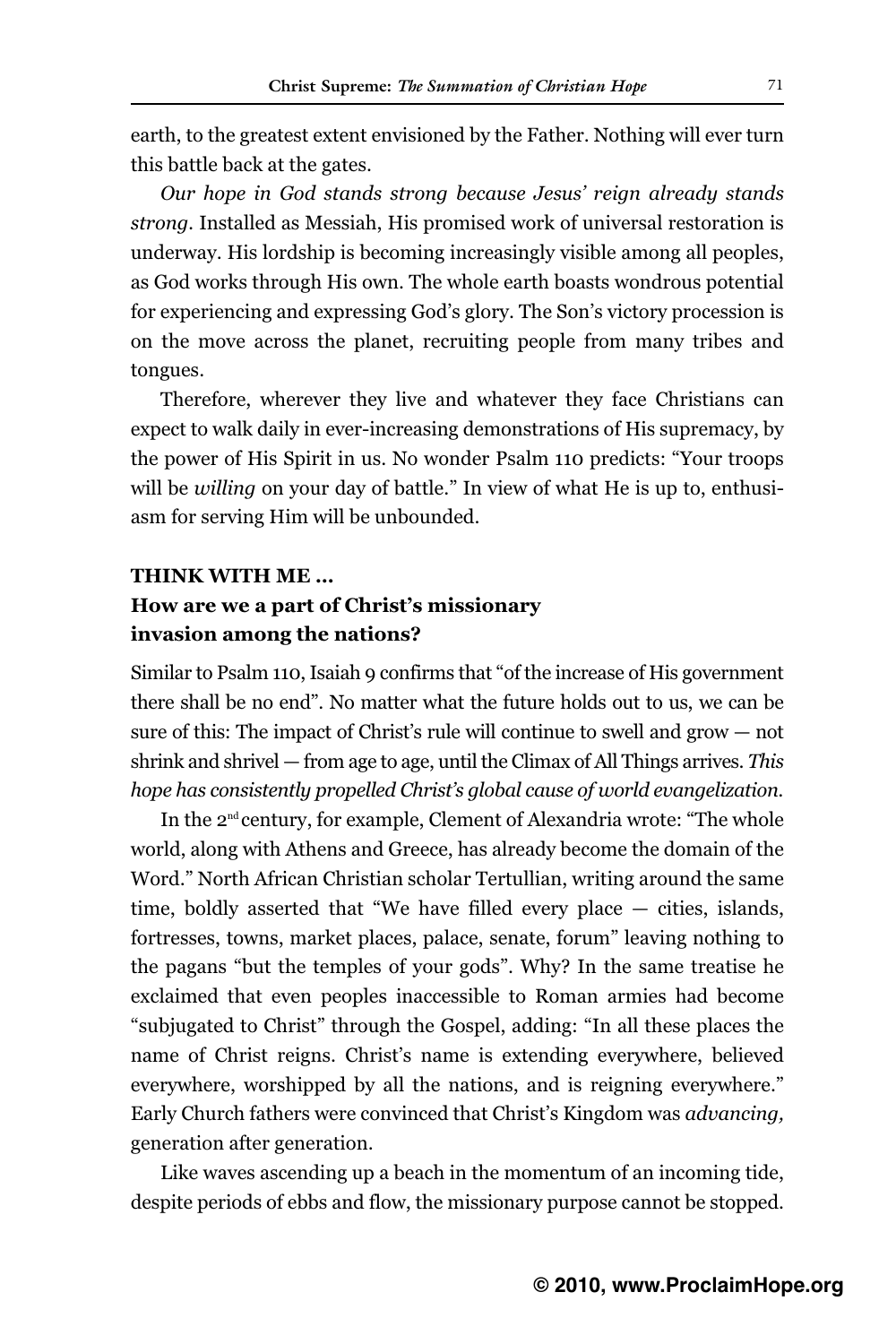Its Champion remains undaunted, concerned for all peoples, Lord of all peoples, for all time to come. God has no "Plan B". At this very moment, our lofty Leader is about the business of bringing about unconditional surrender among all the nations through the spread of the Gospel. In our generation this planet-wide mission is one of the most vivid expressions of the allembracing scope of Christ's Ascension.

From the throne Christ has never ceased directing a 2000-year-old global missionary invasion of the nations with the Gospel. True to His universal presence, there is no place His ambassadors go where He has not gone ahead of them. With full authority He sets the stage for our arrival before we get there. He works through us when we arrive. He sustains the impact of His reign long after we move on.

The Father has given His Son keys to countless doors, in cities and communities, doors just waiting to be opened. There are peoples poised by sovereign grace, even now, to be reached with His salvation. There is no place on the planet Christ cannot and will not lead His missionary Church in its victory parade (Mt. 28). He intends to *fill* the nations with the hope of the Gospel (Acts 1 with Col. 1). Sovereignly rearranging the affairs of mankind as needed to bring everything to pass, the Father has set His heart on countless sinners yet to be drawn to His promises in Christ Jesus (See 2 Cor. 2, 3, 4).

With full determination this mission-sending God has narrowed His sights on *our* generation. He sees more than two billion people still completely unevangelized. He knows there are multitudes who have no knowledge of who His Son is — who have no one like them, near them, even to begin to tell them. But He refuses to leave earth's peoples in this hopeless condition. What is God's *goal?* — to achieve the greatest possible glory for His Son, among the greatest host of humans, to the fullest extent possible, in a way that magnifies forever the triumphs of His mercy and the supremacy of His Messiah.

## **THINK WITH ME … What does opposition to His mission tell us about His supremacy?**

To avoid any spirit of trivial "triumphalism", however, let's be clear on one thing: Christ's missionary cause not only initiates *harvest fields;* it also instigates *battlefields.* Any war is costly, usually bloody. Skirmishes are lost and won. Not every moment in the service of Jesus' Kingdom offers visible,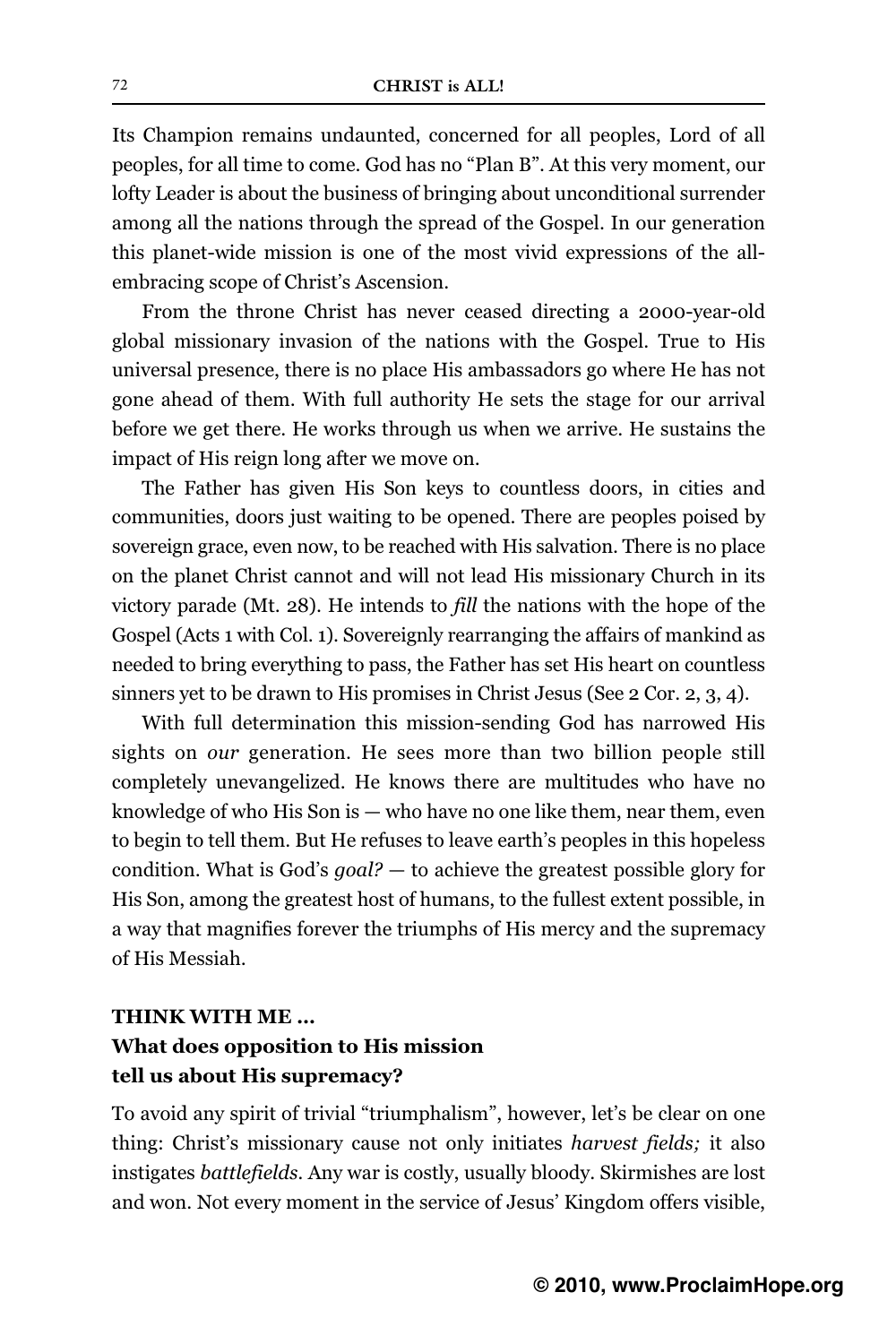unalloyed advances in His mission. There are Forces of Darkness opposed to God's promises, ready to fight them, and us, to the death.

Still, we can boast in our undiminished hope. Though not physically present, Christ is right now actively subduing His enemies, dethroning Principalities and Powers in many places. Increasingly He is putting limits on their opposition to His dominion among the nations. Though the time of their full destruction awaits the Consummation, God's Son is rapidly rendering them ineffective and unproductive. He is breaking their *stranglehold* on earth's peoples. He is tearing down their *strongholds* against the Gospel. He is upholding His cause to bring saving hope to sinners everywhere (compare Rev. 12:1-12 with Heb. 12:25-29). The increased martyrdom of Christians over the past century alone, in unprecedented numbers, only serves to reinforce how decisively and effectively Christ's redemptive mission is penetrating enemy territory.

In 1948 Dwight Eisenhower published his memoirs on World War II entitled *Crusade in Europe.* As commander-in-chief of the Allied Forces, he faced many pressures to give up his primary goal, to use the beaches of Normandy for an all-out invasion of the Nazi empire at the earliest practical moment. Two sentences on page 48 in his book sum up his story well: "History has proved that nothing is more difficult in war than to adhere to a single strategic plan. Unforeseen and glittering promise on the one hand, and unexpected difficulties or risks upon the other, present constant temptations to desert the chosen line of action in favor of another."

In the same way, *our* Supreme Commander will never waver, despite all the opposition. He will not desert His invasion of the nations. He will not turn back from fulfilling the promises of the Father, or fail to recapture uncontested what is rightfully His. His "one strategic plan" is for every knee to bow, by either redemption or judgment, in the confession of His Kingship over all, to the glory of the Almighty Father (Isa. 45 and Phil. 2).

### **THINK WITH ME … Why is our Ascended Ruler also our chief prayer partner?**

Let's return to the teaching of Psalm 110 for a moment. There we read that His reign will reach out through His role as *High Priest*. Heaven-bound in the Holy of Holies, He has taken charge permanently *as a man of prayer.* This may be the most strategic confirmation of His reputation as the summation of Christian hope.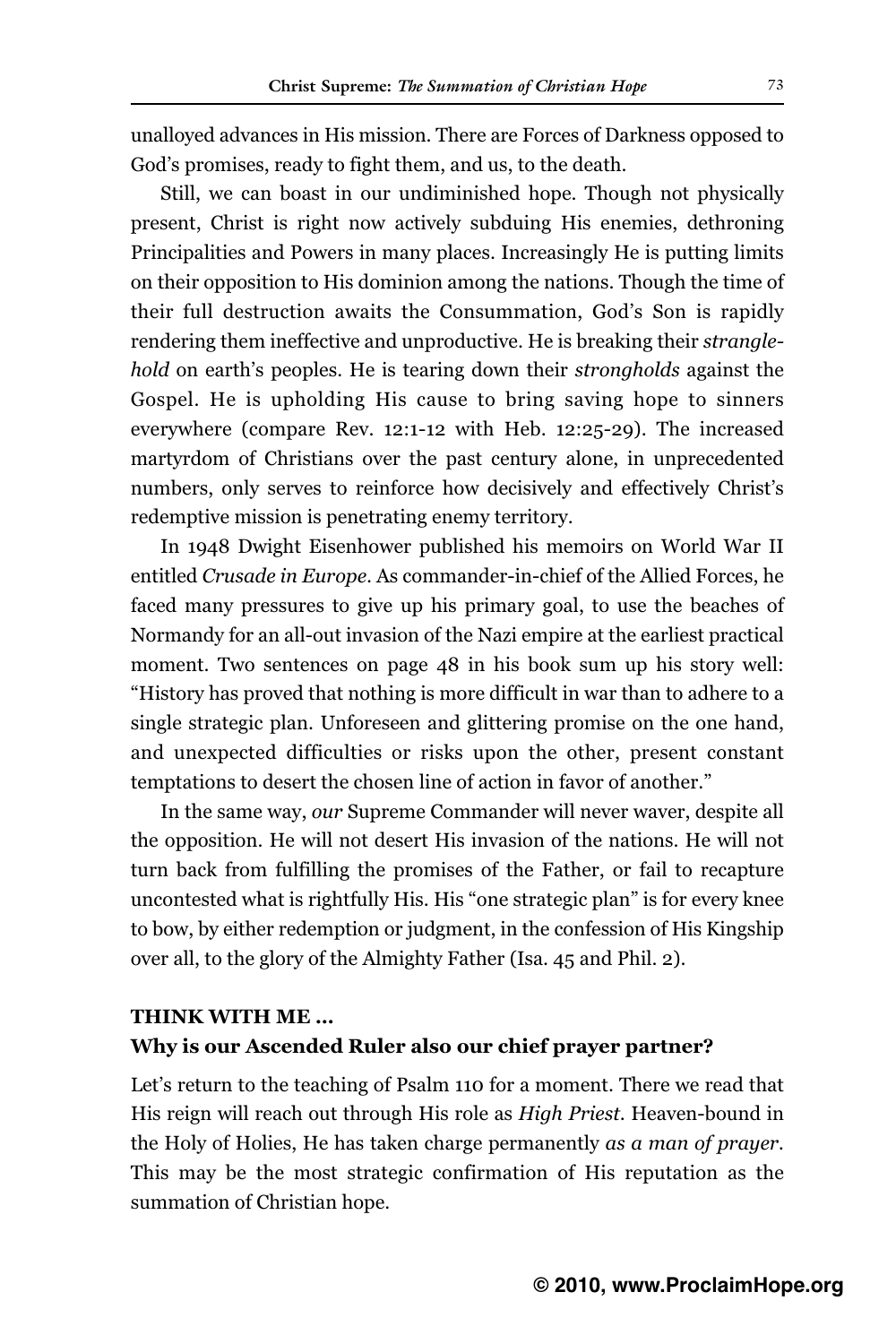The theme of Psalm 110 is picked up and expanded throughout the book of Hebrews. Jesus' prayers, we learn there, are the *primary* means of expressing His supremacy right now. Fundamentally, they are how He works out the far-reaching ramifications of His Cross and Resurrection, both for churches and for nations.

For example, we read: "He has become a priest not on the basis of a regulation as to His ancestry, but on the basis of the power of an indestructible life.... And a better hope is introduced, by which we draw near to God.... Jesus has become the guarantee of a better covenant.... Because Jesus lives forever, He has a permanent priesthood. Therefore He is able to save completely those who come to God through Him because He always lives to intercede for them" (selected from Heb. 7).

Poised every moment at God's right hand, our Lord Jesus bears on His heart two things: Heaven's promises and the saints' pleas — simultaneously mingled together. He presents both to the God of all hope. As our Chief Intercessor, He stands up for His people's longings. He claims for us the Father's absolute favor. It is due Him as the Son and as the King of all kings. His perpetual priesthood procures for us God's promises for every godly desire, every act of obedient faith, every redemptive mission, every battle with the Devil — and especially, for every crisis of supremacy we may experience.

But there's more. Because He is supreme, Jesus is also the ultimate *answer* to all of our prayers. That's why the last prayer of the Bible (Rev. 22) simply says: "Come, Lord Jesus." Who He is, in kingly array, will finally bring total satisfaction to every cry of our hearts. His prayers ensure for all of us that the crowning conclusion of our prayers will unfold  $-$  as it unfolds for His universal Kingdom  $-$  just as the Father ordained from eternity (Rom. 8).

The triumphs of the Empire of the Son, present and future, are inseparable from how the Father delights to respond to the prayers of the Son. This certainty should hold every Christian captive to a Kingdom-sized vision that refuses to let us go. Because He is Lord, as the Bible teaches repeatedly, those who hope in Him (and pray accordingly) "will not be disappointed" (Isa. 64).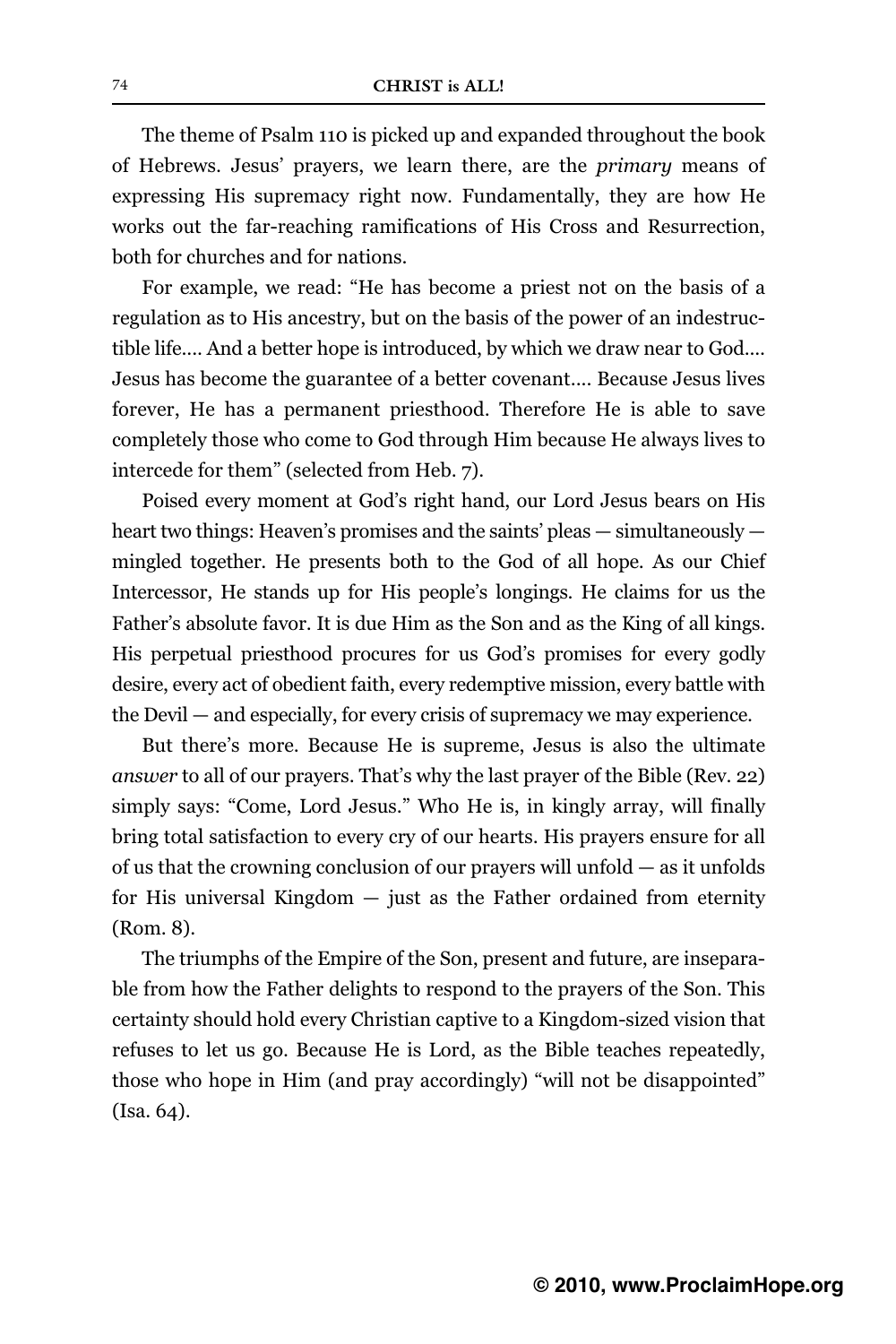## **6) Return: The** *Consummation* **of Our Hope in Christ**

*(Revelation 19:6-16; 22:12-13)*

Kingdom activities that unfold *this* day around the Savior will, on *another* Day, reach cosmic proportions. Just as Christ's lordship has public

dimensions now, those same dimensions will be permanently and incomparably magnified in the Hour He returns to culminate the promises of God.

Two discourses in John's Gospel make this point in dramatic fashion. Responding to critics of His Sabbath healings, Jesus exclaimed: "To your amazement [the Father] will show [the Son] even greater things than these. For just as the Father raises the dead and gives them life, even so the Son gives life … the Father judges no one, but has entrusted all judgment to the Son, so that all may honor the Son just as they honor the Father … A time is coming when all who are in their graves will hear [the Son of Man's] voice and come out …" (Jn. 5). With the crowd that sought Him only for the miracle of multiplying loaves and fishes,

Jesus did not mince words: "My Father's will is that everyone who looks to the Son and believes in him shall have eternal life, and I will raise him up at the last day ... I am the living bread ... Whoever eats my flesh and drinks my blood has eternal life, and I will raise him up at the last day...." (Jn. 6). In both cases, Jesus tied immediate claims of His supremacy to how His authority would be revealed at the End.

To grasp fuller depths of Christ's glory today, therefore — to understand how He truly sums up all Christian hope in Himself — we must actively mine-out the incomparable truths of what the *fulfillment* of His reign will look like in the Age To Come. The term normally used for the everlasting displays of our Lord's dominion is the *"Consummation*".

#### QUOTABLE QUOTE

**Just as surely as it is appointed for all men to die once, and after that they pass to their judgment, so it is certain that Christ was offered once to bear the sins of many and after that, to those who look to him, he will appear a second time, not this time to deal with sin but to bring full salvation to those who eagerly await him.**

(HEBREWS 9 – PHILLIPS TRANSLATION)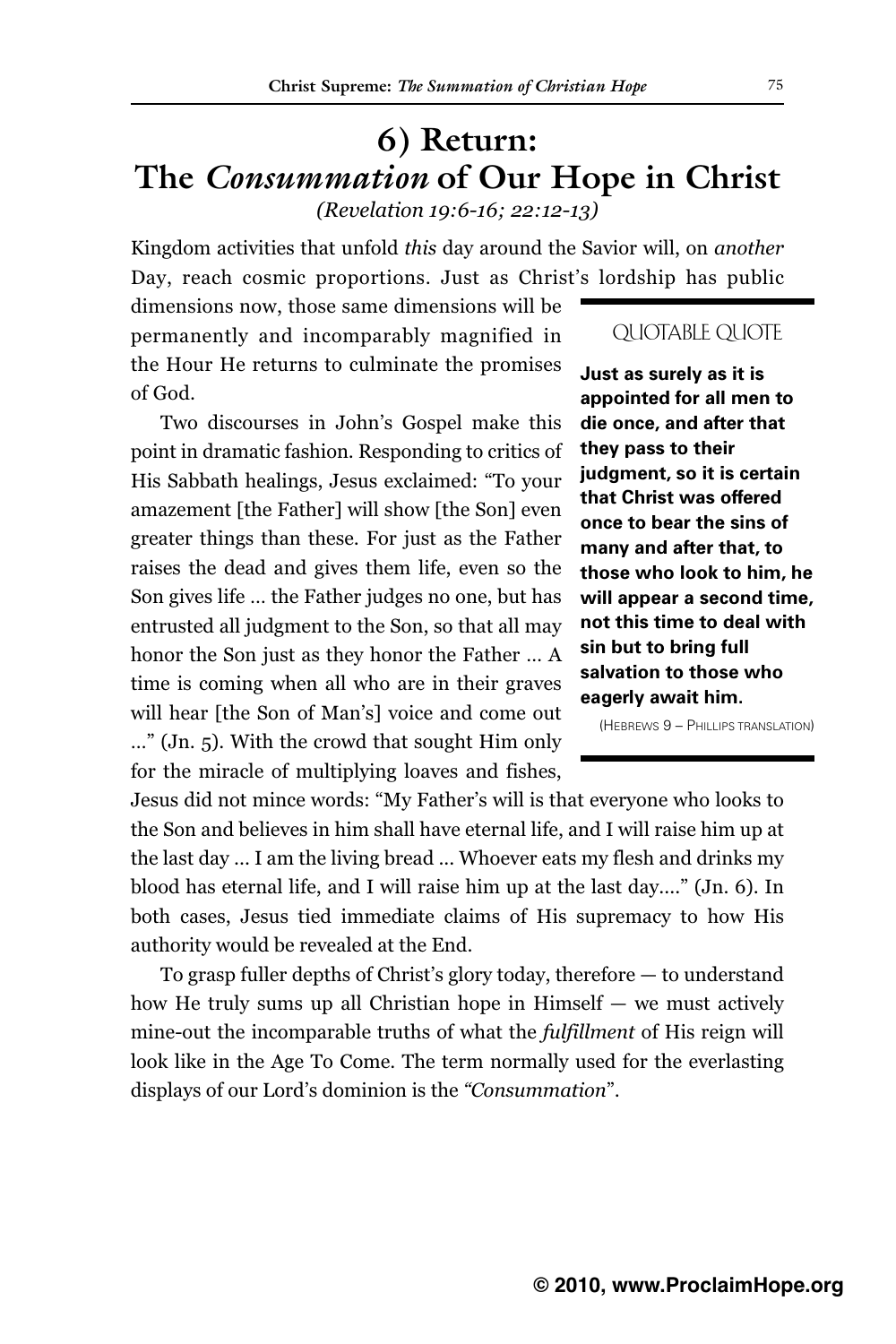#### **THINK WITH ME …**

#### **How does hope** *inaugurated* **become hope** *consummated***?**

In one respect, as we've just seen, His coronation inaugurated the beginnings of the Final Day. But it did so only in *preliminary* forms within the unfolding drama of history (properly re-spelled, *His*-story). Current experiences of Christ's supremacy parallel, but only initially, what we'll behold *more fully* when Jesus comes back to bring forth a New Jerusalem under His triumphant gaze (Rev. 21-22). All foretastes of the promises wait to be "consummated" at that Hour.

Of one thing we can be sure: At this very moment He's preparing for something much grander and more conclusive than we can imagine. There's coming a revolutionary revelation of His reign, when the unbelieving peoples of earth will groan in fear, seeking to flee His face (Rev. 6). Christ will bring down the curtain on the dead-end tragedies of this fallen world, to raise it again on that fabulous Forever Festival that the Bible terms eternal life. Faith will flow into sight. Promises will culminate in ways beyond comprehension, visitation of God we call our Lord's visible return in Glory.

Would you like to understand more thoroughly how Christ's lordship can reinvigorate discipleship *right now*? Then, join me to explore a vision of the final dimensions of His eternal Kingdom. To enter into a truly victorious life with Him day after day, we need to uncover something of the *ultimate scope* of the hope of His Final Victory. To benefit thoroughly from His Headship over the Church in *this* generation, we need to grasp greater measures of the grace by which He will rule His people *later*.

What I'm saying is this: If we want to help the Church discover the full extent of Christ's majesty and power; if we want to re-convert fellow believers back to Him for ALL that He is, it makes sense to devote significant time to learning how He intends to bring our destiny to its Climax.

As we're about to discover in the next chapter, Christ is more than just the *summation* of our hope. He is also the *consummation* of that hope. It is impossible to understand His supremacy — to define adequately what the "all" in the phrase "Christ is all" truly means — apart from understanding what the soon-arriving, decisive Day of His Power will tell us about *Him*. How will we interpret His lordship the hour we see Him coming in clouds of glory (Rev. 1)? I'd like to take the next few pages to talk about it.